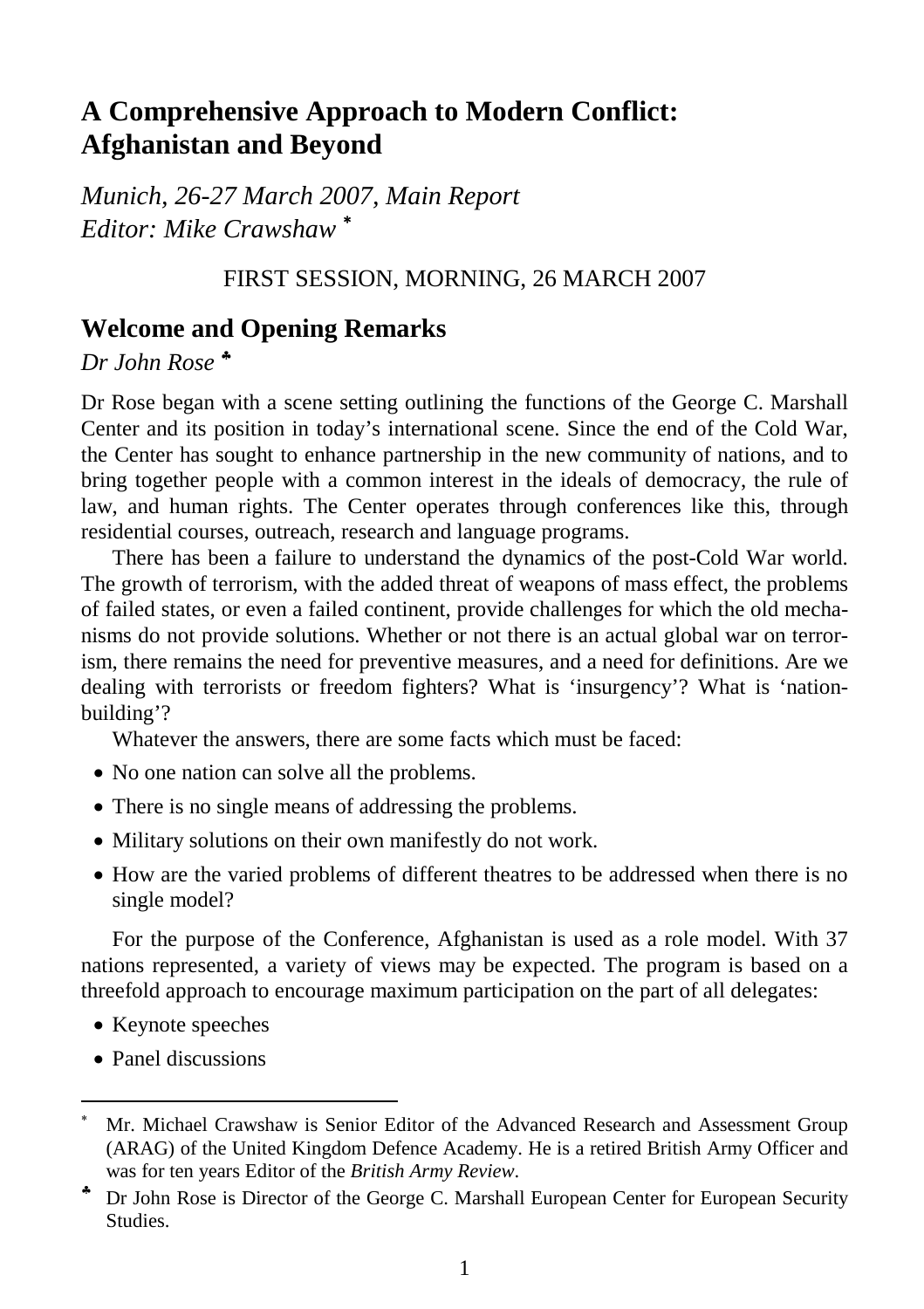• Working groups.

Questions that must be addressed are:

- How to deliver developmental assistance in a disputed environment?
- How can the various actors coordinate their activities?
- How do the military approach the problem, and to what extent can their approach be applied by the diplomats and the humanitarians?

# **Keynote Address**

# *Ambassador Martin Erdmann* <sup>∗</sup>

Ambassador Erdmann's speech is reproduced as a separate item at page 81 of this issue.

# **Topical Remarks**

-

*Mr. Hekmat Karzai, Director, The Center for Conflict and Peace Studies, Kabul, Islamic Republic of Afghanistan* 

Mr. Karzai focused his speech on counter-insurgency warfare, opening with a brief description of the traditional and prevailing thought in the field. In a speech drawing together ideas from the writings of Galula, Trinquier, Thompson, and Kitson, Mr. Karzai used the constructs of these theorists to address the issue of the '80% political, 20 % military' solution to counter-insurgency planning and execution.

Mr. Karzai first addressed this framework in terms of a host nation government struggling with an insurgency. He was critical of NATO on the point that NATO has conducted COIN planning, and is executing the plan, but the plans are NATO-centric, not focused on the host nation (Afghanistan). Mr. Karzai emphasized that the external supporters and participants in a counter-insurgency campaign should focus on how to build host nation government legitimacy. He made the point that NATO's planning must include the host nation government since it is a sovereign nation in the international system, and continued to stress that any action taken by NATO must be used to increase the legitimacy of the host nation's central government, not to undermine that legitimacy.

Mr. Karzai then proceeded to discuss the specifically developmental aspects of a comprehensive plan, stressing that it was essential that host nation organizations and people be used wherever possible. He acknowledged that a host nation government might not have either the capacity or capability of NATO, but that NATO should focus on improving these areas, while making use of whatever capacities and capabilities exist within the host nation government in order to increase the legitimacy of that government in the eyes of its people. Mr. Karzai suggested that perhaps NATO should provide resources to the organizations within a host nation government, and that these

<sup>∗</sup> Ambassador Martin Erdmann is NATO Assistant Secretary General, Political Affairs and Security Policy.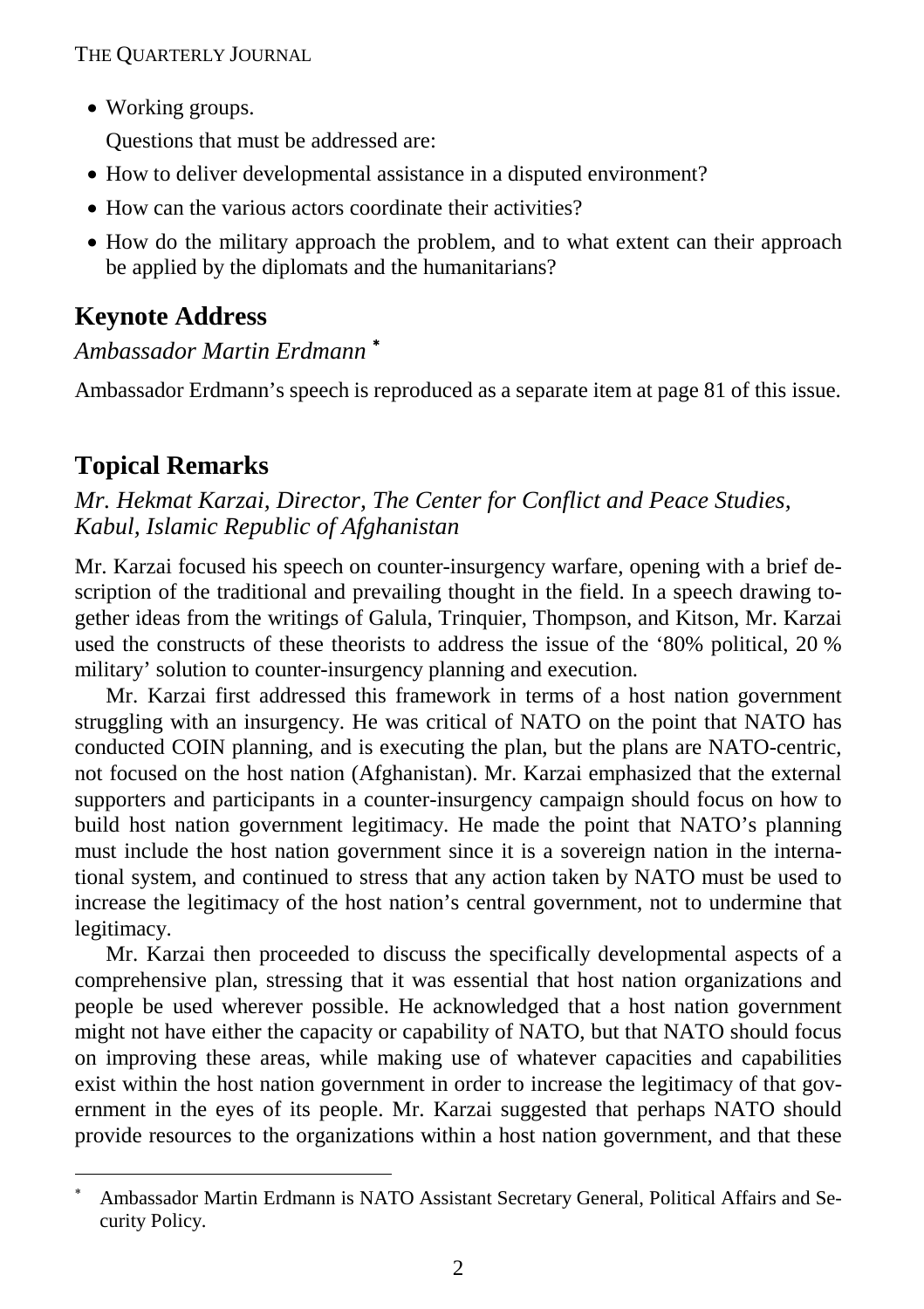organizations should be the interface between development assistance and the indigenous population. Karzai admitted that in assessing that there are issues within many host nation governments that NATO avoids by not utilizing the host nation government. His counter-argument to this point is that the host-nation government has to be the face of development to the indigenous population. This is how NATO can enable the host nation government to increase its legitimacy in the eyes of its population.

Mr. Karzai also addressed the issue of external sanctuary, continuing the Afghan government's theme of Taliban and Al Qaeda sanctuary being provided in the tribal areas of Pakistan. He argued that until Pakistan takes action to deny sanctuary to insurgents, Afghanistan will be plagued by a Taliban-inspired or led insurgency for the foreseeable future. Mr. Karzai was adamant that NATO and the rest of the international community must pressure Pakistan to take action in the Federally Administered Tribal Area. His arguments for denying sanctuary made the issues in Pakistan almost as decisive as putting a host nation face on development programs within his own country.

Mr. Karzai also addressed support for the Jihadis/insurgents. He stated that the Jihadists are adaptive and learning organizations that have done well at utilizing  $21<sup>st</sup>$ century information technology to disseminate their information. They use this method to increase their legitimacy in elements of the international community. This enables them to increase the level of funding they receive from external sources, especially from the Persian Gulf states, in the presenter's view assisting the jihadists to recruit foreign fighters. This is only one of many factors underscoring the need for Afghanistan and NATO to win the war of ideology.

Mr. Karzai drew the attention of delegates to the historical record and the length of successful insurgencies and counter-insurgency campaigns, seeking to discourage expectations of early results. Successful insurgencies take eleven years to reach end-state; successful counter-insurgencies take on average fourteen years. He argued that insurgents have a built-in advantage of time, and also stated that the critical difference between successful and unsuccessful counter-insurgencies was the ability of the populations involved to maintain their political will to conduct the campaign over the length of time required achieving a positive outcome. He also pointed out that in every successful COIN campaign there is a point in which the host nation takes the lead, and the difficult part to planning and resourcing was how to determine when that point has been reached. Once again Karzai went back to his point of the need for systemic enabling of host nation institutional capabilities and capacities in preference over shortterm security goals.

Mr. Karzai's presentation opened up for examination and discussion of key issues affecting counter-insurgency planning and execution by NATO and others in Afghanistan. His major point was to place under the spotlight at the outset of the Conference the need to put an indigenous face on development and other non-lethal operations executed in COIN. This was important to establish and reinforce the legitimacy of the government in the eyes of its people. Mr. Karzai's next most important point was the need for NATO and others to apply pressure on Pakistan in order to deny external sanctuary to the Taliban. He concluded by posing the question of how NATO should balance the longer-term benefit of enabling a systemic improvement in the host na-

3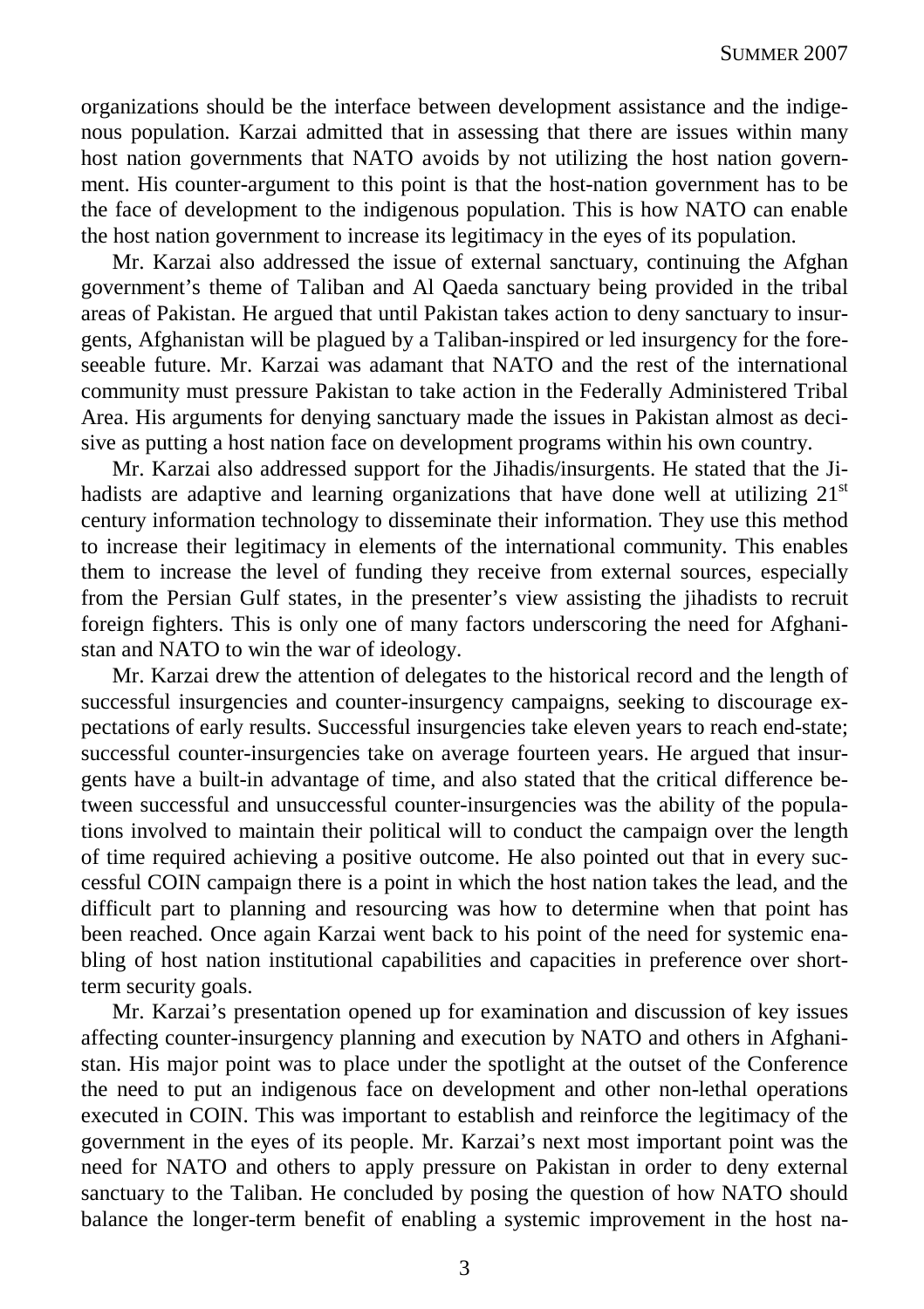tion's government ability to provide governance, against the immediate security benefits of doing the governance and development on their own. Finally, he reminded delegates that decision-makers have to be aware that every insurgency is unique even though it might contain many familiar elements, and that globalization has quite definitely changed the system.

# **Topical Remarks**

## *Lieutenant General David Richards, Former Commander, ISAF*

'ISAF: Delivering a Stable and Sustainable Future' Theatre Command, from the Grand Strategic to the Tactical, ISAF, May 2006-February 2007

The title of the presentation is vital to the conference as it refers to the implementation of a Comprehensive Approach. General Richards stated his thesis on the Comprehensive Approach as follows:

- The Comprehensive Approach is the wholly correct approach to counter-insurgency. It involves a huge role for those in theatre rather than for national governments back home;
- There is an urgent need to ensure there is a collective body of understanding so that we do not have to re-learn each time, as in the Balkans – police were needed but not available so soldiers had to fill the gap.

Afghanistan is not yet in a post-conflict situation. NATO and Afghan soldiers on the ground are fighting for and achieving progress. The Comprehensive Approach has to reflect the high tempo and discipline of the campaign if it is to be effective; we are not yet at that stage. IGOs have to devolve responsibility to their representatives in theatre to allow for faster decision-taking and implementation. It is essential to remember that the Karzai government is in charge, and is being assisted by the international community – we need to adjust our thinking to reflect this fact.

*'Strategy without tactics is the slowest route to victory; tactics without strategy is the noise before defeat.'* Theatre headquarters have to correlate international strategy with in-country tactics.

The amount of resources committed to Afghanistan in comparison to Iraq is small. Afghanistan, however, is still winnable, but we have to reinforce success by delivering on promises, reinforce, extend and deepen the writ of the Government of Afghanistan (GoA), and use force robustly where necessary.

The NATO Operation was extended in two phases during General Richards' tour in command. Phase 3 – the Southern provinces, then Phase 4, the eastern provinces. There would have been advantage in carrying out the extension as a single phase.

The military estimate process is very detailed and thorough in comparison to civilian equivalents. The estimate process highlighted the requirement for extra troops as early as May-June 2005 but these requests have only recently been aired. Why were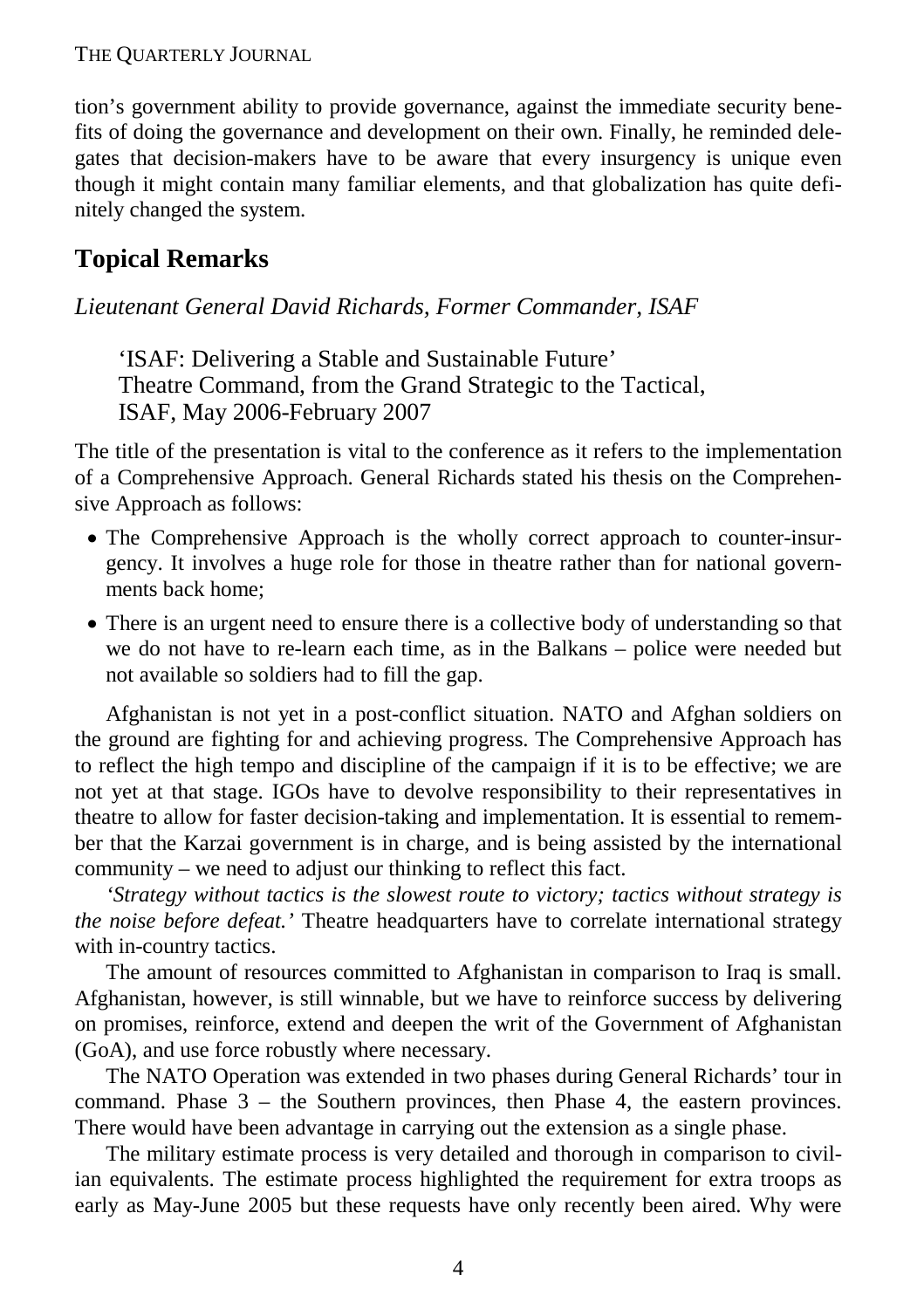they ignored beforehand? It must be considered what might have been possible had the ISAF IX mission been properly resourced and conducted from the outset. The lesson to learn from this is to trust the results of the military estimate process, and therefore the professionalism of the military machine.

#### *The Insurgency*

The northern and western provinces had fewer incidents of suicide bomb and IED attacks in January 2007 than in January 2006 – this represents a real Afghani and Comprehensive Approach success.

The southern and eastern provinces have seen more suicide bomb and IED attacks – in particular a spike between June and July 2006 and then a marked decline in September, well before the winter set in.

Media focus is on the rising number of attacks, but the military are focused upon eliminating the attacks today, whereas politicians and the media comment and act from the events of the day. So the news generated, whilst statistically correct, does not accurately reflect current efforts to counter the attacks or the regional variation in attacks.

The worst provinces are Helmand, Kandahar, Khost and Paktir.

The Afghans and NATO cannot purely blame the Pakistanis for the increase in the number and frequency of attacks. If there was a positive correlation with a decline in attacks, then surely some credit should be awarded to Pakistani efforts?

#### *Op SATYR MEDUSA – Panjawyi District*

The Taliban in Panjawyi District actively set out to defeat NATO; they had the advantages of perfect defensive terrain, and a local population that largely supported the Taliban. There was much comment about the survival of NATO resting upon its performance in Afghanistan in the summer of 2006. NATO needed a military victory to prove its critics wrong and defeat the Taliban.

A full-scale conventional military operation was launched to remove the Taliban from the area. There was a heavy reliance upon airpower because there were not enough troops. There is a *direct (inverse) correlation* between the *amount of airpower* used and the number of *troops on the ground*. The fewer troops that are available, the more air-delivered firepower is required to compensate. NATO had no option but to pursue this course – collateral damage was greater as a consequence.

After culmination, it took another three months totally to remove Taliban forces from the area.

The Taliban strategy was flawed  $-$  the weakness in the NATO strategy was that Kandahar was left open. Had the Taliban taken Kandahar, then the efficacy of the NATO mission, Karzai's presidency and the survival of the country would have been at stake.

#### *Commander's Modus Operandi*

It is vital to integrate all lines of operation from the grand strategic to the tactical level in a timely manner, but no commander has control over all the levers of power. So:

• The Commander's *powers* = **LIC**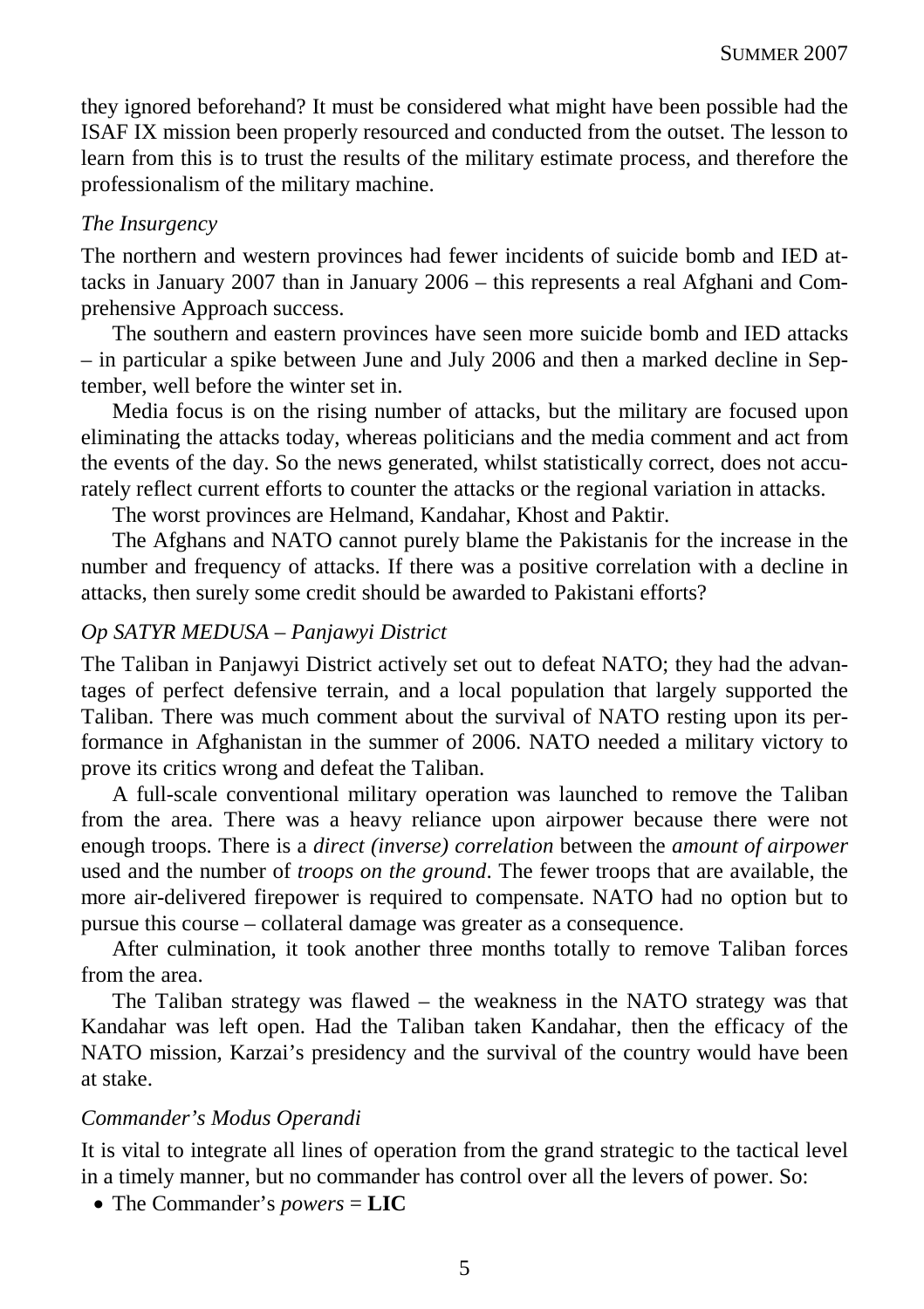- o Listen
- o Influence
- o Co-ordinate

# • The Commander's *focus* = **RDGP&S:**

- o Reconstruction
- o Development
- o Governance
- o Pakistan
- o Within an expanding cloak of Security.

**LIC** – Relationships with the President, international actors, regional actors, nongovernmental actors are all essential to get the message across, *influence* other players, and achieve security and stability.

# *Coordination and the PAG*

Coordination in Afghanistan was particularly tough. The Policy/Presidential Action Group (PAG) is an initiative established by President Karzai. Its creation was recognition that no single man can control all the levers of power. It is effectively a war cabinet with international membership, to precipitate decision making and transmit decisions taken more effectively. It coordinates all Comprehensive Approach activities countrywide. The strategic communications pillar is improving and considered a vital part of the overall campaign. Resources at the Provincial levels are particularly sparse. We should be contributing more civilian expertise to improve the capacity and capability of the provincial governments and councils.

# *RDGP& S*

# *Reconstruction*

- The key weakness is *delivering* on results to meet *expectations* and *promises*. The military are creating the reconstruction space, but the space is not being filled fast enough because of bureaucracy, funding, availability of civilian expertise, and lack of Afghan capacity.
- *Peacetime procedures* are not applicable at the moment. We need to take the risk and implement reconstruction fast. Many NATO nations are not good at 'short-circuiting' peacetime procedures for wartime requirements. In some instances there is NGO hostility to the military presence. We should also assess how much effort international organizations such as the UN are really contributing to the reconstruction effort.
- UK DfID is funding £30 million over 3 *years*; the US Army is funding \$ 50 million over 3 *months*. The European NATO member countries are not contributing enough so that there are enough immediately available funds to spend as soon as a secure area has been created.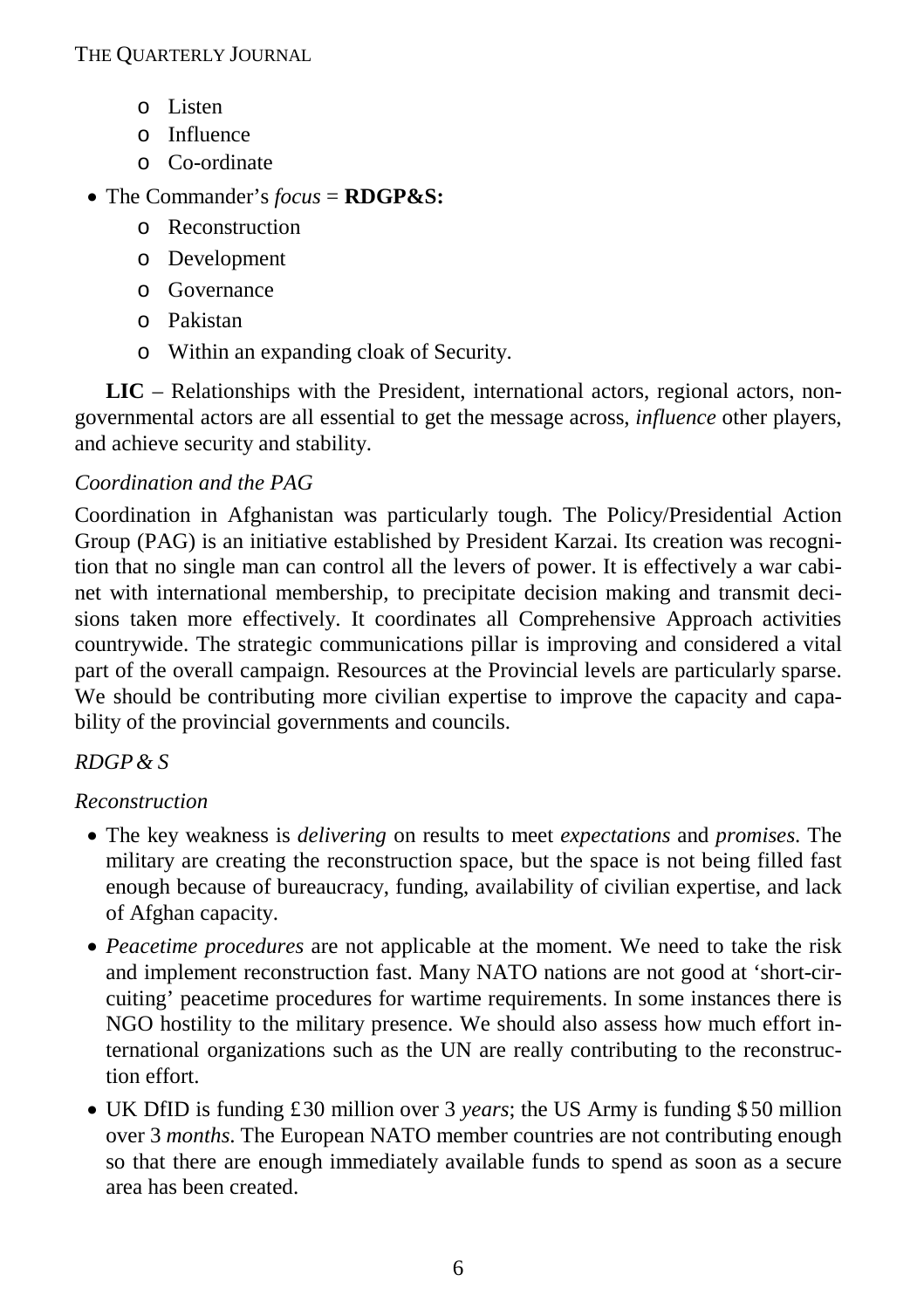# *Governance*

Currently governance is low and there is widespread corruption. Negative perceptions of the GoA can increase incipient support for the Taliban. More money needs to be delivered to the PTS program – buying people off wins support; this is a traditional British imperial approach to security.

# *Regional Factors*

Although the Pakistan government may have supported the Taliban in the past, it now recognizes that a regional Islamic militancy does not work in their favor. It will take time for the 'supertanker' of 30 years to turn around. The Pakistan-Afghanistan border is long, with terrible terrain. This border is vital to broader security efforts, but what is the international community doing to support security in the border areas? The military to military dialogue is good and frequent. The Operational Coordination Group has been recently established as part of a series of tri-partite groups. The Joint Afghanistan-Pakistan Intelligence and Operations Center will encourage information sharing and combined information operations.

## *Security*

The word 'Campaigns' more accurately represents the Comprehensive Approach aims. The Afghan Development Zones (ADZs) are all about restoring people's confidence in the GoA. ADZs represent geographical areas to focus and sustain international and GoA led reconstruction, security and development efforts. The ADZs have only been applied sparingly because there are not enough troops on the ground, especially in the southern and eastern provinces. The ADZ concept is not wholly well received in NATO HQ as it smacks of allowing failures to occur elsewhere. However, the concept is being replicated in the northern and western provinces where security remains a lesser problem, the ADZ provides a mechanism for coordination of effort.

# *Other key issues*

- Despite or in spite of, the 37 participating nations, NATO can and does work.
- The *counter-narcotics strategy* has to be re-thought. Currently we are not in a position to deal with the second and third order consequences of a full-scale CN campaign. The Afghan security forces are not capable or great enough in number to cope with the insecurity kick back.
- *Breaking* the Taliban needs to be done *in theatre*, in fact this is the only place where it can happen. Afghans understand it best, and we should take their lead – bargaining and bringing people into the tent are essential tools to securing the governance and security of Afghanistan. Arrangements such as that made at Musa Qala and bargaining deals are gray areas, but we need to take considered risks.
- *The Afghan National Security Forces* are currently under-resourced though this situation is changing. The army is good, but the police are taking longer to develop. The Afghan Auxiliary Force is the consequence of a PAG decision. It is hard to develop the security forces and employ them on operations at the same time  $-$  it is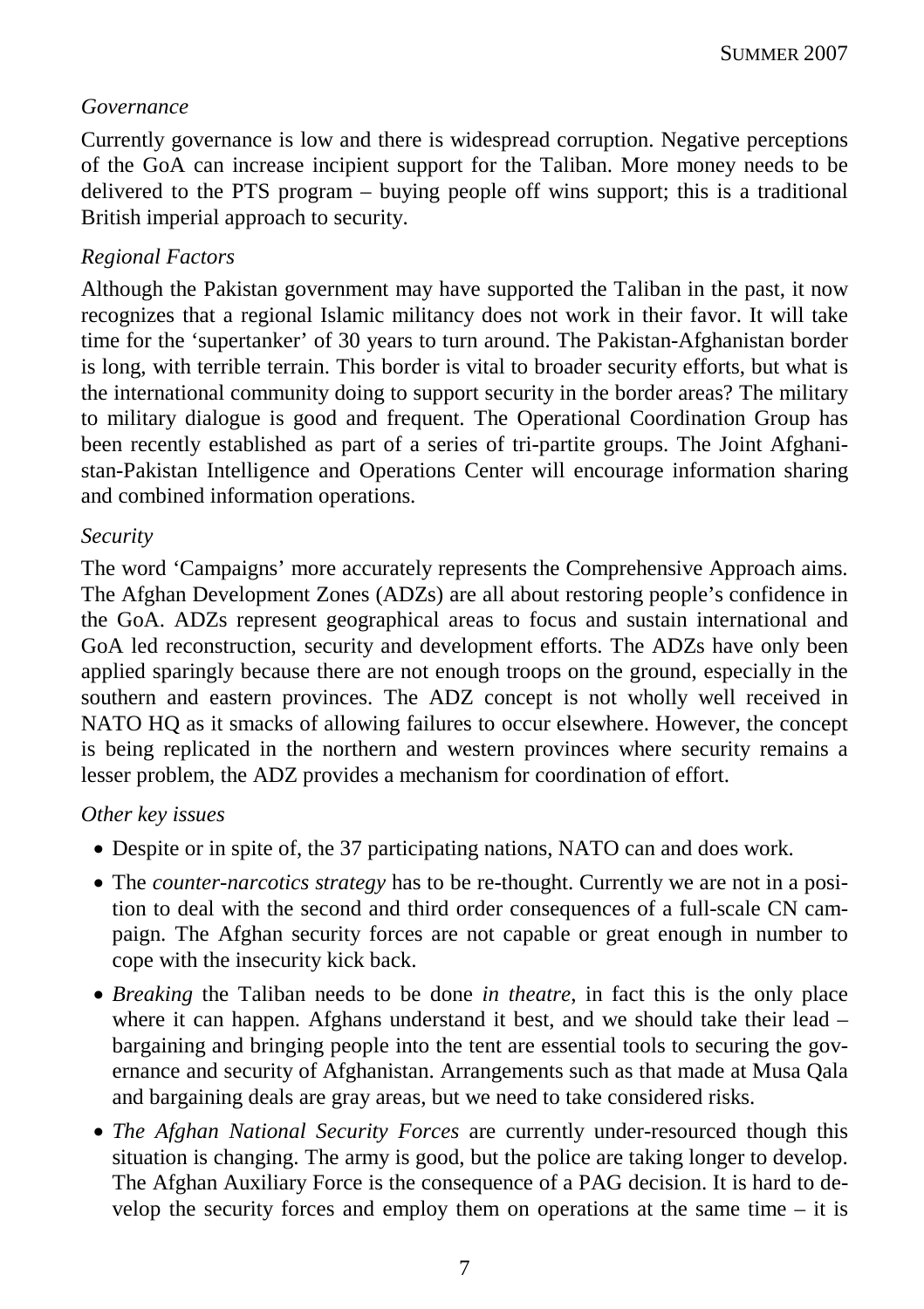asking too much of them, too soon and impacts upon their future capacity.

- *Information Operations* national capitals, IGO centers need messages different from those to the locals in country.
- *Media* there is a strategic-operational disconnect. The commander should be allowed to actively engage the media to gain the vital ground; otherwise you give it over to the enemy without a fight/debate.
- *National caveats* how sustainable are they for future operations?
- *Preparation and training time…*

2007 has the ingredients for a successful year but we need to meet expectations and accelerate the process. We cannot be there forever, nor should we be. Nor do the Afghans want us there forever.

# **Q&A**

**Q1:** *How is the balance between the international community and the GoA going to change, when will we see the differences and how should we plan for the changes?*

A: By 2009 US efforts to the ANSF should start to pay dividends. It is very important to look at the upward trajectory and move from hard power to soft power efforts. High-tech support, such as targeting, to the GoA should be sustained in the long term. There is an imbalance between reconstruction and military funding. We need to put Afghans in the driving seat and try to channel international assistance funds through the GoA to prevent uncoordinated international efforts undermining the GoA.

# **Q2:** *What would you want from NATO HQ to enable you to command better?*

A: Listening to the commander, particularly in conflict situations where the threat is immediate, is important. Well-structured political guidance would also be supportive. There are 37 different nations and chains of command in Afghanistan. The theatre commander, be it a military or civilian representative, should take pre-eminence. The commander shouldn't have to ask each country and NATO HQ about every decision. Commanders should be given political space, trust, resources and be listened to. NATO HQ and other contributing countries should also let the President of Afghanistan run his own country.

# **Q3:** *One of the key challenges in any long counter-insurgency campaign is domestic support. How should you measure progress in counter-insurgency situations so that the public understands the nature of the conflict and commitment?*

A: Afghanistan is not just about countering an insurgency. We should look at the country as a whole. There is lots of good development work, two-thirds of the country is reasonably stable, there are functioning schools, refugees are returning. Presidential and parliamentary elections have taken place and there is an enlightened Constitution. The media tend to focus on the negative stories. The PAG is highlighting success stories and adding to them, so managing expectations, domestic and international, in the process.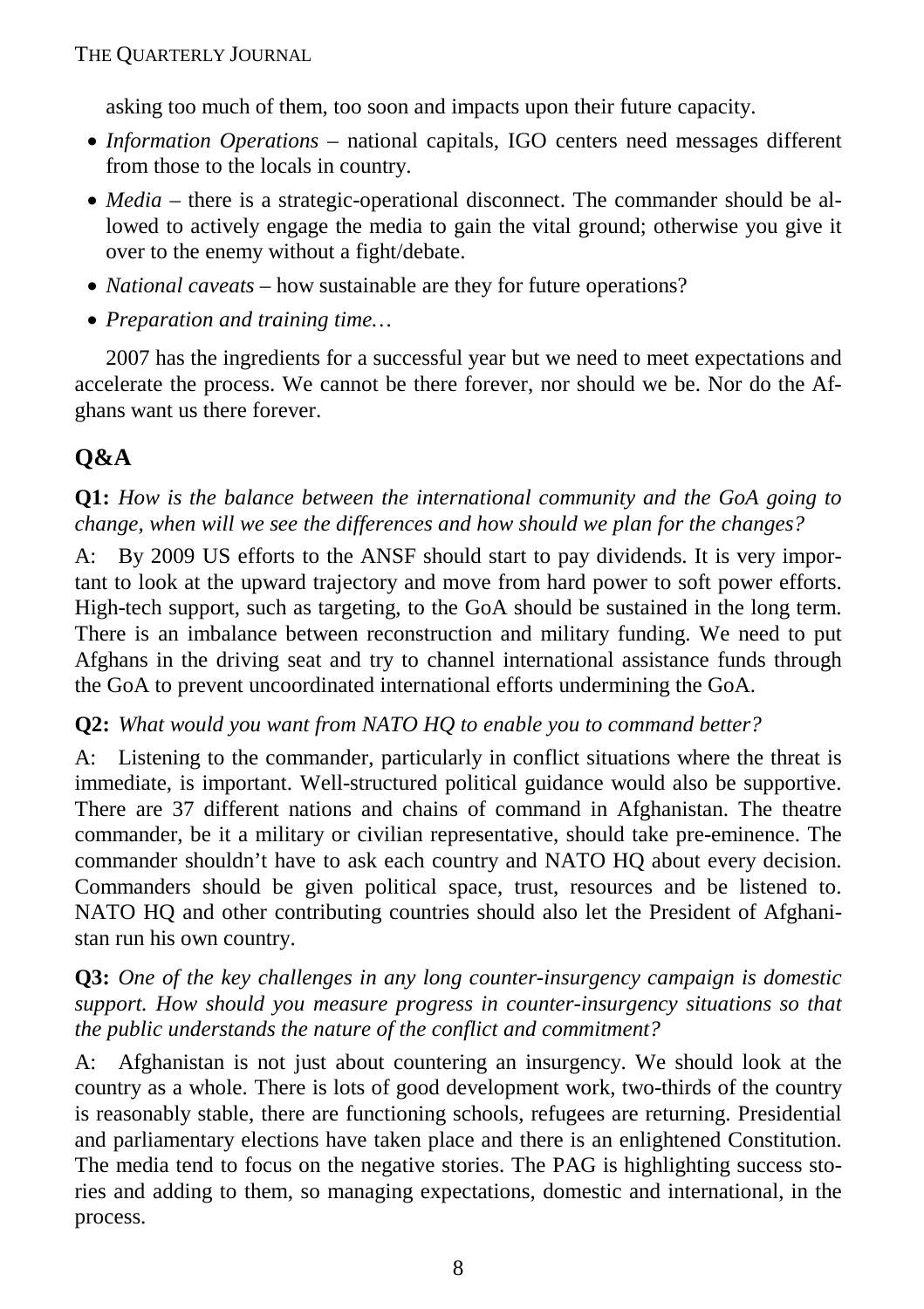# **Panel 1 ISAF Operations in Southern Afghanistan**

# *Topics:*

- National perspectives on current operations and lessons learned
- The interaction between security and development
- Relations with local government and local communities.

*Moderator: Mrs Lesley Simm*, ARAG Director Islamic World and Prism Support Group

*Mr. Anthony Fitzherbert,* Visiting Fellow, Defence Academy of the UK

*Mr. Mark Sedra*, Research Fellow, Bonn International Center for Conversion

*Mr. Richard Norland*, Deputy Chief of Mission, US Embassy, Kabul

*Mr. Chris Cooter*, Canadian Deputy Permanent Representative to NATO

*Mr. Robert Gabriëlse*, Director for Conflict Prevention, Ministry of Foreign Affairs, The Netherlands

# *Anthony Fitzherbert:*

- The Southern Afghan economy is agriculturally based. Less than 5% of the area is cropped in the South; in the North it is the same.
- The current level of poppy cultivation is unprecedented, but this accounts for only 2.5% of the total cropped land; so what else besides is being cultivated?
- Poppy is cultivated with wheat as part of a mixed crop rotation. This rotation is essential to prevent crops being destroyed by disease. The Mercy Corps established a wheat cultivation project in 1994, but had to withdraw last year (2006) because of the deteriorating security situation. Cumin, vegetables, peanuts, sunflowers etc are all grown but the marketing of produce is difficult. The export business is also fragile.
- Much of the opium harvest is done by young Talibs on their summer breaks. Essentially they will fight for anyone that pays them.
- Sangin has been the main opium cultivation and trade center since the late 1980s. Farmers have a close relationship with the government authorities. 5% of their income from opium cultivation and production goes to government officials.
- Development in southern Afghanistan is difficult and tough. The roads are in poor condition. The Lashkagah high school still hasn't been restored. The Kajaki dam has been repaired only slowly, and this has caused local restlessness. The main income generator in the area is the tractor emporium.
- Water is sparse and deep underground. Wells are often 180m deep; the best way to get value from the limited supply is to grow opium.
- Panjawyi district has traditionally been a hotbed of insurgency and tribal factionalism, and this continues today.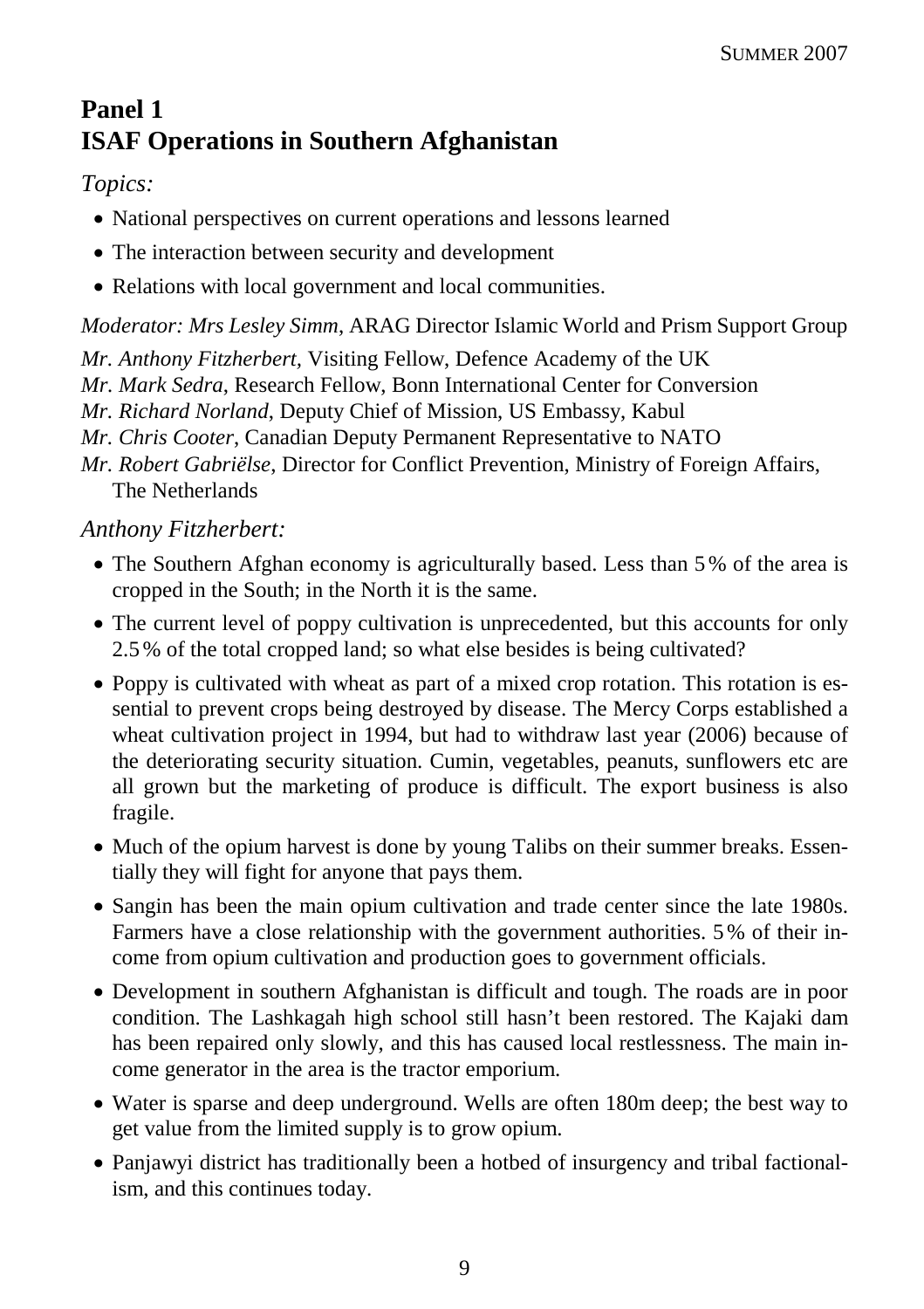• Afghans on the street want *security* first and foremost.

## *Mark Sedra:*

SSR is central to NATO's exit strategy but there remain three daunting problems:

- 1.*The slide towards expediency.* The increasing insecurity and the lack of sufficient international troops in Afghanistan has increased pressure on the Afghan National Security Forces too early, stunting their development, and potentially undermining GoA principles of governance and the development of security institutions. There has been a cold war mentality of train and equip rather than a more considered approach that fits Afghanistan's security requirements. Much of the work already undertaken represents short-term and medium-term goals, which are not necessarily underpinned with a long-term outlook, because the requirement has been for immediate security, whatever the cost. This posture is also reflected in the development of the Afghan National Auxiliary Force. The utilization of traditional military structures to fill the security vacuum can be done but not at the expense of the formal security force. The relationship between the formal and informal security structures is at an early stage and needs to be reconciled now if a formal security structure is to have any long-term viability.
- 2.*The political will to reform*. This is both an Afghan and an international malaise. Corruption and the drug trade have tentacles into every level of the Afghan security establishment. Corrupt officials are known to the GoA, but the GoA is reluctant to remove them, rather there is a game of musical chairs. The DIAG program has an element dedicated to the removal of corrupt officials, and has even collated a list of known corrupt officials, but the majority have not yet been removed. The international community has adopted this accommodationalist logic but this logic detracts from the GoA ability to deliver services and engender the confidence of the Afghan people. It is these weaknesses that will make the Afghan people look elsewhere for alternative forms of governance.
- 3.*The justice gap*. The justice sector is woefully underfunded. By December 2005 only 3% of SSR funds had been applied. The justice sector is the 'poor man of the SSR process.' You cannot impose the rule of law and security without an effective justice system. Even if there is an effective and efficient police force, if this isn't reinforced with prosecutions then all security efforts are undermined from the outset. There is a profound lack of faith in the formal justice system, and Afghans are turning to their informal tribal justice structures. Traditionally the relationship between the formal and informal justice systems has been precarious, and it remains so. There are few efforts to reconcile the two systems to produce a more coherent and effective system that maintains the Afghan peoples trust in the long term.

# *Robbert Gabriëlse*

- The Comprehensive Approach is a 3-D mission to support the Afghan authorities.
- The Dutch government contributes 2,000 troops to the ISAF mission, has civilian representatives at ISAF HQ, and works in the Uruzgan PRT with Australian forces.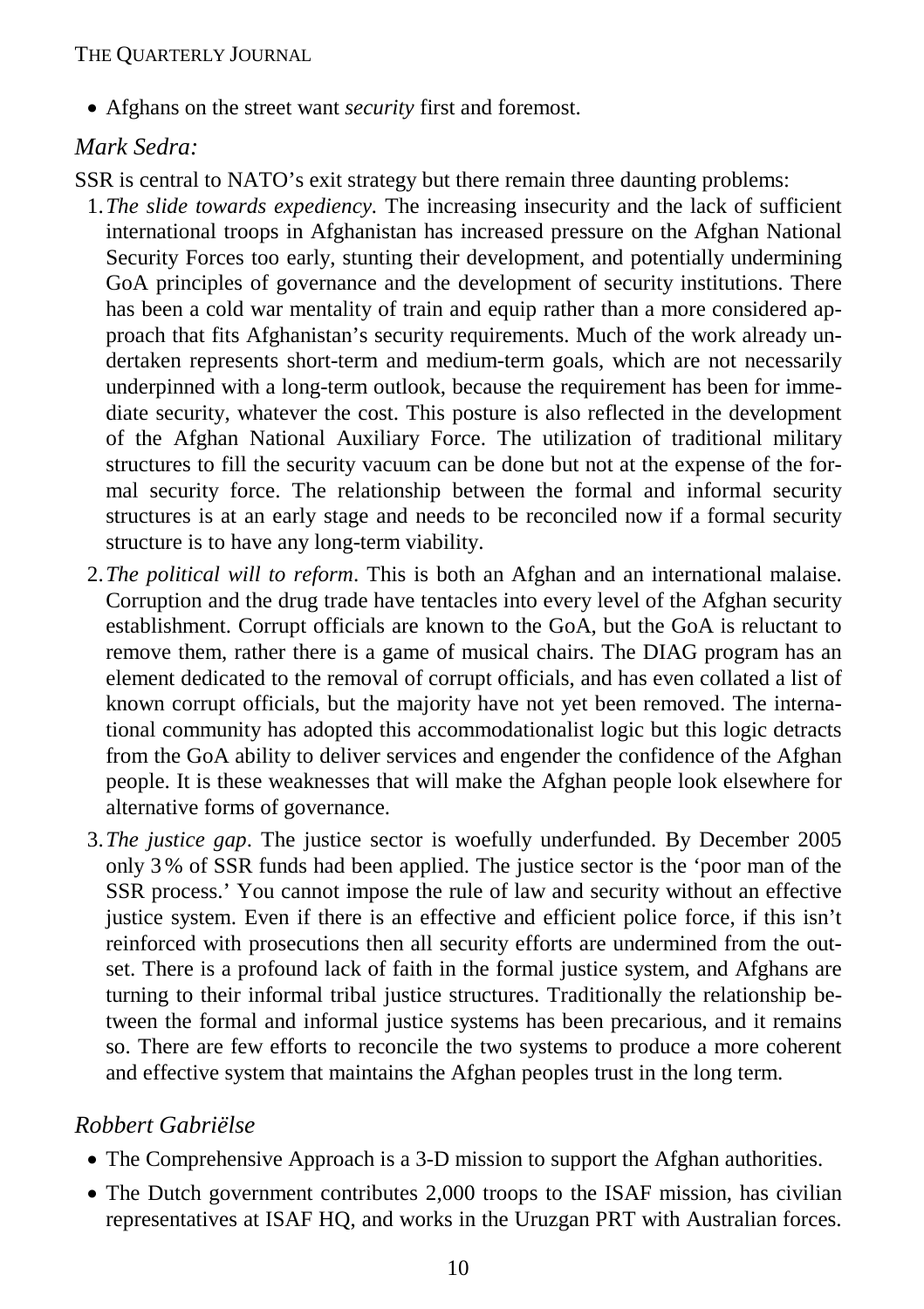The Uruzgan PRT security provision covers at least 60% of the local population and it's ADZ serves 40,000 local Afghans. They work closely with local Afghan officials and tribal leaders.

- Dutch troops participated in Op MEDUSA providing air support assistance as part of the integrated approach.
- In the Netherlands there is daily communication between the MFA, MOD and Development Ministry, and at the political cabinet level weekly meetings ensure that there is a coordinated interagency approach at the national level. The Embassy in Kabul communicates with the GOA, IGOs and of course with the Dutch government in The Hague.
- In January 2007 the Netherlands hosted a conference to consider more coordinated ways to deliver aid, reconstruction and security in Afghanistan. The Rotterdam Recommendations try to get people working from the same plan.
- The Dutch approach can be considered being *'as civilian as possible and as military as necessary.'* Local Afghan ownership and initiative are essential to long term successes.
- The Dutch government encourages journalists and parliamentarians to visit the Dutch PRT in Afghanistan.

An expanded account of the Netherlands' application of the Comprehensive Approach, also by Mr. Gabriëlse, will be found at page 67 of this issue.

#### *Chris Cooter:*

The Comprehensive Approach is demanding but we need to maintain the focus to keep the resources in balance. There are five main issues to consider.

1.*Rebalancing the civil-military equation*

The military capacity is great but the equivalent civilian capacity is lacking at all levels – planning, policy development and in deployable personnel. In the Canadian PRT there is one civilian for every 10 soldiers. The Canadian capacity is not enough and needs to expand.

There is also an imbalance between the military, diplomatic and development oriented cultures. The 'can-do' approach of the military is not replicated throughout the other government departments. There are incentives and joint meetings, but this is not enough. A fourth stream—a stability stream—ought to be added to pull together the other three steams.

2.*Rebalancing the international military effort, particularly in the South*

NATO has too many responsibilities. It is important to get other IGOs such as the UN and the EU involved. Good working practices between international organizations, where they exist, should be institutionalized and NATO should act in support.

Who is in charge of the civilian effort?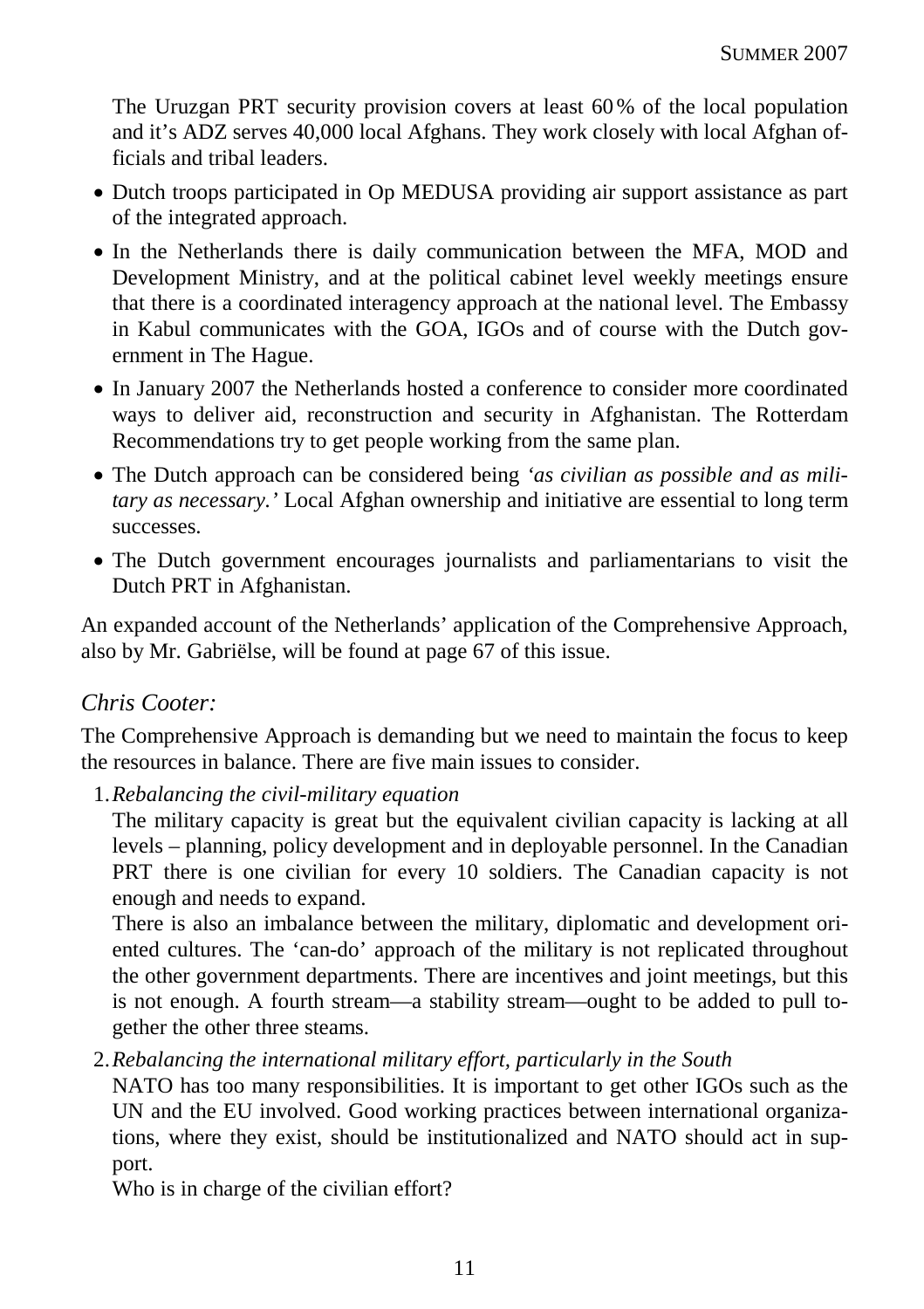- 3.*Government of Afghanistan international community ownership imbalance* The Afghan government is in charge, not other national capitals. We should be careful not to create a dependency culture, but the GoA capacity needs supporting and developing first. Improving governance is vital, but we need to do it in a way that does not empower the Afghan government in the process. Some of the ways we could do this is to listen more to Afghan requirements, rather than giving them what we think they need.
- 4.*Impact of NATO on the Comprehensive Approach*

Other organizations'—IGOs' and NGOs'—perceptions of NATO can damage international efforts in Afghanistan. NATO needs to rebrand itself to demonstrate more clearly that it is open to collaboration with other organizations.

5.*Rebalance the focus in the short, medium and long term*

Planning is improving, but training and action take their toll. We need to have a long-term view of what Afghanistan will look like. This view should be Afghan led. Involving the private sector to encourage more economic growth and development is also important.

Actually making the Comprehensive Approach work is novel, even if the ideas and some of the methods are not.

# *Richard Norland*

- The main difference between 2002 and 2005 was that efforts had shifted from humanitarian aid to reconstruction. In July 2005 the challenge, the reconstruction challenge, was clear.
- 2006 was a bump in the road and a wake-up call. The insurgency returned with a vengeance. Why? Lack of capacity in the GoA, its inability to project power beyond Kabul, its inability to deliver services, and the lack of enough troops on the ground to ensure stability increased the number of sanctuaries available to the insurgents in Afghanistan and in the region. The insurgents also became learning organizations.
- It's not just about *reconstruction*, but *construction*. There are few roads and little electricity coverage beyond the cities. Development and reconstruction is further hampered by the uneven commitment of donors. Whilst the Taliban are unpopular, *if there is no other option their resurgence could be more widespread*.
- The challenge remains the development of the Afghan National Security Forces. The police force is critical to ensure communities feel robust enough to repel the Taliban onslaught. However, the police are so corrupt that they are weakening the long-term security process. Weeding the corrupt officials out is a long-term process.
- There are not enough troops, particularly in the South. The Afghan National Auxiliary Force was the only other option to fill the security vacuum. To make them truly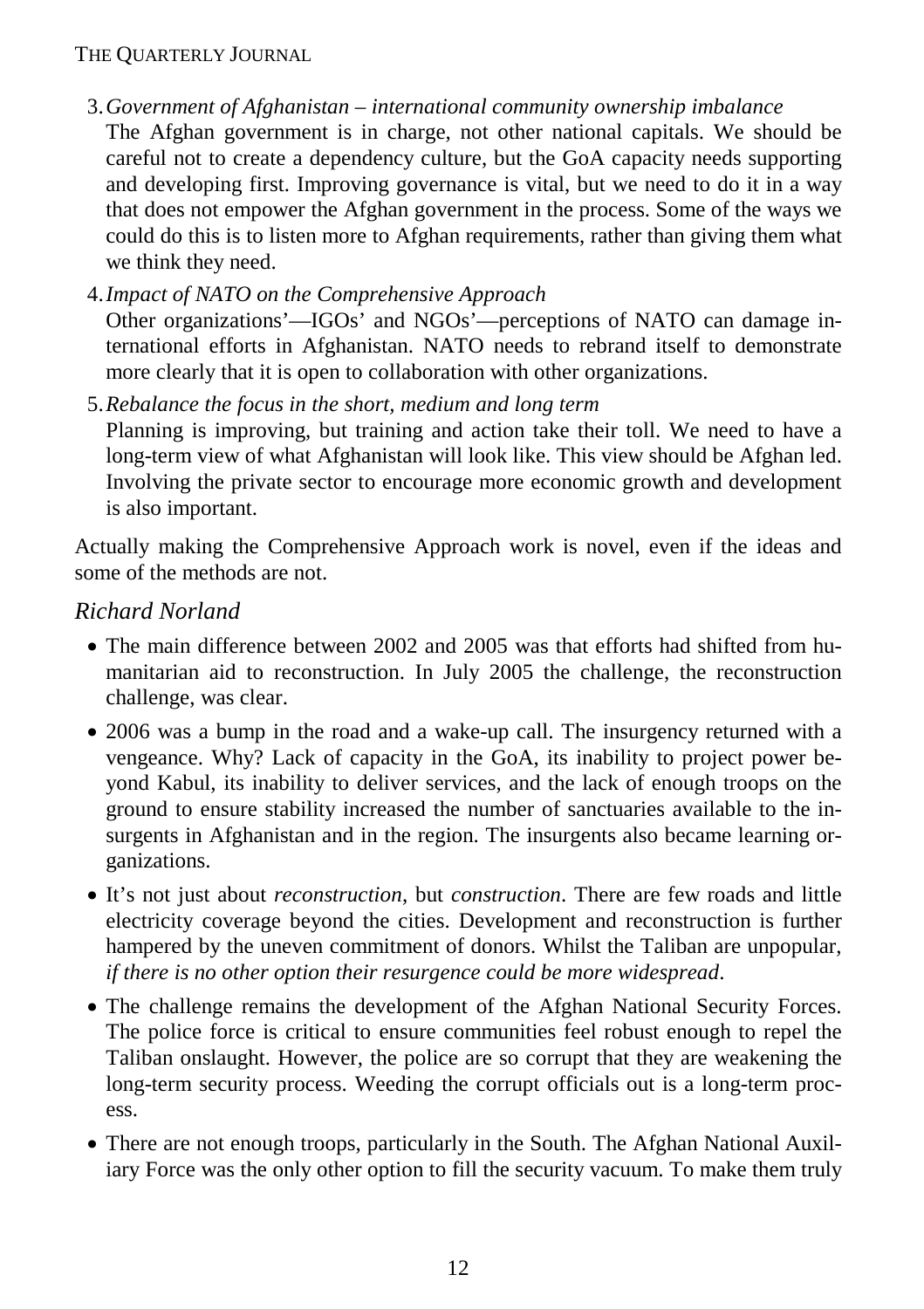effective their command and control must be national rather than tribal. For the meantime they are a good enough stop-gap.

- Counter-narcotics action is key to the South. Whoever controls the terrain controls the opium trade and the security. It is difficult and we cannot sidestep the issue. Strategic communications are also important in the south. The NCC is a form of war room, nascent in its development, which is designed to counter the Taliban ideology for the Afghan audience and measure local perceptions.
- Journalists and parliamentarians from IGO capitals should be encouraged to visit not only their national PRTs but those of others too to get a fuller picture of the international effort in Afghanistan. However, NATO does not have enough assets air- or manpower—to transport such people around the country. Perhaps it should have some assets dedicated to such a task to ensure that the good news stories get out and domestic expectations are managed as well.

# **Q&A**

**Q1:** *Can you please expand upon the Netherlands government integration of its efforts towards Afghanistan?*

A: There are working level communications between the ministries every day. At the operational-strategic policy level there are weekly meetings, and the cabinet ministers meet regularly. The Netherlands parliamentary system means that all cabinet members are answerable to parliament and all parliamentary members are answerable to their electorates. It is important to get as many people involved as possible to spread understanding.

**Q2:** *What are the national markets for Afghanistan, what are the hurdles to their success and how can the international community help undercut opium cultivation and trade?*

A: Afghanistan does not produce anything agriculturally unique. Its production efficiency and production levels are not high enough. Different districts cultivate different crops. The productivity of the land is determined by the availability of water. The Helmand market is too far from Kabul and is flooded by other products from the region. Afghanistan's weakness is its exposure to the vagaries of the international economy. To trade with India, goods must pass through Pakistan, with whom relations are unstable. Opium production thrives upon instability. There is a correlation between the increased number of troops and the increased cultivation of opium.

**Q3:** *Is ISAF still suitable for the task? Too much emphasis on counter-insurgency diverts precious resources away from the civilian-political part of the equation. We also need to consider the role of regional players – they are part of the problem and also part of the solution. Is there an SSR concept for Afghanistan that is viable?*

A: Yes there is a viable SSR concept for Afghanistan, which was developed in Geneva in 2002. There is a lead nation for each pillar. However, this devolution of responsibility has compartmentalized the pillars rather than creating a synergy. ANC  $\&$ ANDS have set ambitious targets but there is little strategy to achieve these aims. Yes,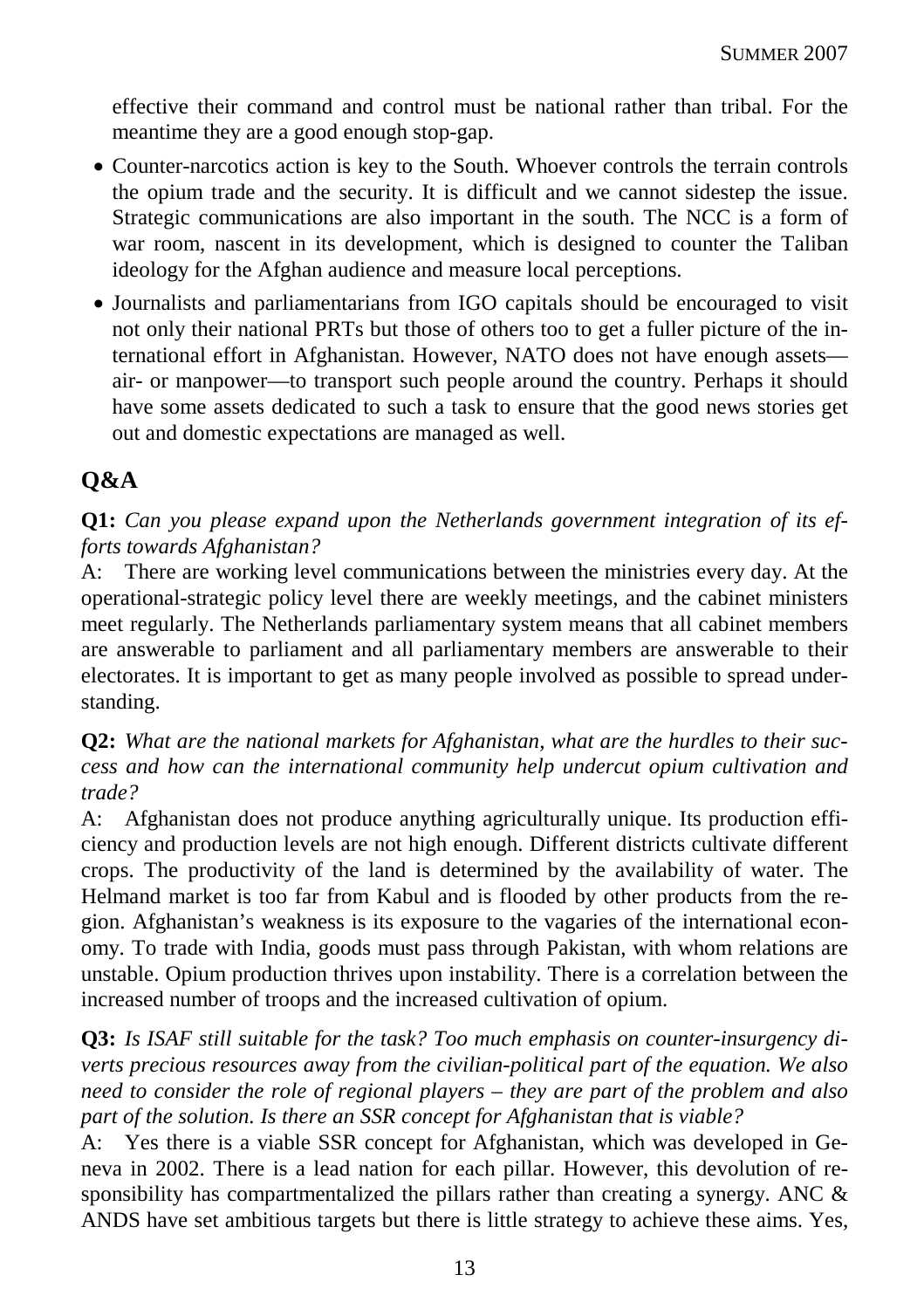a regionalized solution is necessary but as yet there are no firm bilateral or multilateral SSR or trade agreements. Building relations with Iran is a lost opportunity: they have the highest levels of drug addiction in the world and they would probably support a counter-narcotics strategy too.

**Q4:** *There is a need to make sure that Comprehensive Approach has global applications. We need to strengthen capacity building, governance and fiscal systems, as these are global challenges in failed states where there isn't necessarily an insurgency.*

A: There is a conference in May 2007 looking at the Rule of Law in SSR & post conflict situations. Issues such as corruption need to be tackled over the long term. Perhaps in Afghanistan we should consider establishing a government department to tackle this problem. Corruption has multi level dimensions. If you remove the 'big fish' there is a knock on effect. We need to improve the salaries and methods of payment to civil servants to improve their loyalty and help reduce corruption. There is lots of talk about creating new strategies. There are lots of good strategies in place; it is the implementation of these that is problematic.

# SECOND SESSION, AFTERNOON 26 MARCH

# **Topical Remarks**

 $\overline{a}$ 

# *Ambassador Robert Loftis* <sup>∗</sup>

It is a great pleasure to address you on an issue of the greatest contemporary importance. This conference highlights a key point that the Euro-Atlantic community has come to understand: that we need a new understanding of the '3Ds.'

We all need to stop acting in organizational stovepipes. Our alliance structures and coalitions are more important than ever if we are to stop the violence and violations of human dignity in Afghanistan and elsewhere. Current efforts are very much a work in progress. We see this conference as an opportunity for productive exchange with allies and non-government partners.

We need a comprehensive approach, which represents new thinking, but the nature of the challenges is not new. Afghanistan is where NATO is engaged for the first time in true ground combat operations. We must anticipate similar complexity in future operations. What is not new is the need to provide security and development assistance to new governments, and a public commitment to the success of these governments and their people. In dealing with peoples and their governments we must make as much of cultural understanding as advanced technology.

This approach must be applied to future conflicts: peacekeeping in Africa or missions in the Balkans headed by EU, as well as Afghanistan. The comprehensive ap-

<sup>∗</sup> Ambassador Robert Loftis is Senior Advisor for Security Negotiations & Agreements, US Department of State. He served as Ambassador to Lesotho, as Deputy Chief of Mission in Mozambique, and in a number of other international positions.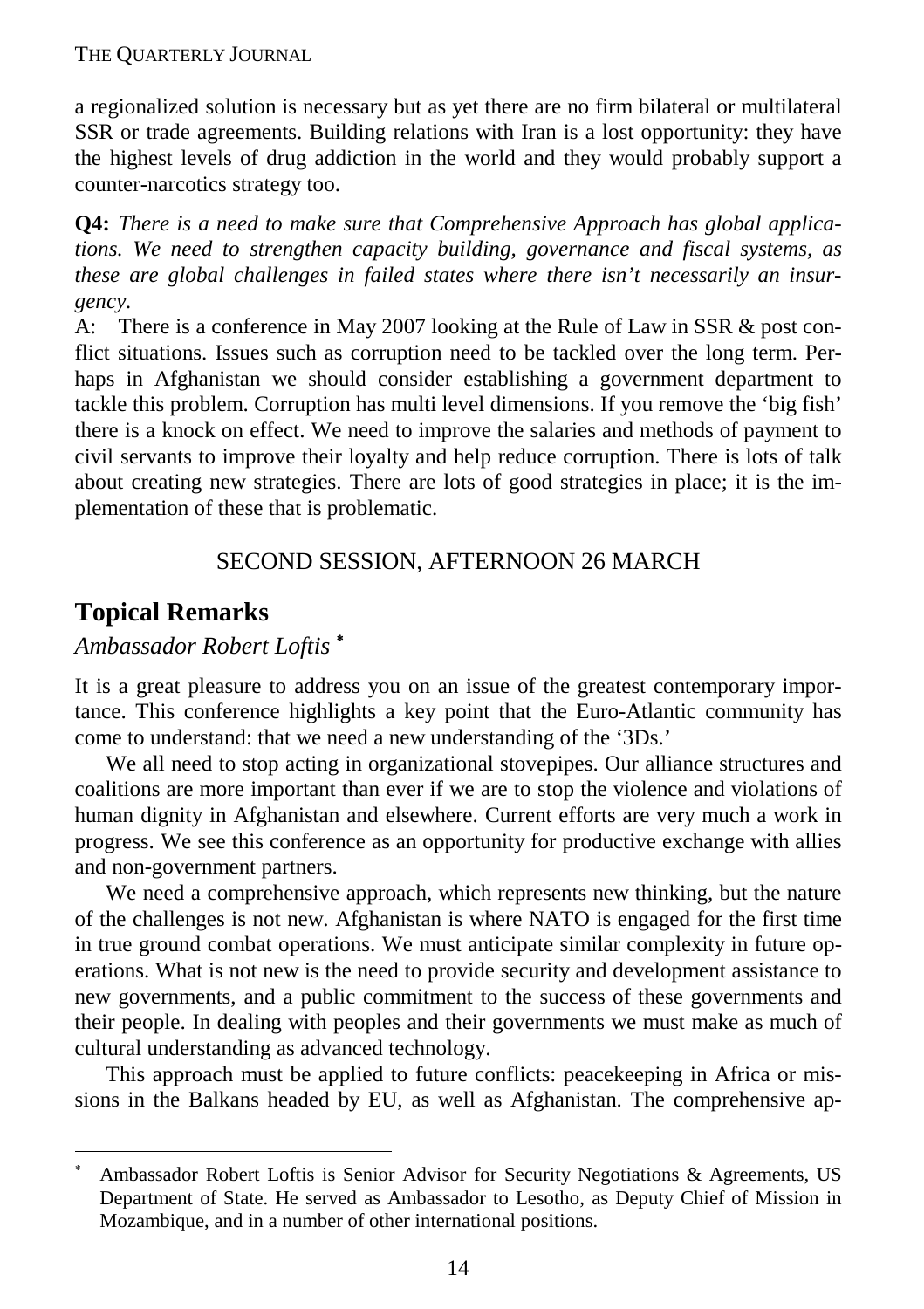proach applies to stability operations, peacekeeping and military operations such as counter-insurgency. If one accepts that insurgency is organized violent competition to govern, then we face the need to counter it.

There is value in applying lessons from historical campaigns to efforts in Afghanistan, and a need to capture the lessons of previous conflicts. From the US perspective, we have debated them for over four decades, and as a result are not blind to the difficulties. It was President John F. Kennedy who issued the first counter-insurgency strategy document in 1962, which was abandoned for lack of political commitment to its implementation. I do not know whether a whole of government approach would have led to a better outcome in Vietnam; the highly kinetic approach obviously did not have desired result.

The United States has learned over the last 45 years that it is difficult to coordinate across agencies in complex conflicts, like counter-insurgency and stability operations. SCRS is working hard to develop integrated planning capacities, together with an expeditionary civilian response corps to deliver functional experts abroad.

Some have asked about the difference between stability and COIN operations. Clearly they are related. Insurgency may or may not exist in every stabilization environment. It is necessary to respond to insurgency in terms of local context. Insurgencies are certain spoilers in stabilization and reconstruction efforts, which indicates that the comprehensive approach is required either way.

Key efforts at State Department include:

- Secretary Rice's initiative on transformational diplomacy. This involves working to transform institutions and way we approach our jobs, both internally and internationally. Transformation includes both attitudes and policy. Diplomats are being shifted from stable embassies to more dangerous areas; and more are being moved moving into the field. Coupled with this, policy and assistance is being directed to encourage locals to create their own institutions.
- An executive level handbook on COIN to parallel FM-324 (COIN Field Manual) is in course of preparation. The goal is to complete and distribute it by Summer 2007.
- State is working with DoD and USAID to establish Civilian Coordination Office coordinating mechanisms for civilian and military training institutions that deal with comprehensive approach. It is hoped that the CCO (Center for Complex Operations) will also serve as an international clearinghouse. There is potential here to draw on European learning and thinking on complex conflicts.

Work in progress also includes:

- Refining manner of delivering foreign assistance. SCRS will be deputy director of foreign assistance. USAID is adapting fast. State and AID are working to ensure that diplomacy and development are closely coordinated.
- An expanded pol-ad program and state-defense exchange program, including developing a pol-ad reserve corps to advise military commanders at short notice. SCRS representatives are in place in Nepal, Haiti, and working with PRTs in Afghanistan.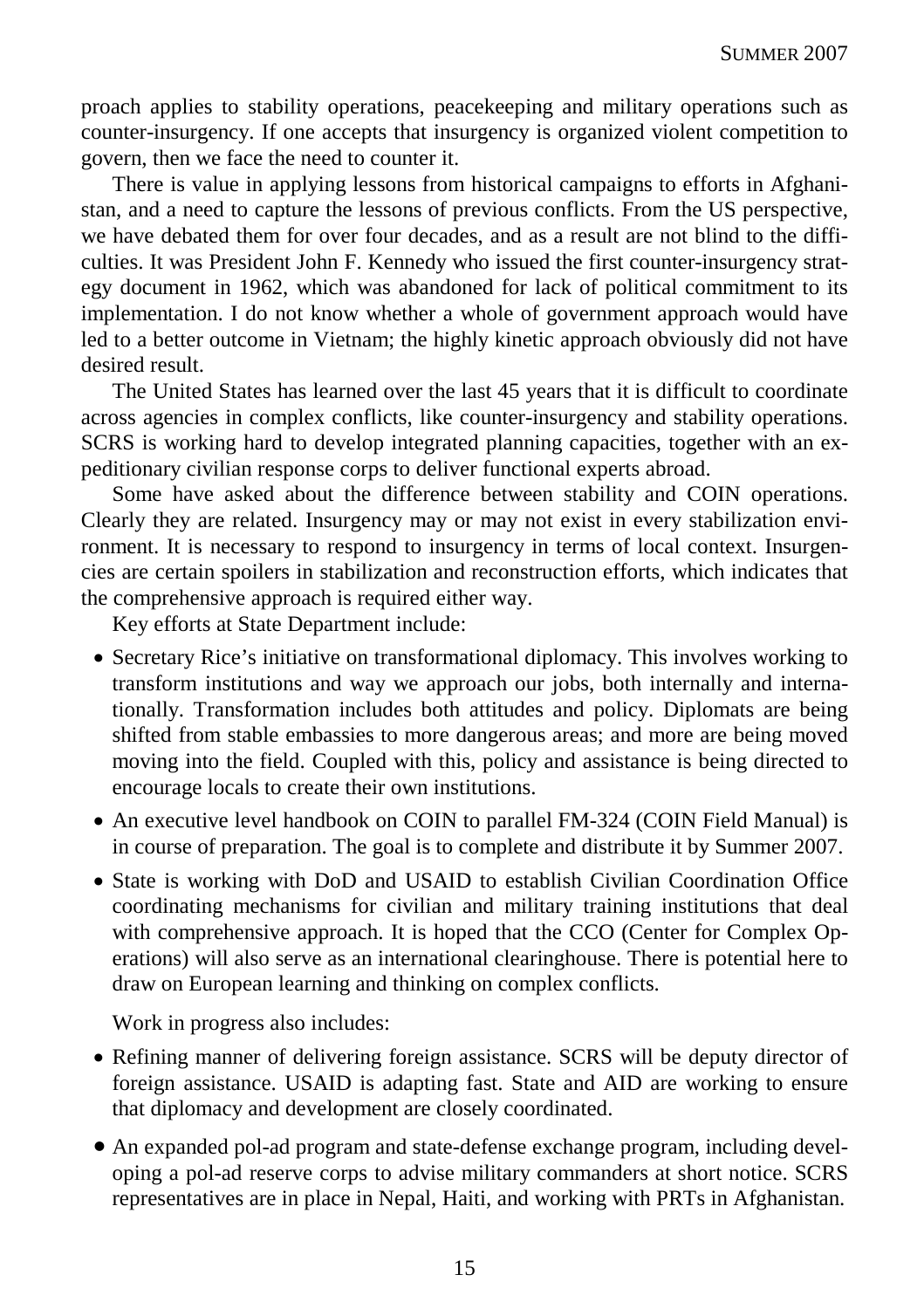# **Panel 2**

# **Whole of Government and Whole of Effort Approaches to Conflict Response and Mission Requirements: Challenges and Opportunities**

*Topics:*

- How have key nations in the current situation attempted to deliver a 'Whole of Government' approach?
- How are they preparing their personnel to operate in this complex environment where the desired outcomes require coordination across several key sectors?
- *Moderator: The Hon Donald Sinclair,* Director General, Stabilization and Reconstruction Task Force, Canada
- *Mr. Mark L Asquino,* Deputy Coordinator, Office of the Coordinator for Reconstruction and Stabilization, State Department

*Ms Veronica Cody*, Council of the EU Secretariat

- *The Hon Mohammad Asaf Rahimi*, Deputy Minister Programs, Ministry of Rural Rehabilitation and Development, Afghanistan
- *Ambassador Adam Kobieracki*, NATO Assistant Secretary General for Operations

# *Donald Sinclair*

- You have heard a bit of the theory on the Stabilization and Reconstruction Task Force; let me tell you more now. The Canadian one is relatively new, bringing together 70 people. What is surprising is that we gave money to the foreign ministry to do something. There is no 'whole of government' anything in Canada. Bringing everyone together to deal with foreign crises has been interesting. More than just 'the three Ds,' but also justice, corrections, and RCMP. The current job makes me long for the simplicity of Middle East politics.
- Afghanistan is biggest recipient. Other two are Haiti and Sudan, but there are lots of other candidates. We are working well with allies, while struggling to work across government and even within the department.
- As Dr Rose said this morning, no single state can resolve these crises. Nor can any single approach. You are going to hear five different approaches.

# *Mohammad Asaf Rahimi*

- It is both an honor and a pleasure to talk before this distinguished gathering, to share understanding in approaches to reconstructing Afghanistan. I would like to take the opportunity to thank the Marshall Center, whose determined effort has allowed us to come together.
- I am speaking specifically about the GoA whole of government approach to security and development. I must acknowledge that the security environment changed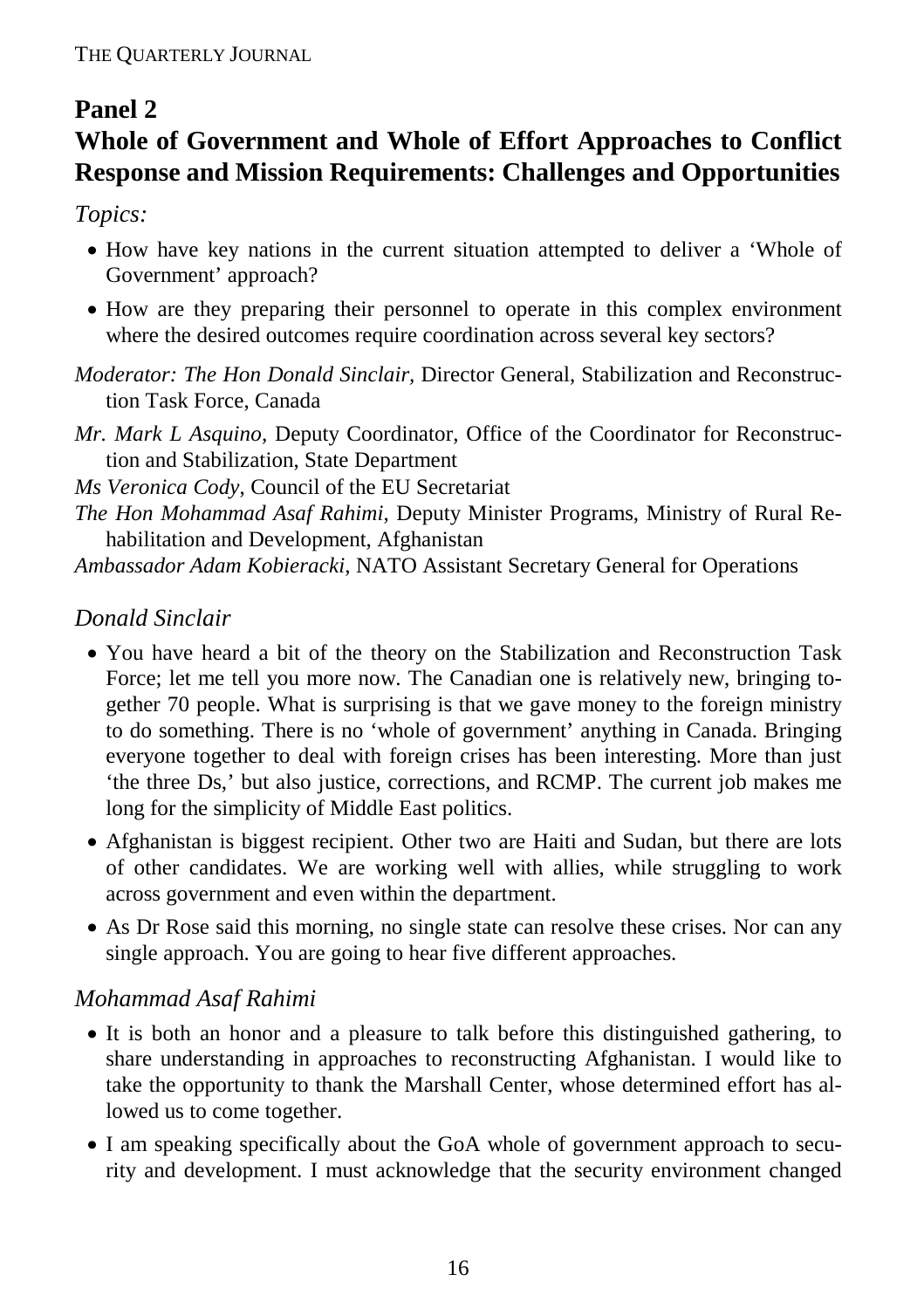dramatically in the last year. I am Minister for Rural Development and my remarks will have a decidedly developmental feel.

My contribution will be in two parts:

- existing programs and strategies
- challenges and solutions particularly in the South.

The challenges of rebuilding war torn societies are infinitely more complex than is usually recognized. Legacies of conflict, including physical destruction and psycho-social trauma, are compounded by lack of security. The overall development framework is the Interim Afghan National Development Strategy (IANDS). This is a coherent strategy across three independent pillars:

- Security
- Justice and human rights
- Development.

Across all sectors are cross-cutting themes like counter-narcotics, corruption, environment, gender equality.

Examples are the Minister of Education and Minister of Health, who coordinate with the Ministry of Rural Development to establish schools and hospitals, etc. But there are still enormous coordination problems. There is a dearth of human capacity at middle management level.

The GoA has survived 30 years of social upheaval and civil war by making no decisions and making no waves. The international community has expended much capital on building government institutions, but effort is too often focused on single ministries, stovepipe fashion. This does not help the whole of government approach, and encourages lack of coordination.

Each community is encouraged to developed own development council, open bank account, receive funds. This is a famous and popular program. All programs that my ministry is offering are coordinated with national strategy of Afghanistan. But given the delivery model, why are we seeing an upsurge in insurgency in the south? How will government counteract this trend?

Perhaps we, including IC, NGOs and foreign military, misjudged the defeat of the Taliban and failed to recognize that the South and East were critical to the stability of the country.

Aid was sent across all provinces in equitable manner without reference to the relative threat from the Taliban. If we had concentrated resources in the South, we might not be in the situation we are in today. As noted by General Richards, the PAG is a whole of government effort, which brings through solutions and serves as a delivery point for these solutions. One of the initial recommendations was that the South should be treated as a separate problem. I intend to focus on four key provinces in South. Want area to benefit from direct ministerial attention.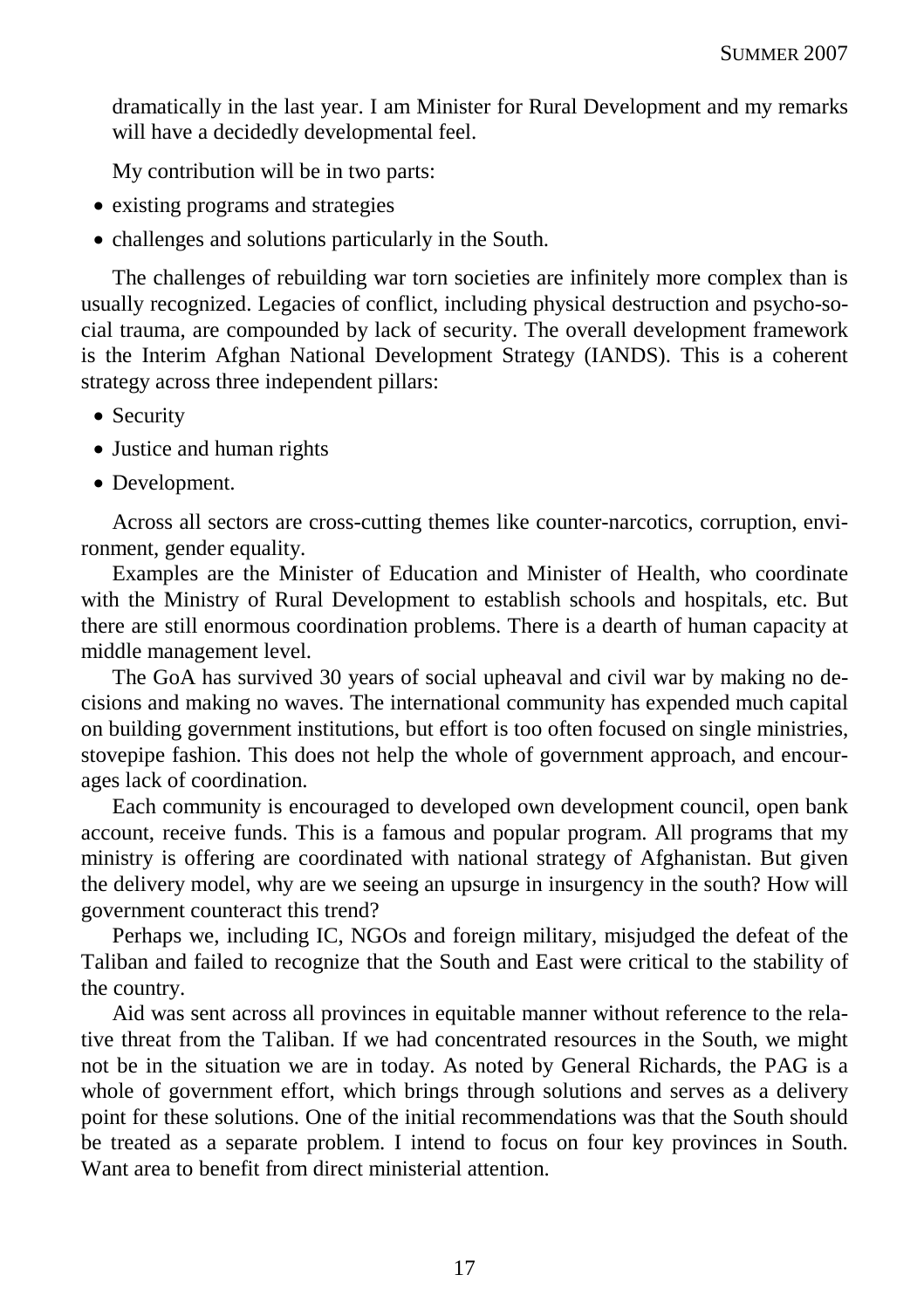# *The Kandahar Model*

We have to recognize that the information operations are key to success against insurgency. There is a need to advertise assistance to population. Careful assessment of situation in South and local culture led to development of the Kandahar Model, which emphasizes the specifics of local culture:

- Roads
- Water
- Irrigation
- School/health centers
- Employment.

These problems and limited government visibility at local level have made population vulnerable to insurgents. Government programs were too slow to produce results and did not meet expectations. Development funds are now being targeted in a focused manner that produces immediate benefits, demonstrating government commitment to people. The aim is to reconnect the government to the people and convince them that democratic institutions can work for them.

What makes the Kandahar Model unique is the targeting of donor money in accordance with community priorities:

- The community prioritizes local projects.
- The Provincial Governor can use directed contracts with established and previously proven contractors (no bidding process) – the risk of creating unfulfilled expectations in villagers is worse risk than that of fraud. This creates a short timeline between procurement and implementation.
- The government sends personnel to create effective regional offices. Decentralized administration and devolved authority is key to success of Kandahar Model.
- A unique aspect is the commitment of ministers and ministry to villagers. Key to reconnecting government to people.
- In turn the villagers are expected to guarantee safety of the staff. This demonstrates commitment of people to their own projects and future.

Every ministerial visit is a press conference opportunity and chance for media to visit village projects. The media create perceptions and perceptions create their own realities. It is therefore essential to fix those perceptions. The PR aspect cannot be ignored.

What has been the impact? The Model is only 3-4 months old. It is unique in history of Kandahar Province. Of 900 projects identified in January 2007, 190 are being implemented.

There is no hard evidence for success, but good anecdotal evidence: people returning home, people traveling across the province to meet with minister whenever in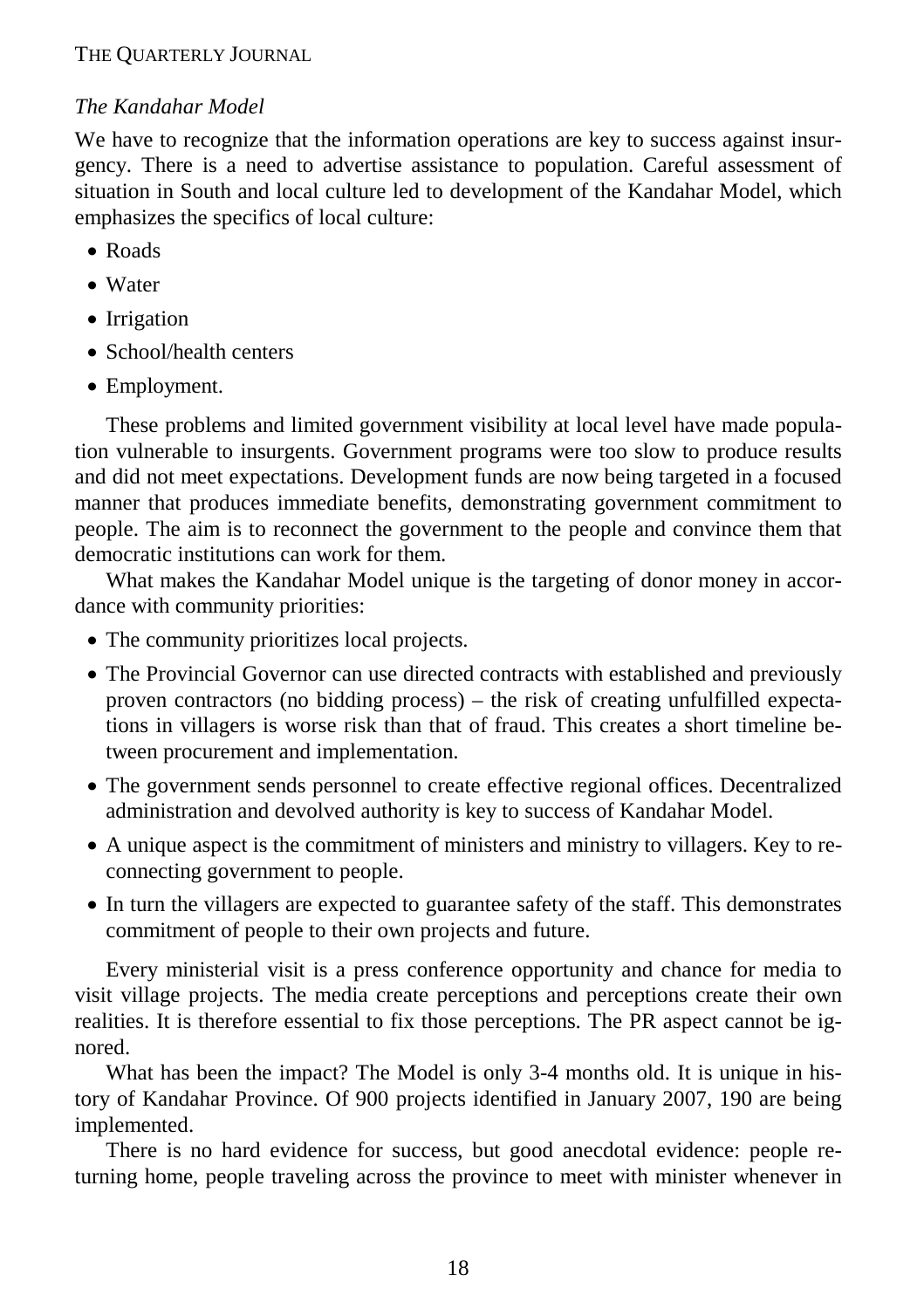town, no security incidents, none of the projects taken by this bottom-up approach have been disrupted. Building on success of NSP.

The key to success is quick implementation time, which allows us to meet the expectations of villagers. Other districts have noted the success in Kandahar and there are calls from village elders for similar programs. Success breeds success. In post-conflict society, the primary goal of any intervention must be to reconnect people with government.

The bottom-up approach that accounts for community needs also requires a security commitment and guarantee by the community. This is an example of whole of government approach that is proving successful. "No development without security, no security without development."

Some final questions:

- In a post conflict situation should we concern ourselves with state building or institution building before taking care of the immediate needs of the population?
- Is Afghanistan a post-conflict nation state? Or is it in the midst of insurgency? If the latter, do the accepted development models apply?
- Should the international community impose a single development framework across the country? Would regional aid directors with appropriate funding and authorities be more effective?

#### *Mark L Asquino*

The turnout here is an indicator of the importance of the subject.

SCRS is new, established in June 2004. Our focus is on interagency cooperation and the whole of government approach. Under NSPD 44, the Secretary of State has been charged with leading the building of civilian capacity in dealing with post conflict situations.

Need to focus on host country population. For example, East Timor's problems may be partially related to lack of infrastructure.

My office is part of the State Department, but draws people in from six other agencies. We are an organization that was formed in response to 9/11 realities. The US in the last decade has been involved in seventeen Stabilization and Reconstruction operations. The fact that we have been confronted with these new challenges, lead to realization that we need to change the way we approach S&R.

Failure of governance allows for introduction of extremist ideas and other dangerous activities like drugs and WME proliferation. This creates threats to our countries. We have learned that we need to bring to bear the full range of national power. These challenges are going to continue and will require an integrated and comprehensive approach.

This is no small undertaking – nothing short of revolutionary. We are proposing ways of operating that are fundamentally different from ways of working in the past. But this is necessary.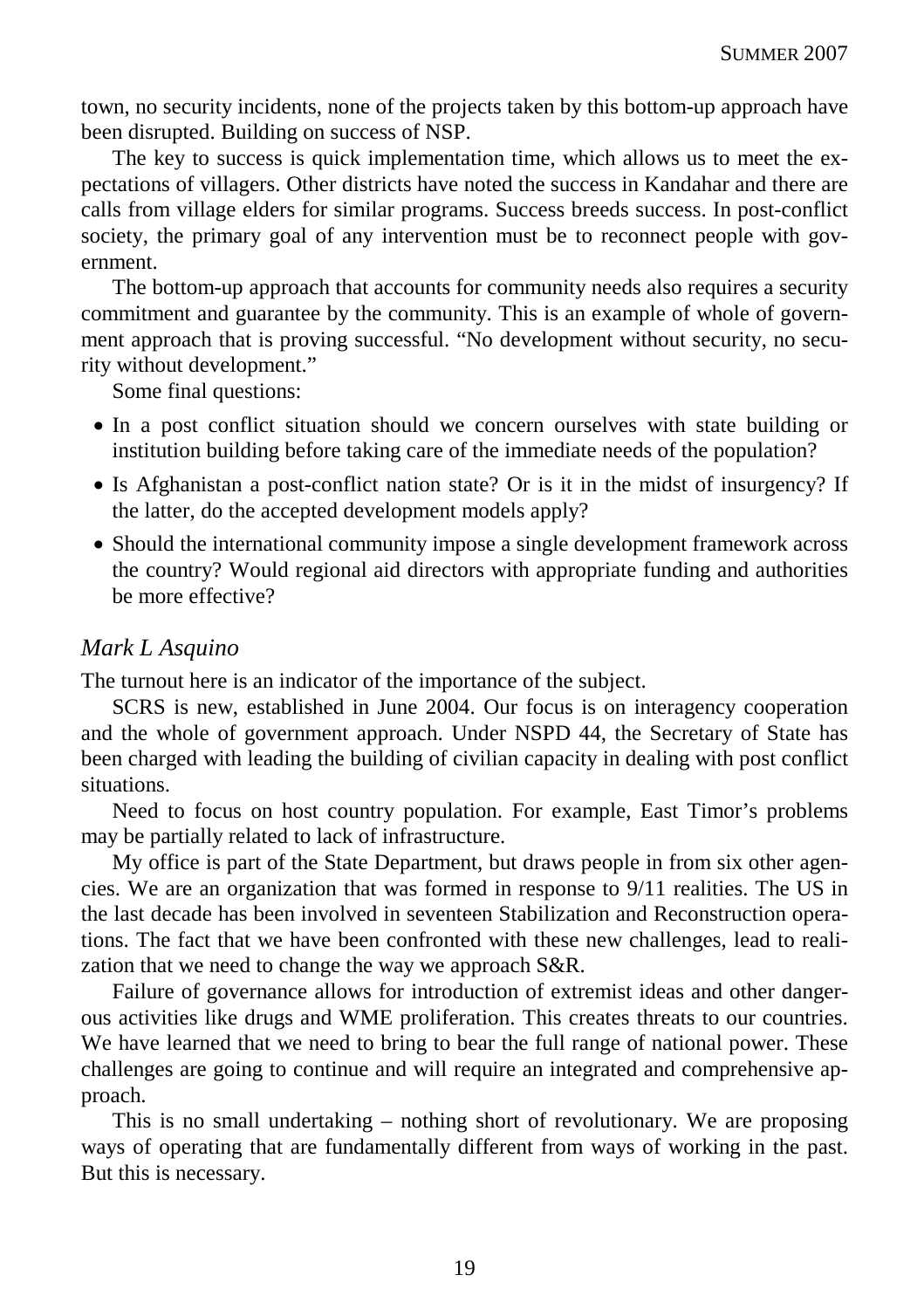When NSPD 44 came into operation in December 2005, DoD issued their own directive. We have been called upon to harmonize State and DoD approaches to S&R issues. In working with the military, we want a comprehensive picture of needs, gaps and priorities in S&R issues. An interagency review of NSPD 44 is in hand, to see if we can devise crisis response mechanisms to allow us to work better together.

SCRS has recently aligned with the Bureau of Foreign Assistance to develop a coordinated approach. This is an alignment, not a merger. The two agencies are mutually supportive. SCRS has operational expertise and planning mandate, but lacked close alignment with the funding authorities of Foreign Assistance. SCRS retains its autonomy and continues to report directly to the Secretary of State.

*Operational Involvements*. We have people in Kabul working with ISAF to look at PRTs, to better coordinate those operations. We also have a presence in Kosovo, Darfur, Chad, Nepal, and a large project in Haiti. DoD has given SCRS \$100m for projects in crisis response. We ran a small project in Lebanon last year after the conflict Israel/Hezbollah there. Haiti is a stabilization initiative.

The World Bank assesses that half of all countries emerging from conflict will slip back within five years. We all need to do more. We all need to work in comprehensive manner to tip that balance in opposite direction. We need to work with allies, pooling our reserves. My own office is creating a Civilian Reserve Corps, able to deploy as a reserve in fairly short notice in areas where we don't have skills in civilian federal government.

None of this is easy, and I can commiserate with Don. But is enormously important. We must come up with strategies that are much more effective.

#### *Veronica Cody*

Civilian capabilities are a topic baffling to certain people, and perhaps a vague notion. The EU developed its military and civilian capabilities as part of the common foreign policy. View from beginning of taking comprehensive approach to crisis management. Civilian capabilities have six priorities:

- Police
- Rule of law
- Admin
- Civil protection
- Monitoring
- Reinforcement of EU special representatives (HR, media, border management).

Three years ago EU had two civilian operations: Bosnia and FYROM. Now there are ten operations worldwide, emphasizing the extended geography and diversity of missions, e.g. border crossings in Palestine Authority, including Ramallah. We have learned lessons from police missions; aid and reconstruction are not enough unless the rule of law is added. More recent missions take into account these lessons learned. 700 senior ranking Iraqi police and judiciary have been trained in the capitals of Europe.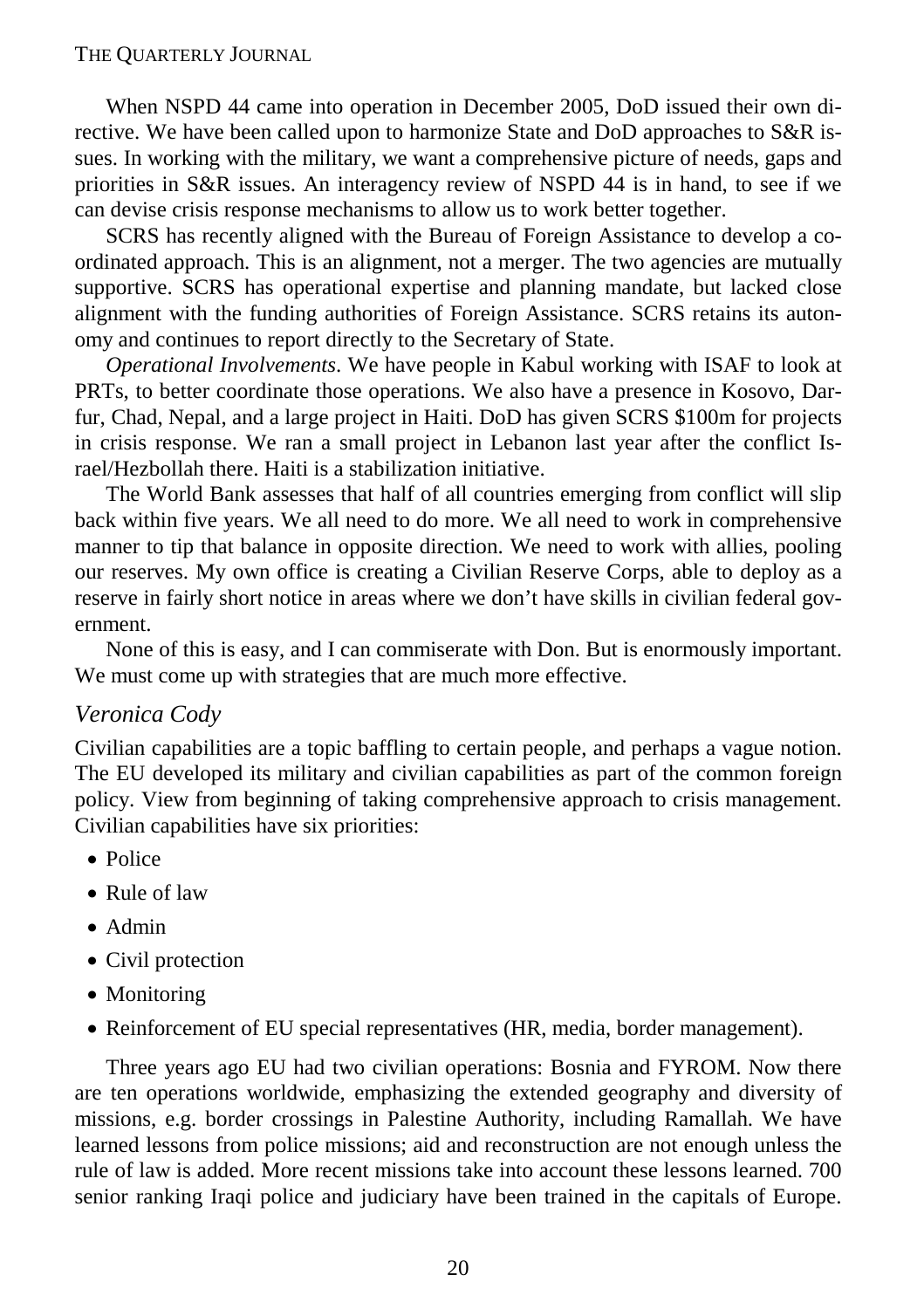We needed to bring them together for training because they were mutually suspicious. The only way to reinforce confidence was to train together.

#### *Rapid response capabilities:*

- 'Robust police' (gendarmes). Police are always civilian. IPU are trained together, which gives them ready deployment to go at short notice. Gendarmes can be used to establish security after military victory. They have a riot control capability and can add investigative and intelligence capacity to this. They are self sustaining and fully kitted.
- Expertise: logistic, CIS, finance, budgets, human resources. These are core functions of civilian response teams (CRT). Then add more expertise: administrative, HR, border control. The intention is to use them for very specific cases. In an unknown situation, a CRT can be used on a fact-finding mission. Or, where a mission in place has a problem, a CRT would trouble-shoot, or reinforce an existing operation. They are little bit like crack forces, with a strong sense of esprit de corps because they are trained together.

The comment on stove-piping in government departments was striking. One of the things that assists us greatly is that military, civilian, and police planners are all in the same building. We train together, work together and are now planning together. A civmil planning cell has been launched. We have far more planning challenges ahead.

We are shortly to launch an operation in Afghanistan, which will be Police plus judicial in its makeup. We want sustainable and effective civilian policing efforts. The position of other international actors is an important factor. The number of international actors in Afghanistan is mind-boggling. Germany and the US are engaged in policing work; the UK is doing counter-narcotics. We want to avoid previous mistakes of not coordinating with other actors.

#### *Gyorgy Molnar*

My particular topic is the Hungarian experience and perspective in the whole of government approach and crisis management. Hungary went through a bloodless transition from Communism in 1989-1990, and has experienced radical economic and social transformation. Hungary has been a donor state since 2003, Afghanistan is one of first recipients.

Hungarian soldiers have contributed to S&R in many ways: building bridges in Bosnia-Herzegovina, advising ISAF, training police in Baghdad. Hungary has sent police trainers to Kabul, Moldova, on a diverse variety of missions. Coordinating our participation calls for close cooperation amongst all agencies and departments. PRTs presented a new challenge.

The whole of government approach is reflected in the field as well. Ensure security but carry out civilian programs as well. Civilian coordinator of PRT reports to MFA and is not subordinate to the military commander. Emphasis is on police training. The goal is to ensure that PRT operates with local population. The best insurance for soldiers is effective development projects.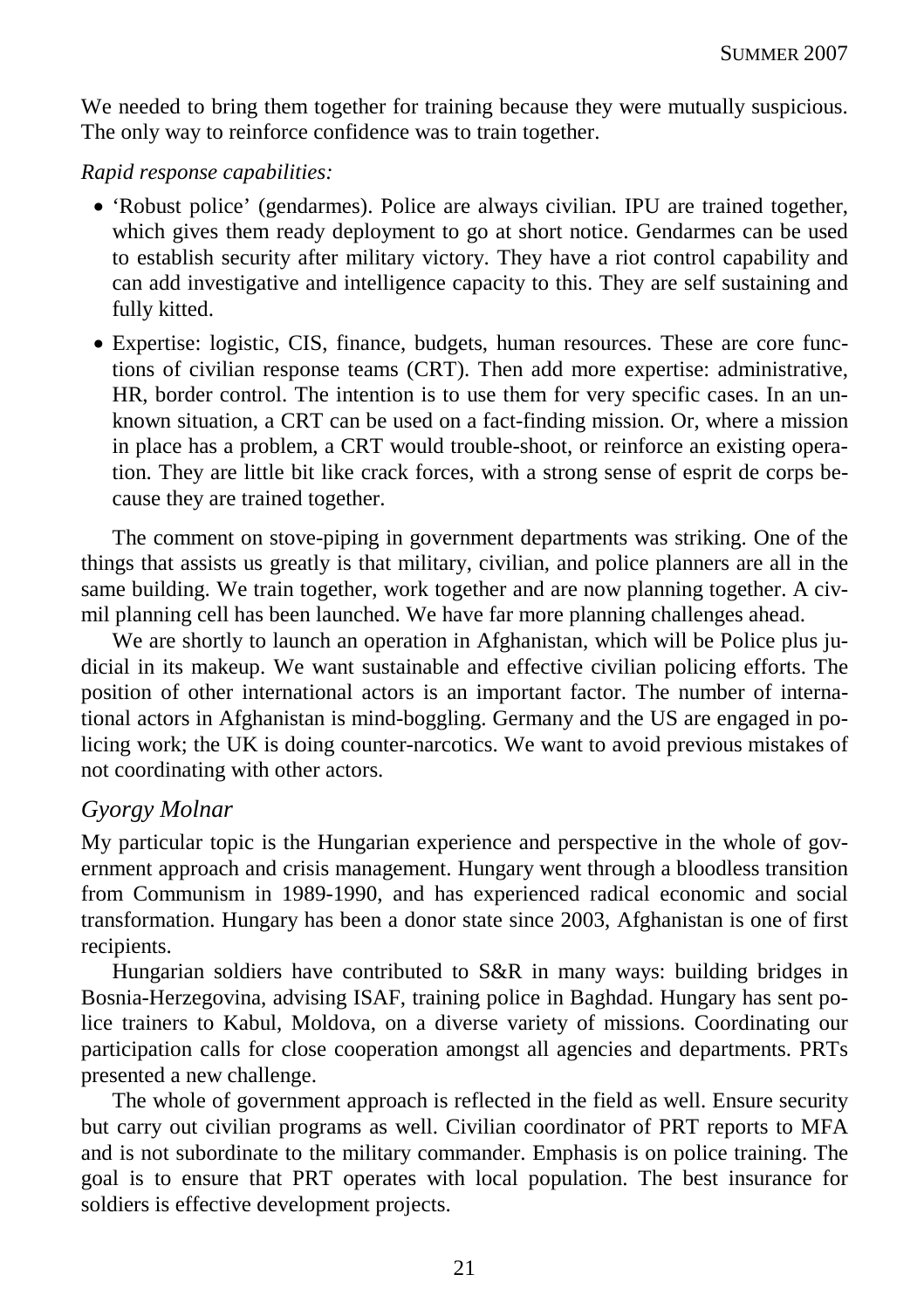The Hungarian PRT also seeks to be an international enterprise, working with other Central European NATO countries. It will take advantage of the EU PRT program as well. The pillars of post conflict reconstruction are all indivisibly linked. It brings us to the conclusion that responses to the current security environment need to be coordinated.

An article by Mr Molnar, describing Hungary's contribution to Stability and Reconstruction operations in greater detail, will be found at page 75 of this issue.

# *Adam Kobieracki*

Everything has been said already, but not by everybody. My remarks have a NATO perspective, but I am speaking on my own behalf.

If you need any more reason for why the comprehensive approach is important for us, let me give you two.

- I haven't met a single Afghani who cares which flag assistance is given under
- Our main opponent does have a comprehensive approach: bring security, rule of law, economics (poppy), and a skillful info/media campaign.

Two things which make it more difficult to implement practical interpretation of the comprehensive approach.

- *Terminology*. We use a number of terms to explain the same things
- *Lack of clear understanding as to what is not covered by comp approach*. Some of our nations assume that discussing the comprehensive approach could set a precedent for NATO to develop new capabilities. This is not true. Some of our nations focus more on precedent setting for future ops and less on what to do now in Afghanistan.

Two dimensions of the comprehensive approach are:

- The internal organization of the alliance
- Actual coordination with partners, organizations.

Negotiations so far on comprehensive approach have different proposals under the headings of strategic, planning, and in theater. From my functional perspective, the importance is planning, training, and implementation:

- ISAF must have all the military capabilities it requires
- More training of ANA is necessary
- Civil-military interaction on ground must be facilitated
- PRTs: There was an initial mistake in the making military component responsible to NATO, but the civilian element responsible to national authority. We now need to coordinate. There is a need to use PRTs better, as platforms for other organizations in theater.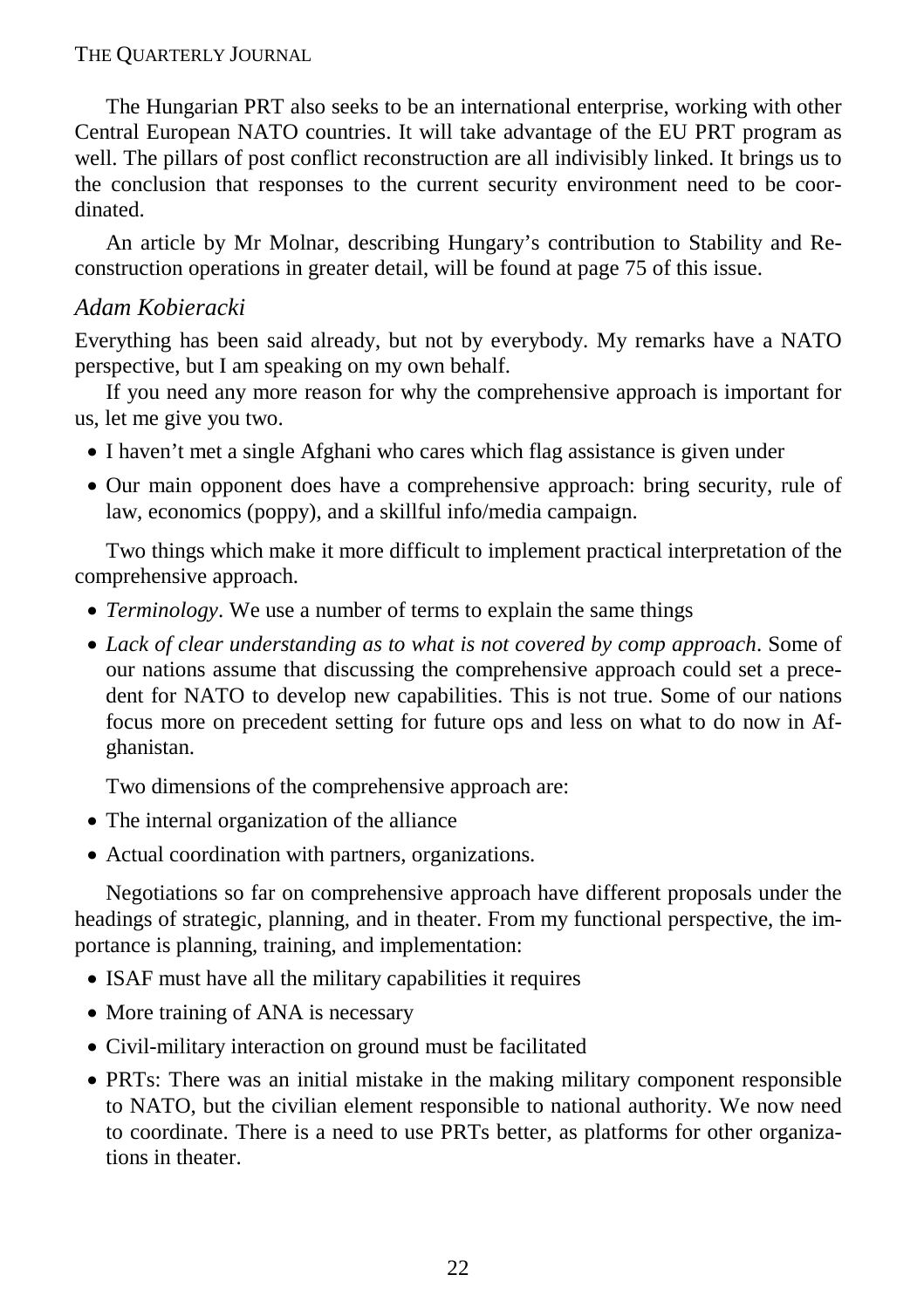There are a great many institutions and mechanisms for coordination in HQ and on the ground. We do not need additional bureaucratic bodies. We need to use what we have more effectively, thereby avoiding situations such as that where Minister Çetin was appointed NATO Senior Representative with virtually no mandate for this office and no terms of reference.

An article by Ambassador Kobieracki dealing with these and other points in greater detail will be found at page 87 of this issue.

# **Q&A**

**Q1:** *As far as deploying our troops to Afghanistan, I would like more info on general approach. It has been mentioned that the Taliban are able to deliver all necessary elements to local population. Understandable that these things should be delivered by allies, too. Can you tell me what is the advantage for the minds of local population?*

A: The more that we can prove we are working alongside Afghan agencies the more we will be able to win hearts and minds. The Taliban may be able to provide the basics, but the downside of their methods is well understood by the population. The fundamental problem is security, which the Taliban can provide, and if GoA is unable to do so, they will.

**Q2:** *There appears to be a lack of contact at strategic level between military and civilian agencies. Aid appears to be going to the NGOs rather than the GoA. Is this good or bad?*

A: Point is well made. It is very important that the GoA is seen to be in the driving seat, not the IOs or NGOs.

**Q3:** *A lot of money has gone into the Afghan state. There are 200,000 civil servants, and since 2002 aid has been keeping the ship afloat. There is a lack of transparency. I would particularly like to know about the links between central government and the provinces – is the money getting down to province level.*

A: This is an important question, particularly the last part. The problem of corruption has been frequently mentioned already and will be again. It remains a major factor in inhibiting the application of resources where they are needed.

# **Address**

*Lieutenant General James Soligan* <sup>∗</sup>

*Summary* 

 $\overline{a}$ 

NATO is in the process of transforming itself from its Cold War role to meet the challenges of the current international environment. It is, however, important that NATO

<sup>∗</sup> Lieutenant General James Soligan is Deputy Chief of Staff, Transformation, NATO Allied Command Transformation.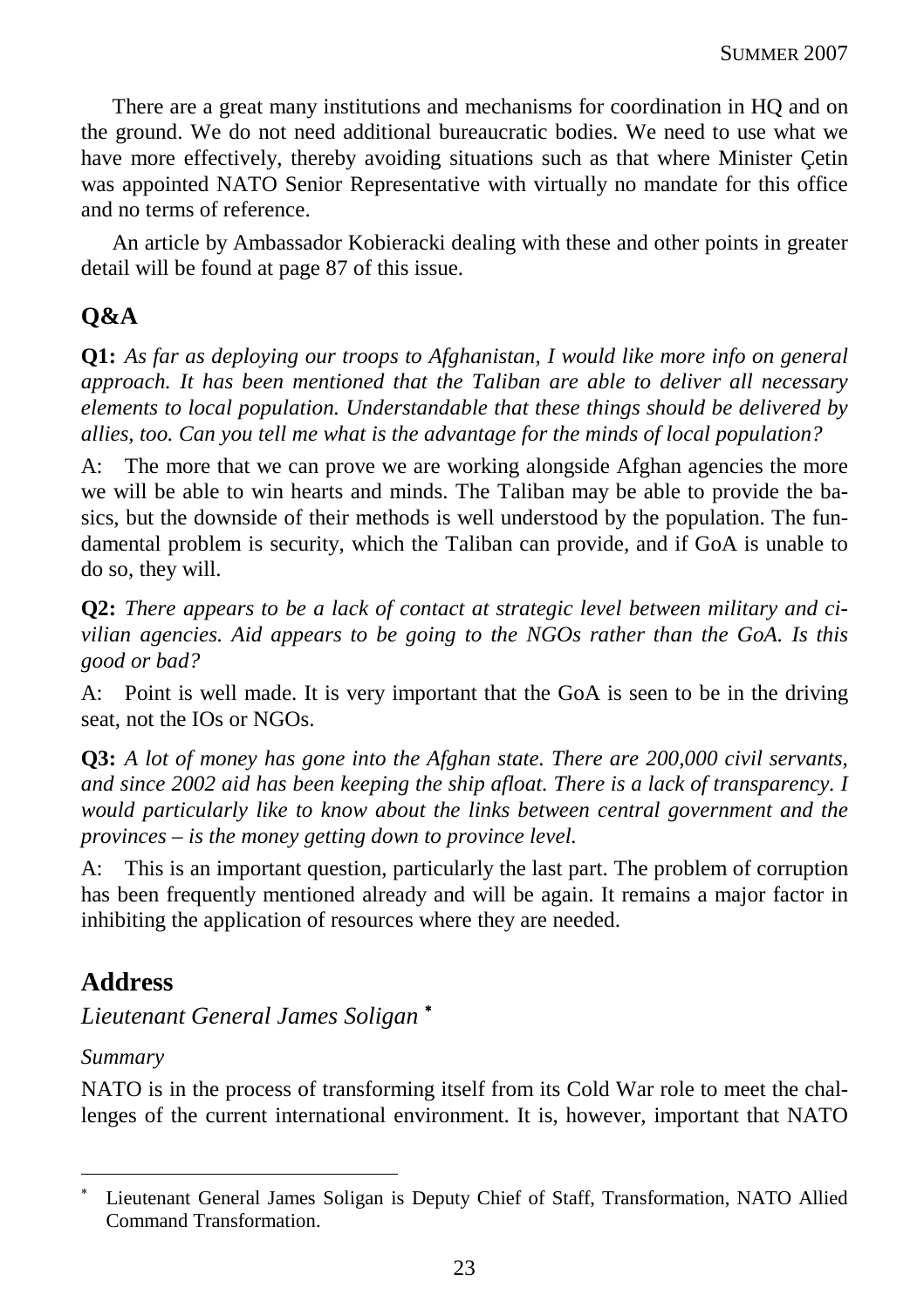learns to institutionalize the change. NATO's process of change can be divided into three categories:

- Learning to adapt the comprehensive approach
- NATO plays a key role but can't accomplish the mission alone
- Nations (both individually and collectively) have made real progress, but need to do more.
- *I. The Comprehensive Approach: Everything is the same and everything is different* 
	- NATO is still in the process of transformation from a Cold War entity to one that can meet the challenges of the post-9/11 world
	- The importance of meeting this challenge is NATO's ability to 'put it all together'; or, working economic, military, and social levers to accomplish the mission
	- The military plans in isolation because of the need for secrecy. This process doesn't maximize civilian participation
	- NATO needs to utilize non-military actors and include them in the planning process
	- There is a growing consensus that more international players are needed. Not just NATO, but the European Union, World Bank, and the World Trade Organization
	- There is also a need for a consensus among all of the NATO nations to enhance mission accomplishment
	- NATO should use the mission in Afghanistan to train and prepare for future challenges, not just treat it as a space in time
	- The NATO mission in Afghanistan should also serve as an opportunity to anticipate a change in the global environment and build different templates

# *II. NATO's role*

- NATO plays a key role in supporting the comprehensive approach, but cannot accomplish the mission alone
- When procedures are embraced by NATO, they become the global standard
- Key roles of NATO
	- o Sharing best practices: this can play big dividends when NATO nations share lessons learned about things like PRTs, IEDs, etc.
	- o NATO has the ability to complement the world of other nations and organizations to develop interoperability
	- o Defense Planning Process: determine what capabilities will be needed in 8- 10 years
	- o NATO response forces.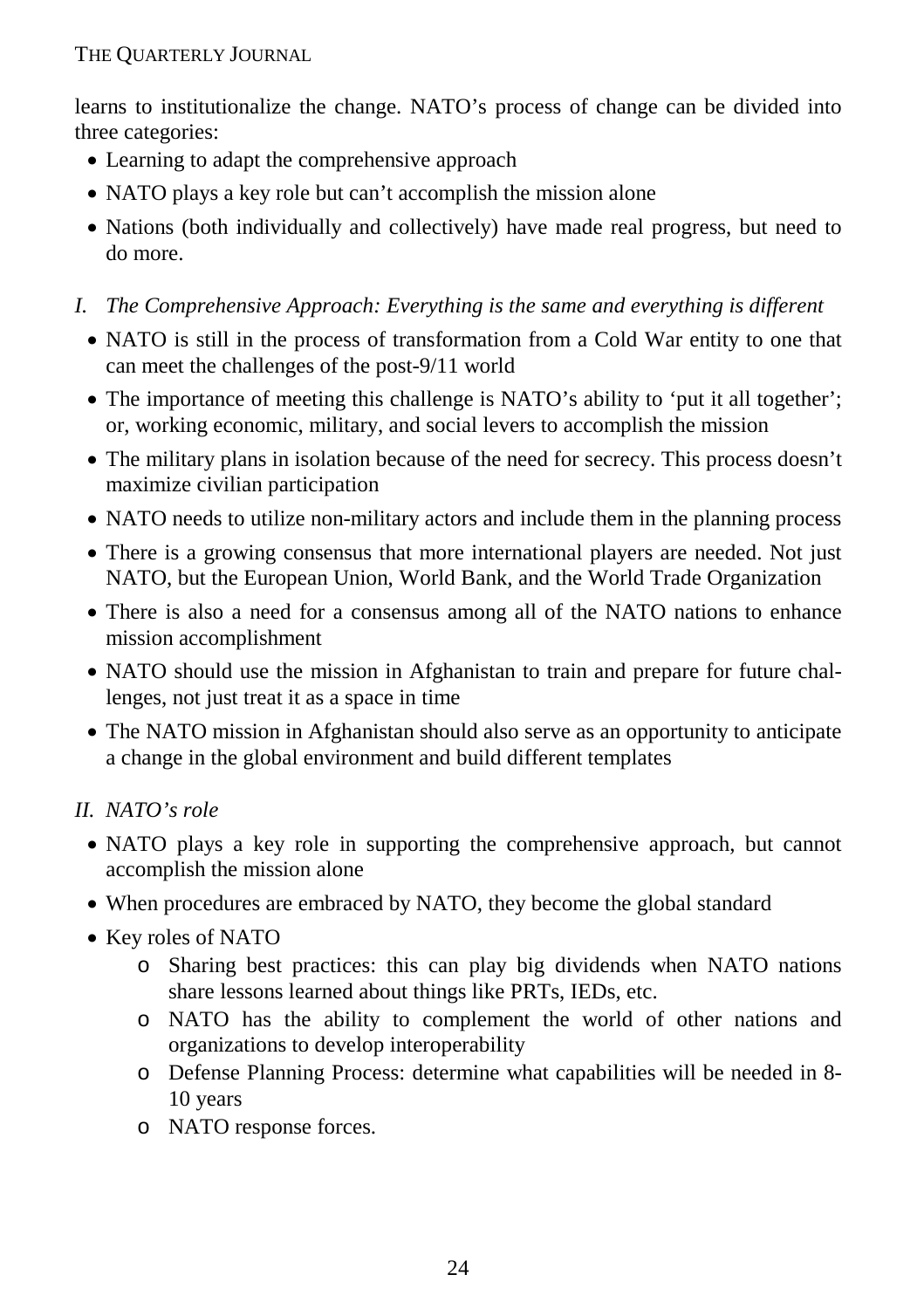*III. The road ahead: we've done a lot but we have to do more* 

- All NATO representatives need to bring back the recommendations from the working groups and determine how to influence and implement them
- NATO needs to work with non-members, not them working *for* us
- We need to develop new terminology, e.g.: supported vs. supporting roles
- NATO needs to determine a better way to describe how progress is being made

## THIRD SESSION, MORNING 27 MARCH

# **Opening Remarks**

#### *Dr John Rose*

Opening the second day's proceedings, Dr Rose stressed that the thrust of Day 2 would differ from that of Day 1. The intention was that the deliberations of the Working Groups would take the debate to a new level, and the format of the Conference was designed to provide an immediate sharing of the outcomes of the Group discussions amongst all the delegates.

One aspect in which Dr Rose was extremely interested is the question of whether there is one Comprehensive Approach, or several. Possibly the debates might give an indication on this issue.

Dr Rose reminded the delegates that each Group had been asked to produce at least two themes – issues that require additional investigation and discussion; and two recommendations – what needs to be done, without further debate.

Finally, Dr Rose drew delegates' attention to the presence of a continuously updated 'Comprehensive Approach' site on the main Marshall Center website.

# **Keynote Address**

 $\overline{a}$ 

#### *Ambassador Eric Edelman* <sup>∗</sup>

Ambassador Edelman opened his address by stressing the importance to the international community, and in particular to NATO, of getting Afghanistan right. This is not just a US, or a UK problem. The continued globalization of terrorism is illustrated by the fact that the Algerian DFDP group (8-900 strong) adopted an Al Qaeda affiliation in January of this year.

Against the background of the global threat, Afghanistan is the most vital battleground. We should avoid lending respectability to the Taliban by talking in conventional military terms such as 'spring offensive.' The Taliban are terrorists employing terrorist methods, attacking soft targets such as schools and health centers, with the aim of undermining the efforts of the international community and the GoA.

<sup>∗</sup> Ambassador Eric Edelman is Undersecretary of Defense for Policy, United States Department of Defense.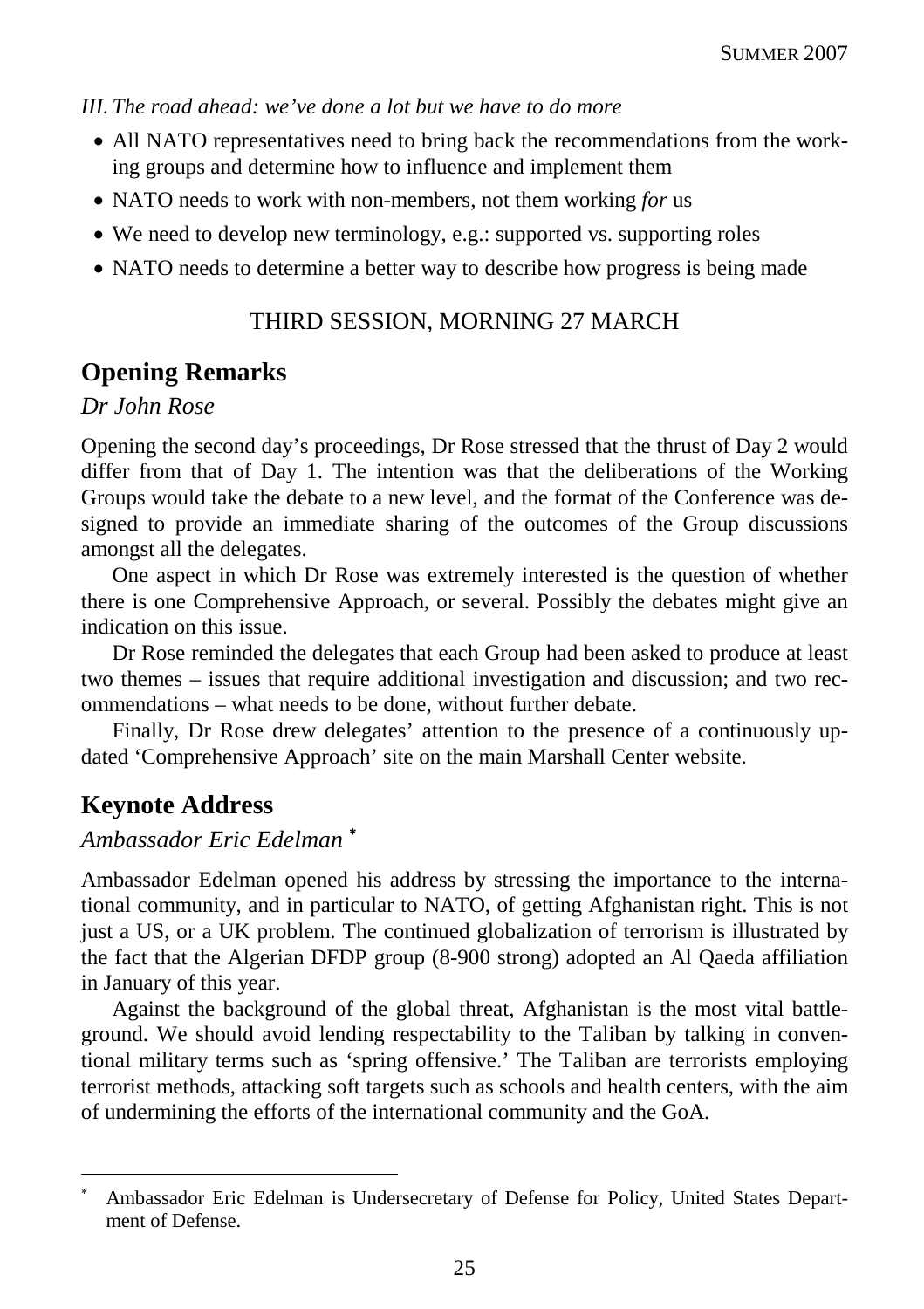The need for the Comprehensive Approach is self-evident. Authorities on the subject from Kitson onward have stressed that there is no military solution to insurgency; Galula's 80:20 civil/military action ratio supports this view. US policy is that the military should not take the lead in reconstruction, but act in support of a civilian-led effort. The challenge is to attain unity of effort.

The United States has experience of counter-insurgency, stability and reconstruction operations dating back 200 years, but has failed to build on it. Between the World Wars, the USMC produced an excellent Small Wars manual, which somehow got lost. The CORDS program in Vietnam, with civil/military teams working alongside the civil population, was producing results but was swamped by the emphasis on kinetic effects. Nevertheless, it took the regular NVA, not the VC insurgency, finally to defeat the ARVN. CORDS is now being revisited. We must never say 'never again.'

One common factor that surfaces in studies of a wide range of situations is the negative effect of bureaucracies in preventing unity of effort. Individual agencies will persist in being individual, to the detriment of the common purpose. Another is the tendency to transfer approaches and methods of working from one situation to another without analyzing their suitability  $-$  both the French and the US did this to the ARVN, with detrimental results. Every effort is being made to avoid this happening with the ANA.

There is a need to put in place systems to promote institutional learning. Nagl's comparative study of the Malaya and Vietnam campaigns emphasized the need for adaptability in organizations. The US military has excellent data capture—'lessons learned'—mechanisms in place, which permit rapid replication of successful methods. This methodology needs to be extended to include civilian lessons learned. The establishment of a counter-insurgency academy in Iraq is a further example of the need for learning being recognized.

Cultural issues are another fundamental. 'Cultural' means much more than just speaking the language. It means getting sufficiently inside the mind of the indigenous population to understand the motivations, the drivers. Today's conflicts are dominated by insurgents tapping into the cultural background of the population. Unless we can understand what is going on we will be at a severe disadvantage. This may involve going beyond cultural to anthropological factors. Our educational and training centers must have the material to disseminate in order to promote a wide understanding of the people among whom we are operating.

In approaching today's challenges, it is necessary to use caution and care in applying the lessons of the past. We are dealing with cunning and adaptive enemies. New technologies enable but complicate, and although networked forces are spectacularly successful at the high end of warfare, the insurgents, technically aware and mediasavvy, have the advantage at the low. It is fair to regard the capability of our adversaries to 'cyber-mobilize' as a modern equivalent of the levée en masse. Our technology should enable us to gain advantage, but this cannot be guaranteed.

There is a lot of progress being made but more still to do, both within the United States and in cooperation with other partner nations and organizations. And NATO has a very large role to play.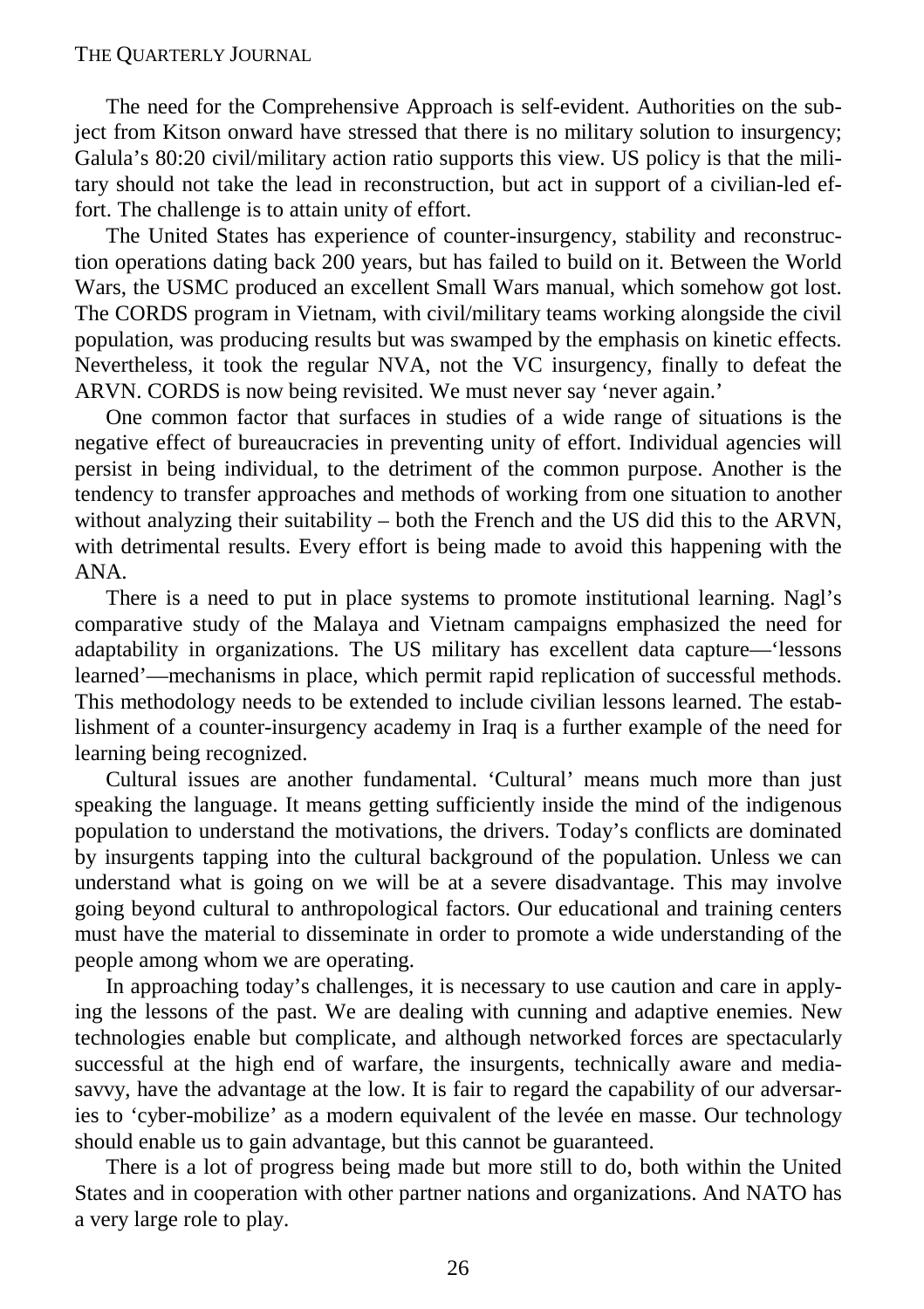# **Q&A**

**Q1:** *Are we in a state of war? Is the whole of government being mobilized?*

A: The English historian, Sir Michael Howard, in an article entitled 'The Long War' in *Survival* magazine, suggests that the Global War on Terrorism may not be pretty either in itself or as terminology, but it is a war. Yes, there is a need for us to be mobilized.

**Q2:** *'Dry up the waters.' Do we have a grasp on the motivation of extremists? How can we get such a grasp on the 'why' and get them back on our side?*

A: This is difficult. It is vital to avoid a degeneration into 'Islam vs. the rest.' We have experience of ideological conflict; the Cold War was in the end won by ideas. This is a big issue, broader than this conference can handle. There is a bearing on Afghanistan; the issues of change, of dislocation, of 'identity up for grabs.' And the importance of developing a bourgeois-based state.

**Q3:** *There has been much mention of 'setting up and strengthening the civilian side,' of 'giving more weight to civil matters.' How can these civilian efforts best be coordinated with the military?*

A: I do not have an ideal answer for Afghanistan; compare the scale of effort—particularly per capita—with Kosovo. There are a lot of different mechanisms available, but priority should be applied to those which reinforce indigenous structures such as the PAG.

**Q4:** *In this long-haul operation, one center of gravity is western public opinion. What plans are in place to address this?*

A: Yes, strategic communications must include the home front. Our strategic plans must incorporate a substantial element of very public diplomacy. In the United States, Afghanistan is less of a problem than is Iraq. Communications are a NATO, not a national US, or UK, problem. Bear in mind that the most radicalized Muslim youth is in Europe.

# **Q5:** *Should the military be leading Allied Command Transformation?*

A: We should not be getting hung up on arguments over what is military and what is civilian.

# **Q6:** *There is a problem of managing expectations, both within Afghanistan and in the United States. How can we educate people to the long haul?*

A: You will be as aware as I am of the J-curve of expectation. We must have quickimpact measures for tactical reasons, but we will be there long-term. The narcotics problem, for example, is an order of magnitude greater than Colombia. Meanwhile, we must exploit any successes to the maximum.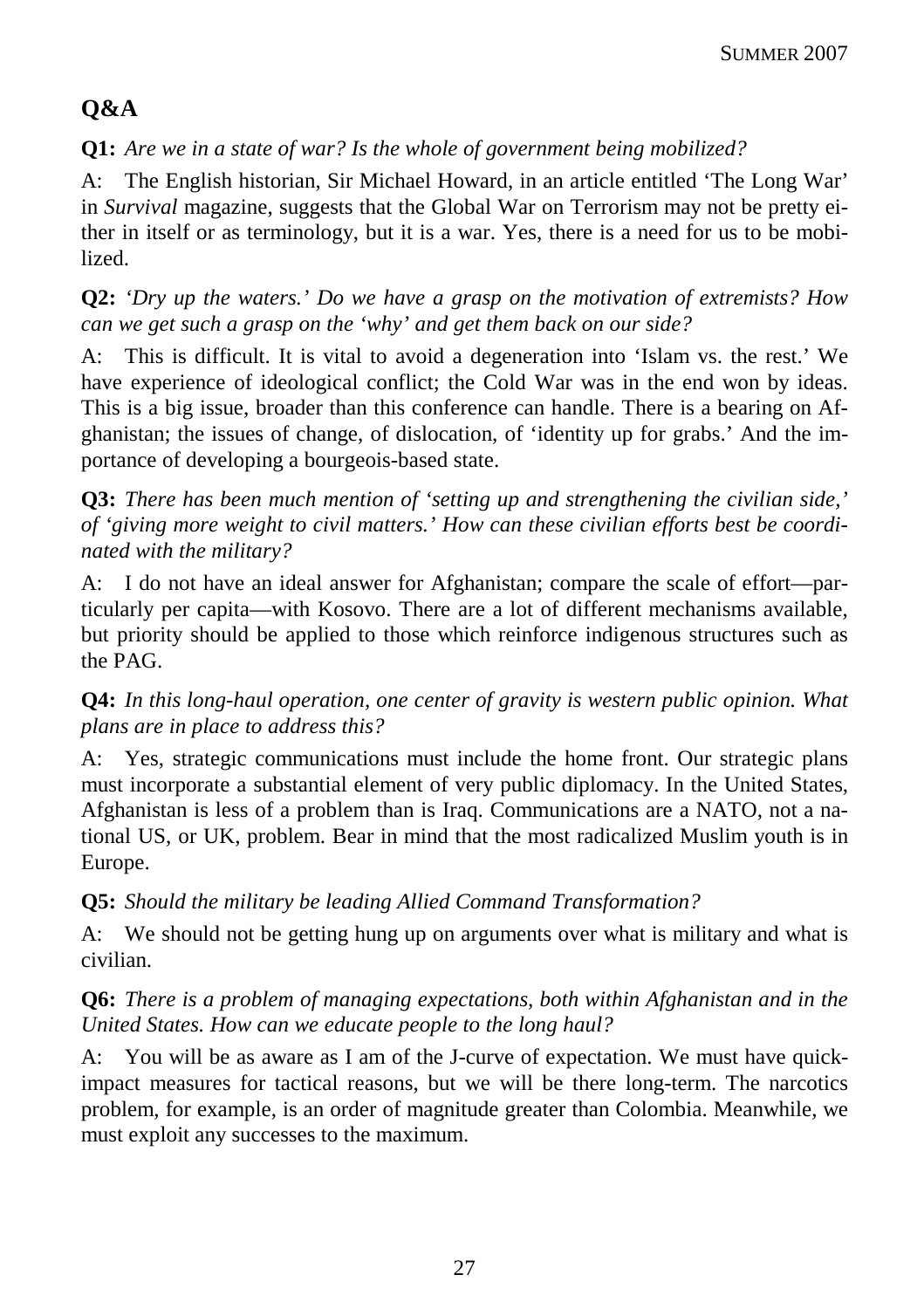# **Working Groups**

*Each of the eight Working Groups (WGs) was tasked with identifying (at least) two themes and two recommendations for further examination.* 

# **WG1. Applying NATO's strengths to the Taliban's weaknesses**

## *Moderators:*

- *Dr. Thomas Mahnken,* Deputy Assistant Secretary for Policy Planning, U.S. Department of Defense
- *Dr. Michael Vickers,* Center for Strategic and Budgetary Assessments

*Key Points* 

- Although the Taliban have increased their presence and influence in Afghanistan in recent months, they are not popular with the civilian populace because of their willingness to oppress and kill. This weakness can and must be exploited.
- NATO can exploit the weaknesses of the Taliban by empowering the Government of Afghanistan and placing the Afghan National Army in the lead of all operations.
- NATO must increase its presence in Afghanistan as well as providing additional trainers to the Afghan National Army.

## *Taliban strengths*

- Taliban presence in southern Afghanistan is more significant than Afghan security forces.
- Corruption and the lack of rule of law in some provincial and district level government are beneficial for the Taliban.
- The ability to use Pakistani territory as an area for sanctuary.
- Many of the Afghan police are undertrained, underequipped, and underpaid. The level of corruption is high and the police have no interest in fighting the Taliban.
- Any collateral damage caused by coalition forces can be exploited by the Taliban.
- The Taliban are patient; time is on their side.

# *Taliban weaknesses*

- The populace does not support the Taliban.
- The Taliban's extremist interpretation of Islam does not resonate with the populace.
- The Taliban do not have credibility as a national liberation front.
- The Taliban is a sub-ethnic insurgency, not comprehensive.

# *Required NATO actions*

• Provide more presence, resources, and assets.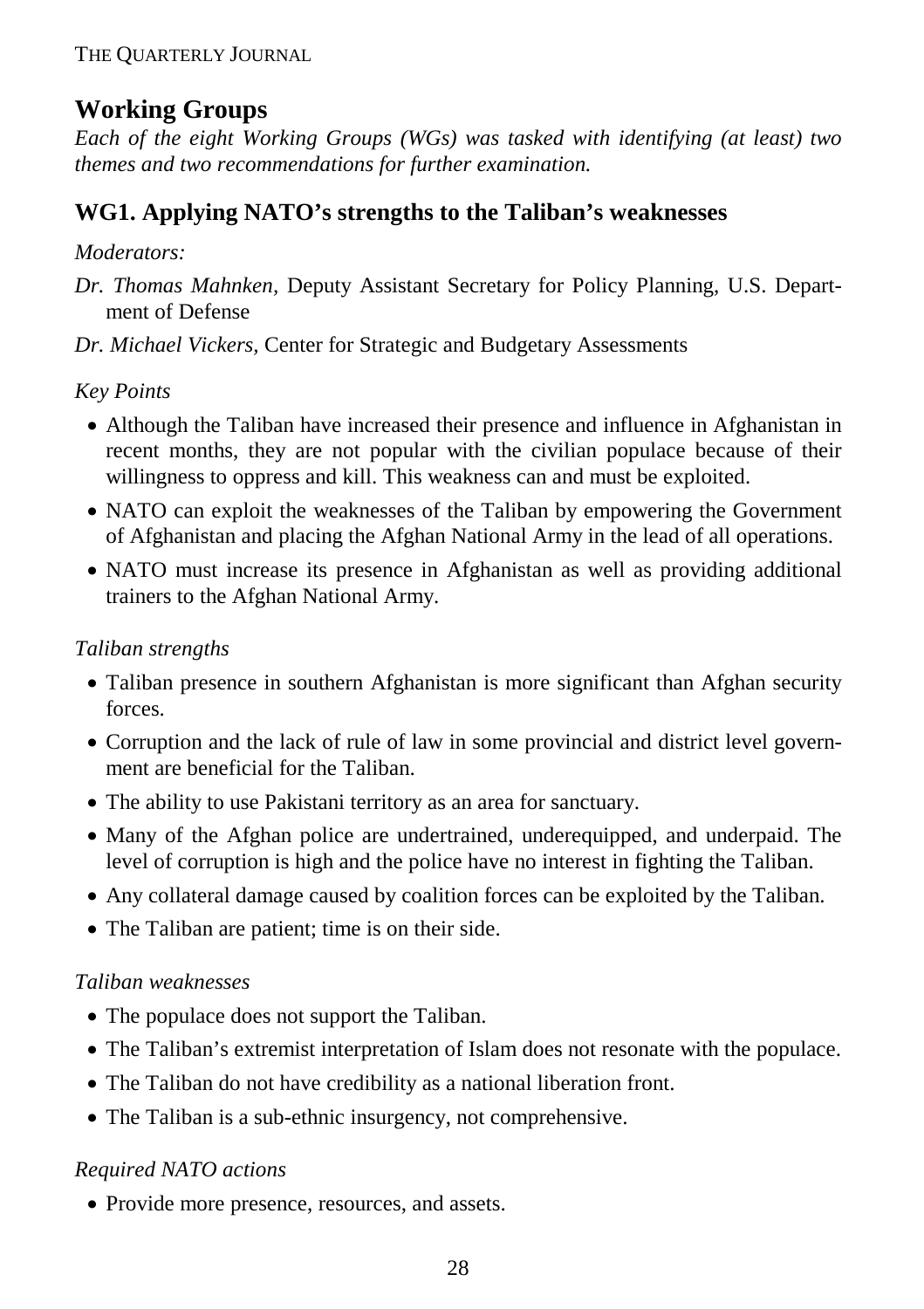- Build capacity.
- Increase CERP funds.
- Provide more trainers to the ANA.
- Focus on interdicting HVTS because of increased availability of ISR assets.
- Put pressure on Pakistan and other neighboring countries to interdict the Taliban.

# **WG2. Mobilizing & institutionalizing the "Comprehensive Approach" in national capitals**

#### *Moderators:*

*Mr. Philippe Gros,* Research Fellow, Fondation pour la Recherche Stratégique *Mr. Paul Schulte,* UK Defence Academy / ARAG, Visiting Fellow (MoD)

## *Questions for consideration*

- Do we agree on interests of different countries for comprehensive approach? Which kind of approach, e.g. counter insurgency, peace-keeping?
- What would be your national model of a comprehensive approach?
- Views on need to integrate or coordinate organizations into process. Does a common set of principles emerge?
- Obstacles and main issues against implementation. According to nations, is it agenda, restrictions, cultures, diplomats, military, etc.?
- Nature of capabilities to be engaged.
- Main triggers for initiation of change. Pressure internally/externally? Pressure from media?
- Conference Title: Afghanistan and beyond we should consider the 'beyond' aspect.

# *Element 1*

Should all countries have an interest in the comprehensive approach?

- Start with what do we mean by comprehensive approach all feel the need for it, but what is it? What do we want from it?
- The term probably doesn't mean the same for all of us politics and background have impact.
- Countries have different means available size of country and resources available, e.g. US and Macedonia. When it comes to sending what you have, Macedonia is overstretched proportionately.
- All the elements of natural power bringing all those to the table when addressing a situation.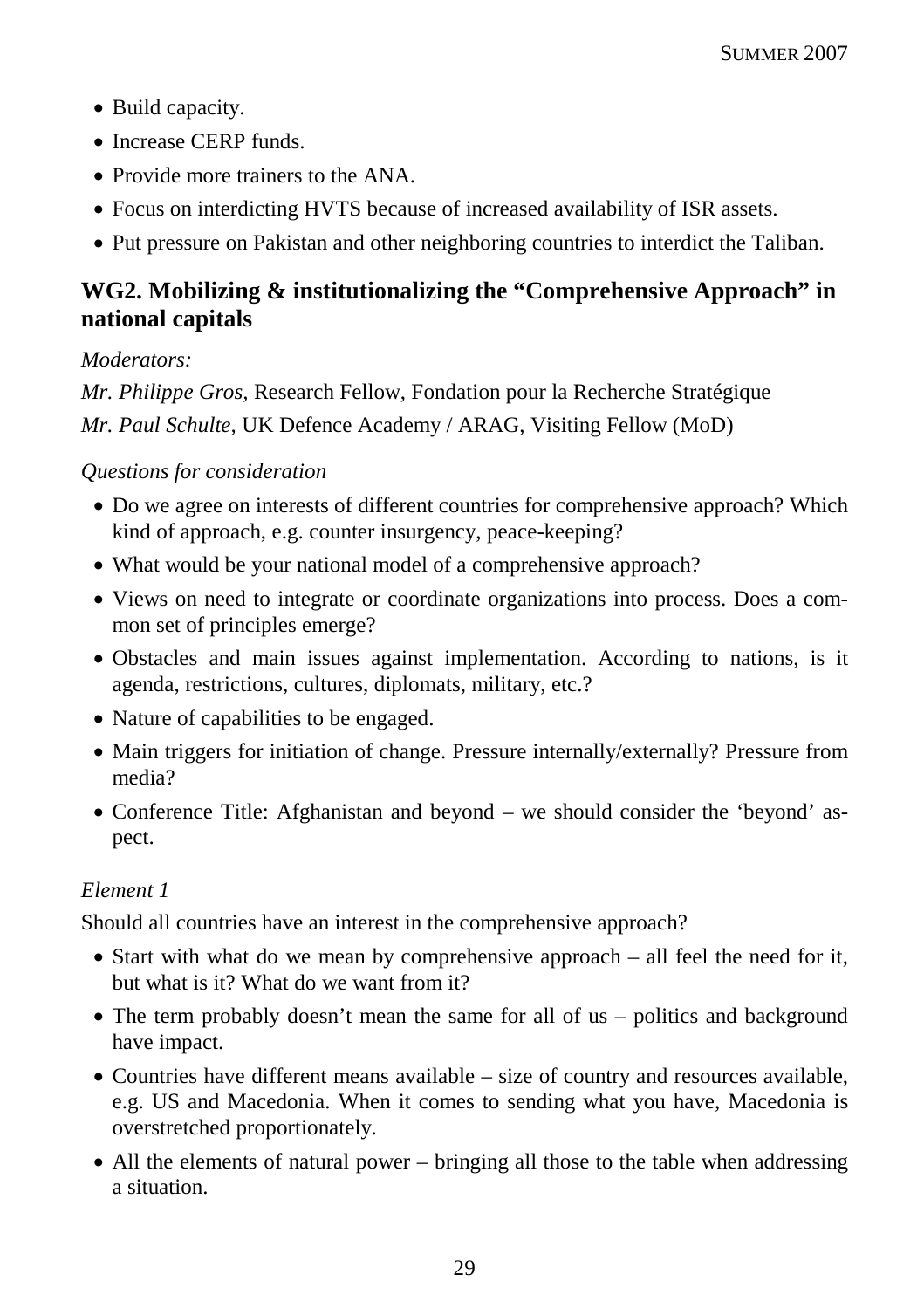- Although Afghanistan is in part a post-conflict situation many other situations in the world do not show the same characteristics.
- Albania as example. Conceptual idea of comprehensive approach seen as interagency coordination, ensure synergy of efforts. Crisis management center in Ministry of Interior but not for all crisis and situations. Projects launched – national integrated surveillance component system – shared ministry budget to implement, many departments involved in implementation. Inter-agency coordination center has been established to take lead on implementation of project. As a result, it is important to conduct more exercises to streamline process.
- Comprehensive approach not necessarily for long range export but also for use on your own shores.
- Perhaps recommendations should include the diversity the CA can have; try to avoid misunderstanding by countries using different definitions.
- Whether at national or international level, all players must share the same objectives.
- French approach long term planning, long processes. 80% of countries later revert to crisis conditions. We must concentrate on long term mechanisms to prevent this.
- 'Modern' conflict is still conflict and calls for military planning. Terms such as 'end-state' and 'centers of gravity' will rub shoulders with humanitarian and economic language etc.

# *Integration*

- Operating in a context where many different strengths must be coordinated. Who has the lead? Who is the conductor?
- Comprehensive Approach is a civilian-led dialogue involving all stakeholders at initial stage including those from private sector.
- Objective shared vision between stakeholders inside and outside Government and agreed at multinational level.
- Other dimension strategy delivery piece, much work to do, facilitated plan and dialogue in theatre.
- Complemented by flexibility and agility.
- Important to set context to be applied COIN, SSR, peacetime (prevention), national dimension e.g. civilian-military (multilateral and NGO) and civilian-civilian.
- Government, business, non-government agencies must be included.
- First phase should focus on learning, adaptability, flexibility.
- Opportunity for people to learn how to work together.
- Look at instruments in government already that are learning these methods (UN, NATO).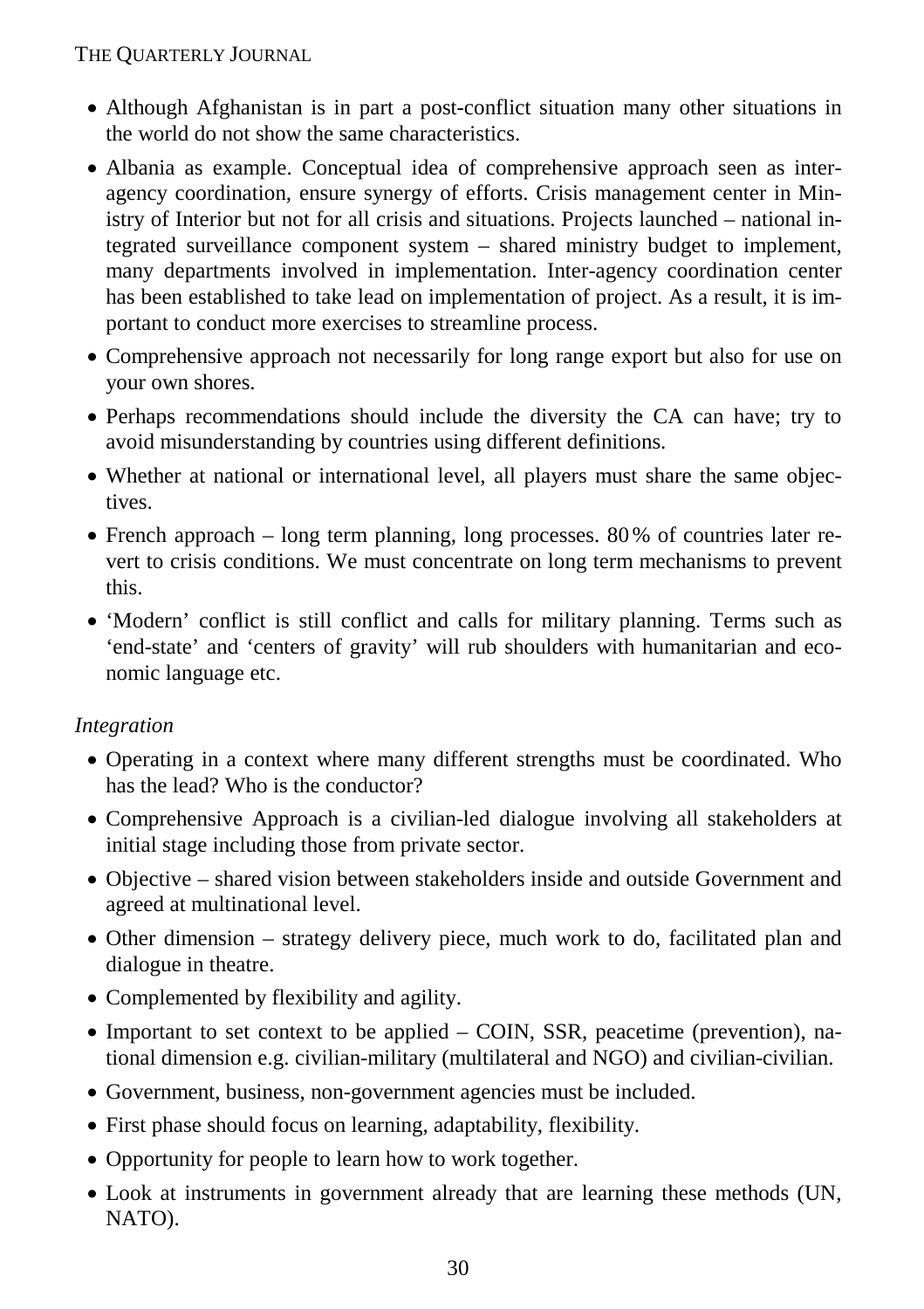• Fundamental challenge: how to get different people from different organizations to communicate and understand each other

### *Nature of capabilities*

- 'To mobilize all national resources' means different things in different countries.
- Why are we in Afghanistan? Fighting terrorism, drug traffic and poverty. Therefore perception is different – need is to mobilize *relevant and suitable* resources, not 'all national<sup>'</sup>
- Should recognize different approaches, try to use all appropriate resources we have.
- Kind of capabilities: e.g. US has more complete set of capabilities; France more attuned to the multilateral approach.

## *Obstacles*

- Perhaps existing cultures are part of problem?
- Unwillingness factor, and legal problems of sending civilians into danger.
- In the US, government employees face increasing restrictions involving the ethical and legal issues when using non-governmental individuals. Oversight is more difficult due to this. Where only military are on the ground these problems are less obtrusive.
- US is now drawing on volunteer civilian professionals for Iraq (doctors, lawyers, etc.).
- German experience:
	- o Set up an institute to train people for a few months lawyers, judges, businessmen
	- o Establish database of people with appropriate skills
	- o Trying to establish new laws covering the issues raised by sending civilians into combat zones
	- o Different law on police sent to overseas locations. German Police in Afghanistan get orders from Germany which differ from those they receive in Kabul.

# *Public Opinion*

- Must start from scratch. If you have public support, you will have political will and therefore things will happen faster.
- Political will is crucial must focus on positive thinking and bright side of life.
- Is the question of budgetary control (for example) too boring for the public and so needs to be dealt with purely within Government? – Yes and no. In Sweden, there is conflict between the idea of humanitarian aid and that of humanitarian aid with military aspect. If you have political will, it makes action much easier and more likely, which follows often from public support. Reports in the Swedish media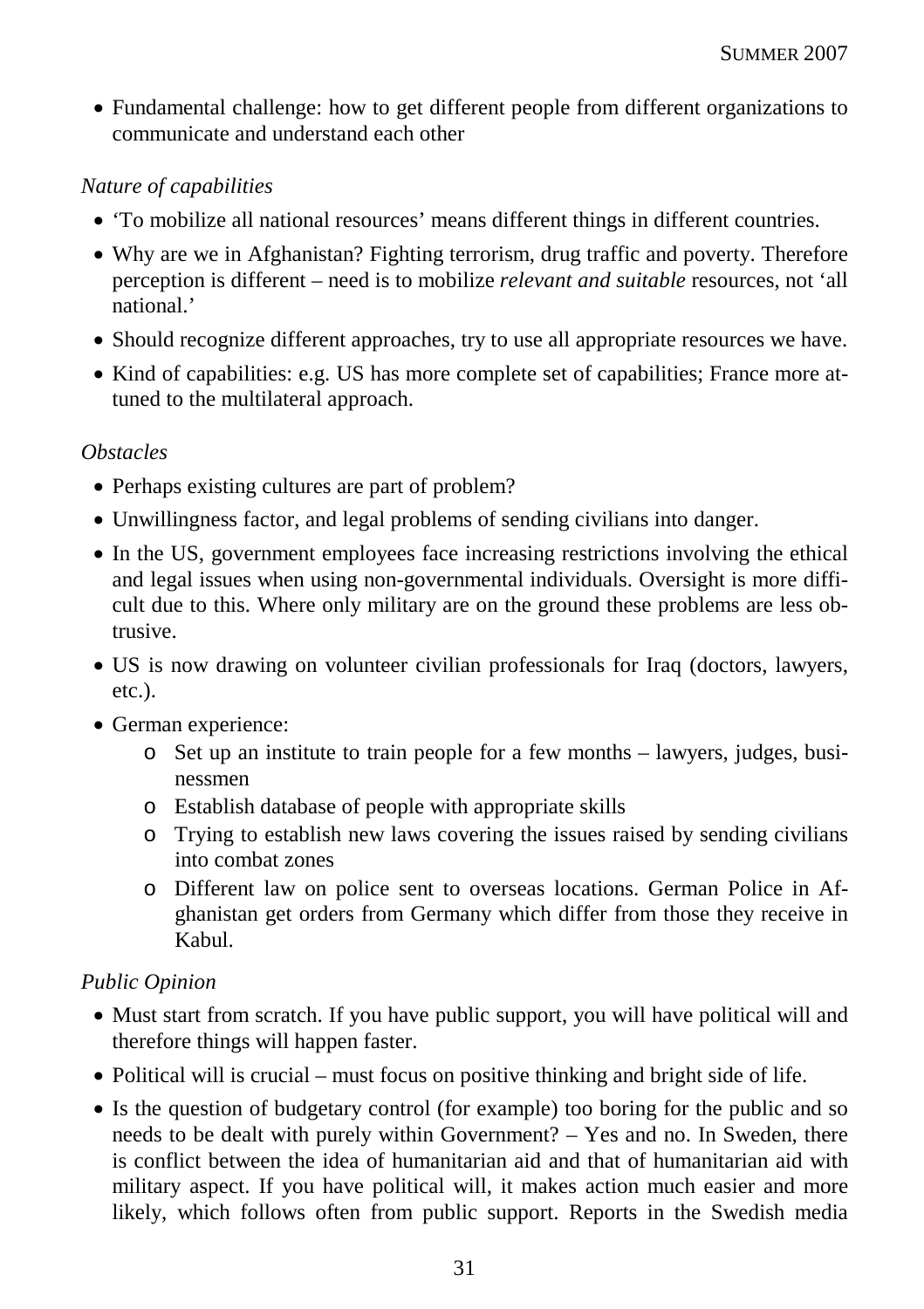about Swedish soldiers killing Afghanis prompted calls for immediate withdrawal. Perhaps Sweden just bringing humanitarian aid is fine i.e. everyone can bring different element – these things they do best or are most willing to contribute. But can this work when some countries are carrying the burden of military operations and some are seen to be taking the easier option?

## *Communication*

- Information flow is very important perhaps there is a need for a board above Ministers which can coordinate all efforts.
- We shouldn't just think amongst ourselves should think about target audience.
- Lack of a communication strategy, NATO example lack of suitable communication (marketing).
- Challenge to know what the other guy is doing. Basic information sharing across agencies becomes a challenge (across spectrum). Simple database is part of solution.
- Traditional media should not be the only sources of information exchange also internet, entertainment industry.
- Dialogue should be as broad as possible include entertainers (Bono), Angelina Jolie (Ambassador).

#### *Funding*

- Money and funding a perennially difficult issue to overcome. Can we take from business model to solve problems e.g. for PRT's? Must be more flexible and adaptive to money.
- Ministries of Defense prepare for war but don't pay for it.
- In addition to mechanistic obstacles, civilian expectations are not marched by resources; funding will always be an issue
- Funding issues vulnerable to politicization.

# *'As civilian as possible and as military as necessary'*

# Presentation:

#### *Themes*

- Variability of meaning everyone is in favor of the comprehensive approach but it has different meanings, for different states with different outlooks. Some aspects are unrealistic for some states. The Alliance must accept that not everyone should/ can do everything – there is a need for a more realistic and tailored approach. Less action does not mean less commitment.
- The critical importance of public opinion in government action and politics.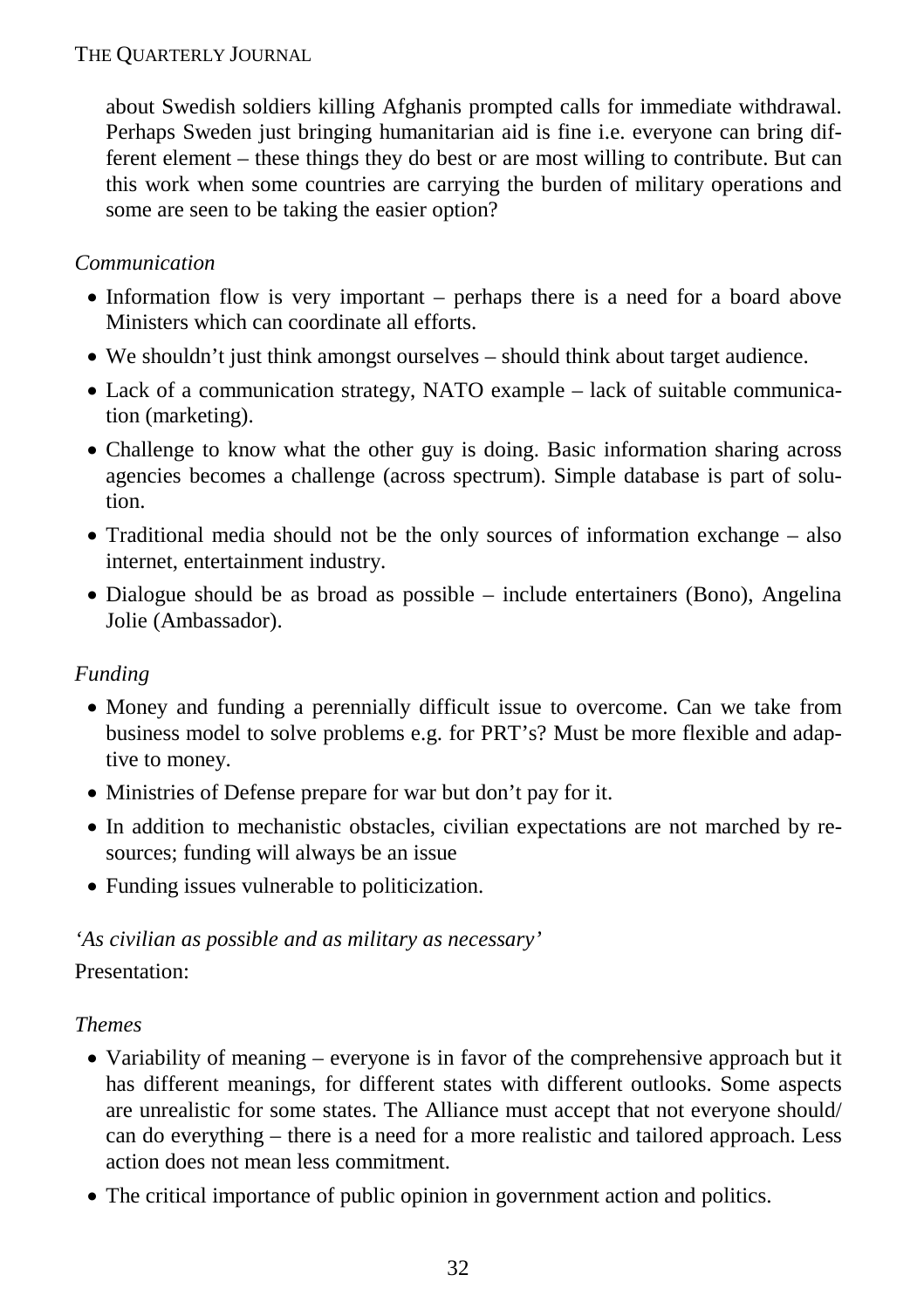• The need for prompt and adequate funding and to create adequate pools of qualified and available individuals.

#### *Recommendations*

- The establishment of a common vision all involved to have a simple & credible message, and an answer to the question 'why are you here and what are you doing?' This can only be achieved if the right resources are made available.
- There needs to be wider engagement and commitment of the populace of donor nations – not just government departments should be involved but business, media, NGOs and even celebrities.

# **WG3. Mobilizing & institutionalizing the "Comprehensive Approach" in international organizations**

#### *Moderators:*

*Mr. Ken Hume,* EU Council Secretariat *Mr. Larry Sampler,* Institute for Defense Analysis

#### *Introduction*

The EU is a young crisis management actor, and its capabilities have been developed pretty quickly. New capabilities have come online e.g. battle groups, operations center. EU's trademark is the comprehensive approach. All our key crisis management players sit in the same building. This provides an advantage over national governments that have competing interests between competing ministries.

Have we done enough to institutionalize the Comprehensive Approach? Can we do more? What are the issues we need to consider?

- Do we need an integrated or cooperative approach?
- Is there a difference at tactical or strategic level?
- What are the key ingredients ? Is it a matter of process? Structure? Culture?
- Integrated planning: is it a myth?
- Do we need an integrated planning capacity at strategic level?
- Do we need an overarching campaign plan (identified end state, CofG, objectives, linking, sequencing amongst all lines of activity)? To do that, do we have an integrated planning tool?
- If we have an integrated plan, who owns it? Who delivers in theater? Can we coown it?
- How do we involve non-military language at an early stage? Alternatively how do we get civilians to speak the same language as the military?
- For crisis management when the EU is not the primary player, how do we institutionalize the CA for working with other international actors?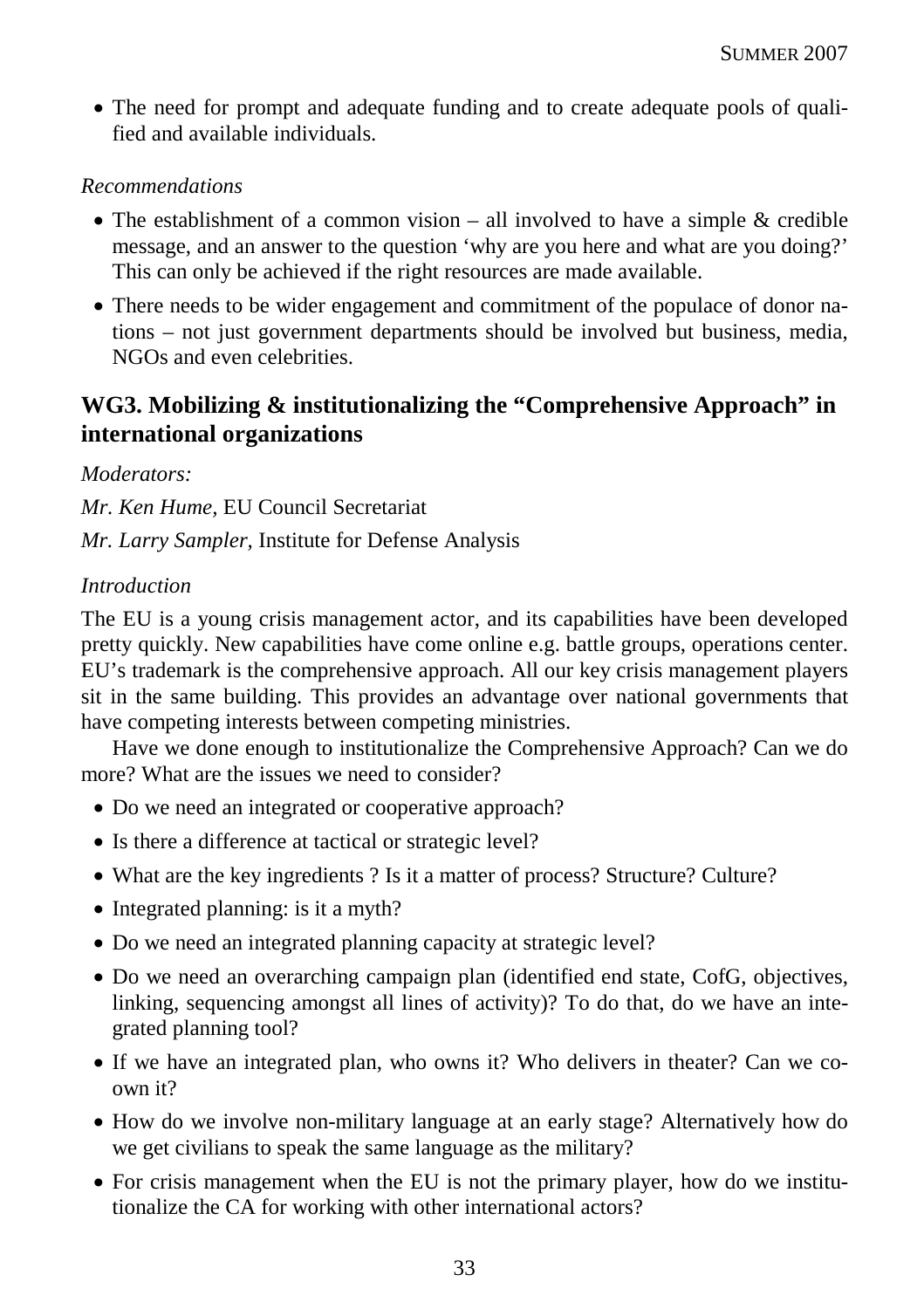# *Discussion*

Discussion centered on the following main topics:

- The problems of coordinating the activities of IOs and national governments.
- The problems of coordinating the activities of NGOs with other national and international players.
- Planning.

Principal issues raised were as follows:

- The GoA exists as a freely and fairly elected democratic government and we should use it and its planning as the framework for all operations. 'The only flag on any project should be the Afghan flag.'
- Coordination occurs because of the pain caused by lack of coordination.
- How do you codify coordination without imposing it, which the civilian agencies just won't tolerate?
- There is no need to make a science out of establishing coordination in Afghanistan. The structures and mechanisms are in place. They just need to be made to work.
- IOs, nations, and other agencies need to cease regarding themselves and each other as being in competition.
- Small NGOs may be highly cost effective in delivery but need to operate within the framework of an overall plan.
- NGOs have to advertise success to their audiences, but most NGO activity in Afghanistan is donor Government funded. Unfortunately, this is not seen by NGOs as implying any degree of Government control.
- Operators on both sides of the NGO/military divide are learning toleration, at least, of the other's way of doing things.
- Opinion was divided on the need for a High Representative.
- Many donors in a specific field lead to 'donor congestion' and make coordination impossible.
- A division of labor is very highly desirable, but how can it be imposed, given that even discussion of the issues involved is off the agenda, both within NATO and the EU, because of the political sensitivities involved?
- There is a need to look for success models, e.g. trust funds unpopular with donors because of anonymity.
- The UN should be the coordinating body of first choice, but is unwilling/unable to get involved.
- Should the Comprehensive Approach become the basis of military exercises in future, including full civilian participation?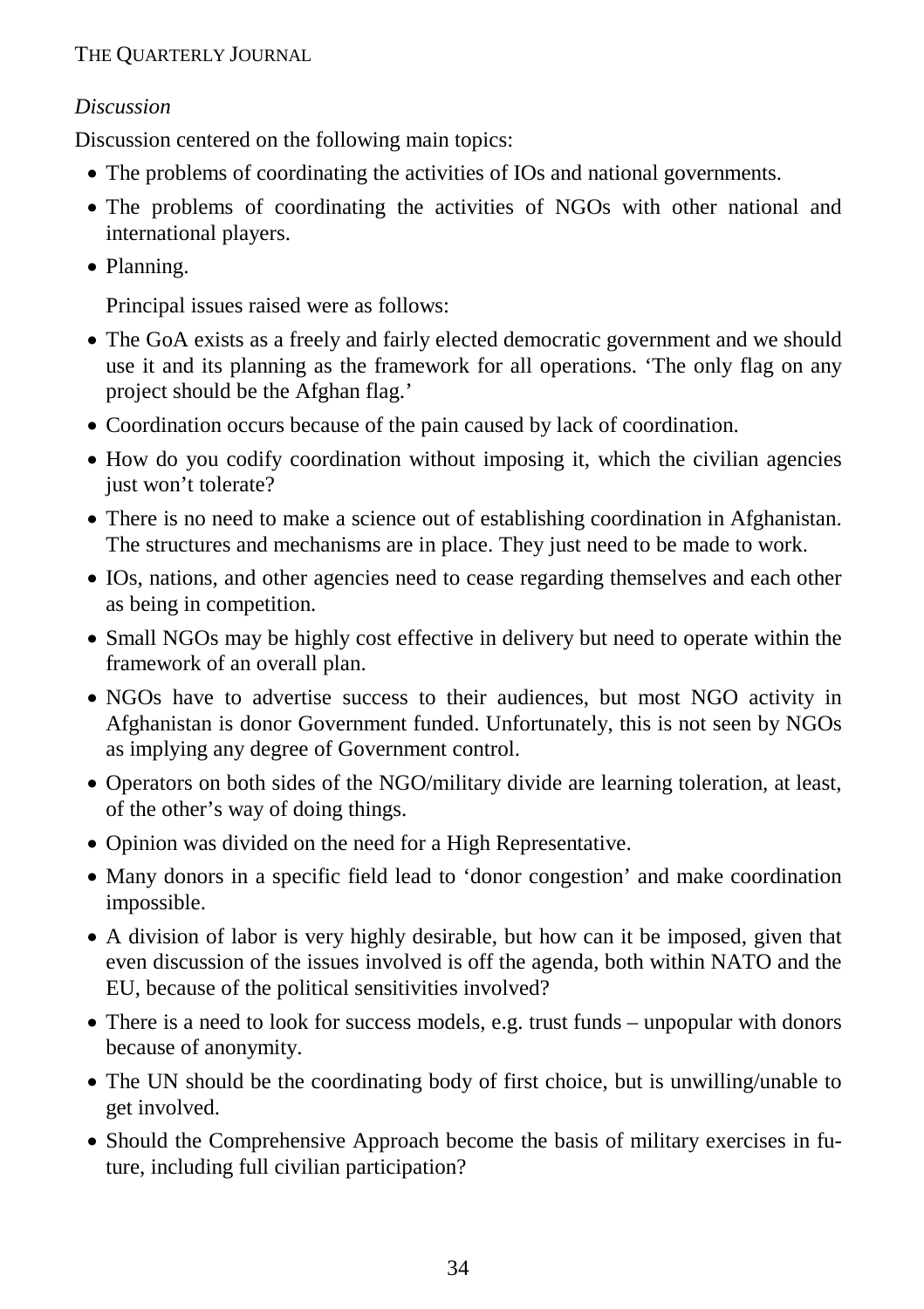- The various IOs, NATO, EU, OSCE, etc., are so different that it is difficult to make general recommendations as to how they should engage with the Comprehensive Approach.
- Ambitions must be tempered with realism.

### *Caveats:*

- The focus of discussion is Beyond Afghanistan.
- All IOs bring different capabilities.
- We must be realistic in our ambition.
- Comprehensive Approach *within* an IO compared to *across* IOs.

## *Questions/Themes*

- How do we institutionalize CA at strategic level?
- Production of an integrated campaign plan?
- How do we make NGOs accountable?

## *Sub Issues:*

- Need a mechanism to produce this plan.
- Do we need a common baseline, a planning tool?
- Who is a major player, an IO, if there is one, and if there isn't an IO, is UN the default organization?
- All management must be brought together to plan.

#### *Recommendations*

- Establish better mechanism for harmonization. Rather than competition and suspicion, we should have more liaison offices etc.
- Instigate cross-training must understand each others' procedures. Multi-national experimentation.
- Settle for coordination rather than integration at the operational level.
- There must be a focal point to planning.

# **WG4. NATO Coordination with International Organizations and Other Entities**

# *Moderator:*

*General Klaus Naumann,* Former Chairman, NATO Military Committee

# *Discussion*

The discussion within the working group revolved around three main themes: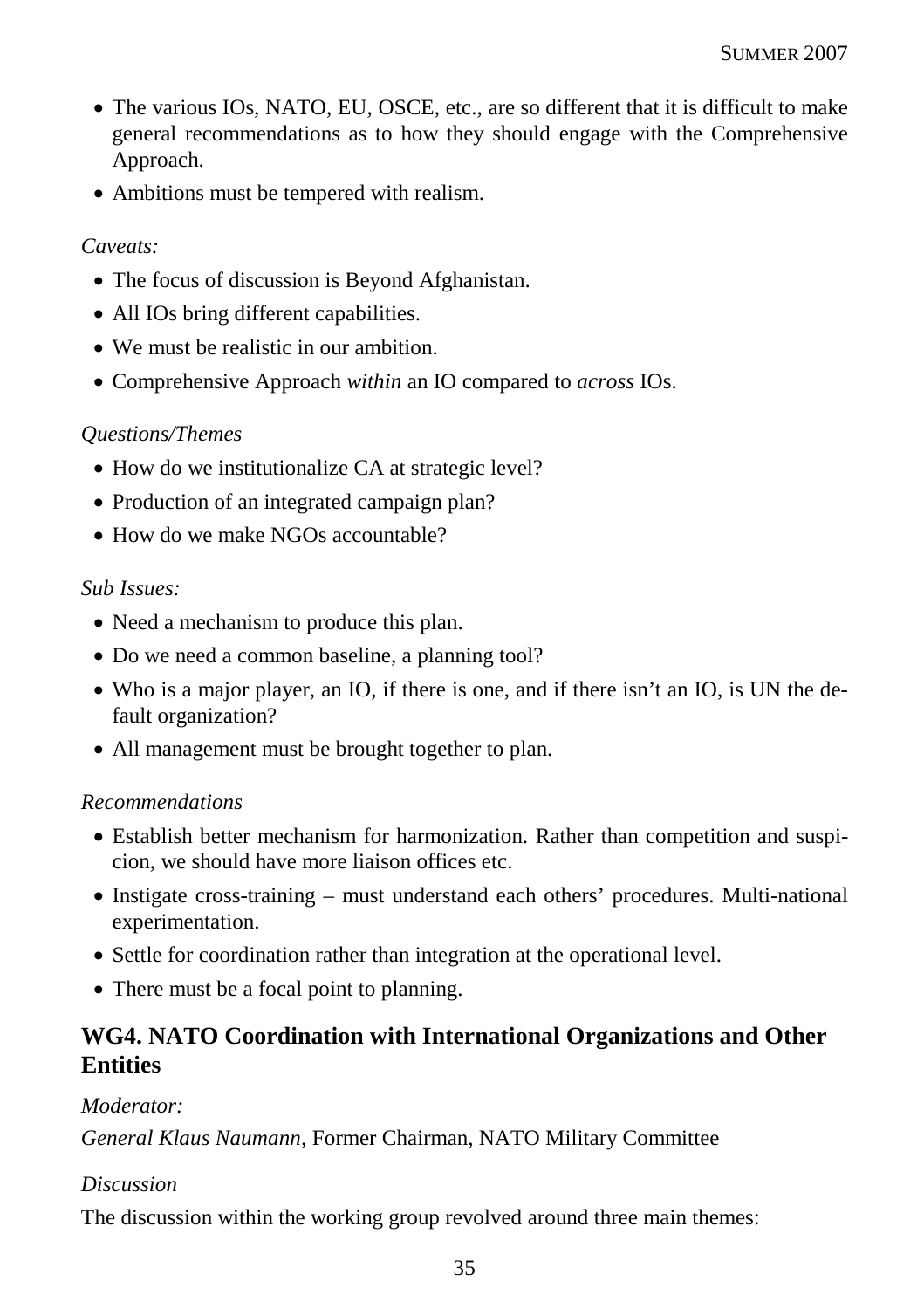- outreach between NATO and other inter-governmental organizations
- trying to achieve unity of effort within NATO as well as with external organizations
- ascertaining what types of structures need to be reformed or created in order to better achieve unity of effort.

Finally the working group discussed some potential 'ways ahead,' and the need to assess success and lack thereof in outreach and organizational change that meets the need on the ground.

The theme of *outreach* between NATO and other international organizations prevailed through the first two-thirds of the working group's meeting. This topic was spurred by the working group's understanding that in the modern operating environment, NATO is often not the only inter-governmental organization on the ground. The members discussed NATO's interaction with non-NATO sovereign nations in operations and regional IGOs. The working group really did not see these as being large friction points other than the issues of *interoperability* and *capacity*. The working group tended to focus more on NATO's ability to work with 'near-peer' IGOs who might also be present in the operational area, specifically the United Nations and the European Union. The working group believed that progress was being made on the UN front, but that the issues revolved around the delineation of authority, and the role of senior civilian leaders on the ground.

The issue of cooperation between NATO and the EU was addressed, but nobody had any viable solutions. The group understood that there was continuing friction between NATO and the EU. The working group did not identify particular 'ways ahead' for NATO and the EU. Most agreed that it would take a senior political effort by both organizations to overcome institutional jealousy, institutional cultures, and procedural differences.

The working group discussed the issues of NATO as an organization and its bureaucracy as far as collaborating with outside organizations. The discussion revolved around should the changes to overcome institutional/bureaucratic rigidity be evolutionary or revolutionary. The *evolutionary* proponents discussed that there are currently work-arounds and informal agreements at the tactical level. The proponents of evolutionary change contend that NATO should capture the best tactical practices and determine a manner in which to codify them for use in the future. This was viewed as a 'grassroots' evolutionary change to the institutional/bureaucratic model that is currently NATO.

The *revolutionary* change proponents contend that a top-down driven change of organizational culture would be more responsive and adaptive to changing situations. The proponent of revolutionary change acknowledged that the political momentum for such a change is hard to build. However, the proponents of revolutionary change did point out that each situation is unique, and that if NATO were to codify what works in Afghanistan today, it might not work in the next situation. All agreed that overcoming institutional culture would be difficult, and each side had its merits, but all agreed that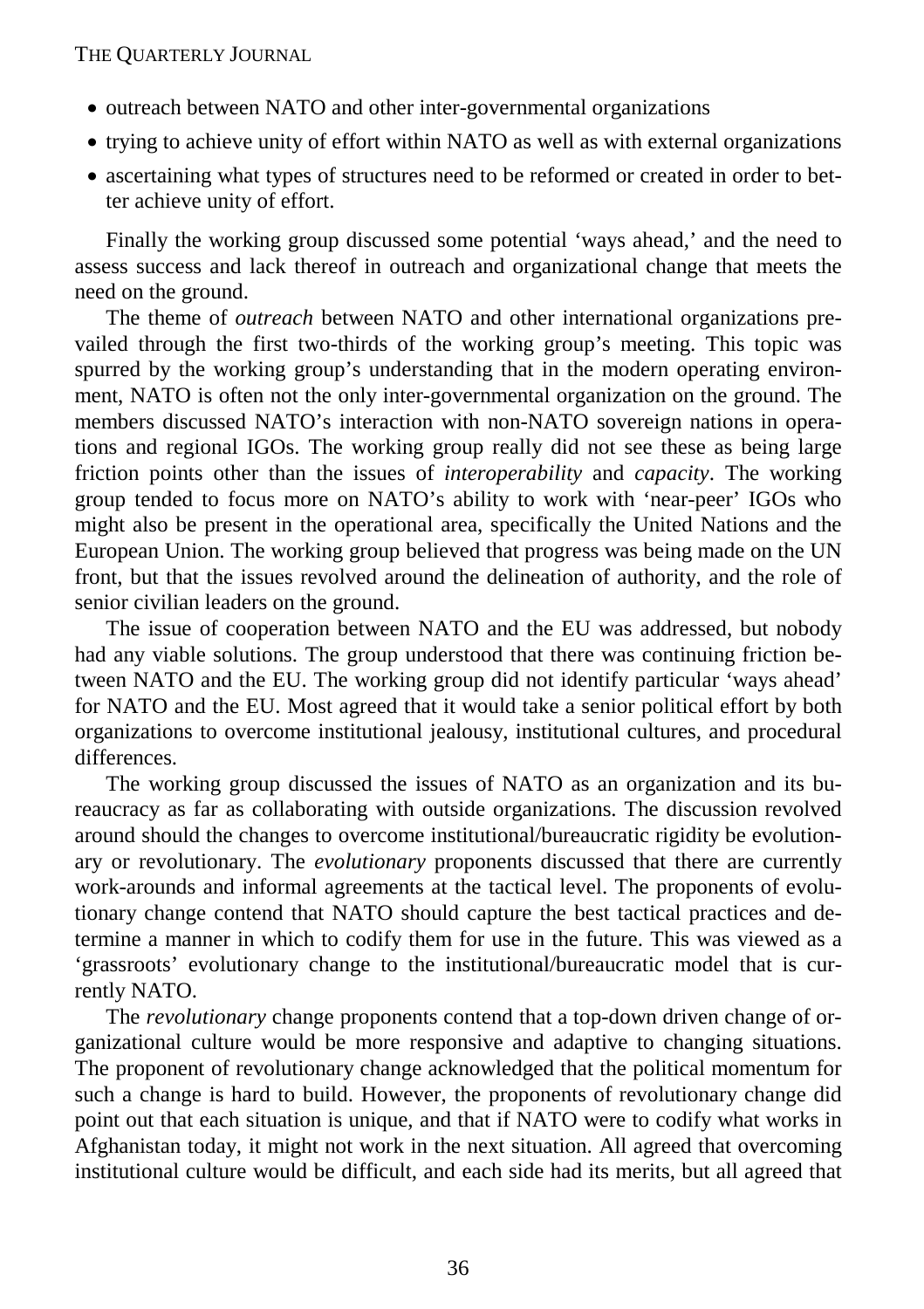developing and recommending such changes was beyond the scope of the working group.

The last one-third of the time was focused on *unifying* the efforts of NATO and other international organizations on the ground. This was an outgrowth of the institutional outreach and change discussion. The working group focused on how NATO achieves unity of effort with various non-governmental and inter-governmental organizations that are present in a region or country in which NATO is operating (i.e. Afghanistan). The working group agreed that there would be various IGOs and NGOs operating in the country or region, and discussed how to integrate these organizations into the plan and, more ideally, the planning.

The issue that was brought up is how do the *charters* of the various NGOs either allow or disallow them from planning directly with NATO. The representatives from these communities present at the working group pointed out that there are certain areas that NATO has to plan for (e.g. detention centers) that are the purview of these organizations. The representatives pointed out that they might not be involved in the planning, but that the plan should account for their organization arriving in the area and exercising the NGOs responsibilities to the greatest extent possible (International Committee of the Red Cross). The group reached a consensus that all participants at the tactical level might *not* agree on the strategy being executed by NATO. Furthermore, the working group believed that *engagement* with NGOs and IGOs should be done *as early as possible*, providing that NATO and these organizations did not have charter or political issues with one another.

#### *Recommendations*

The working group recommended two major foci. The first focus was on *organizational structure* and the *interaction* between NATO and other IOs. They recommended an examination of the organizational structure of NATO. They also said that nature of the potential changes, evolutionary or revolutionary, need to be further examined. Furthermore, the working group believed that these specific issues should be examined at the Assistant Secretary General level. This could be enabled by an external assessment to determine bureaucratic resistance. Finally they recommended that any structural change should be equally focused inward and outward.

The working group also made recommendations on the *unity of effort* theme. The group agreed that NATO had to be better at *integrating* with a *sovereign nation* in order to increase the *legitimacy* of the sovereign nation while also meeting NATO's desired end-state. Furthermore, the working group recommended that the idea of *unity of command* be examined, based on General Richards' speech. The working group agreed that it might not be exercised by one person, but possibly by a council, or even a senior civilian representative. They agreed that there had to be some type of integrated coordination council to achieve unity of effort between all the actors in a country or region. The working group recommended that NATO has to be able to assess the capacity and capability of non-NATO organizations in order to successfully plan to achieve unity of effort.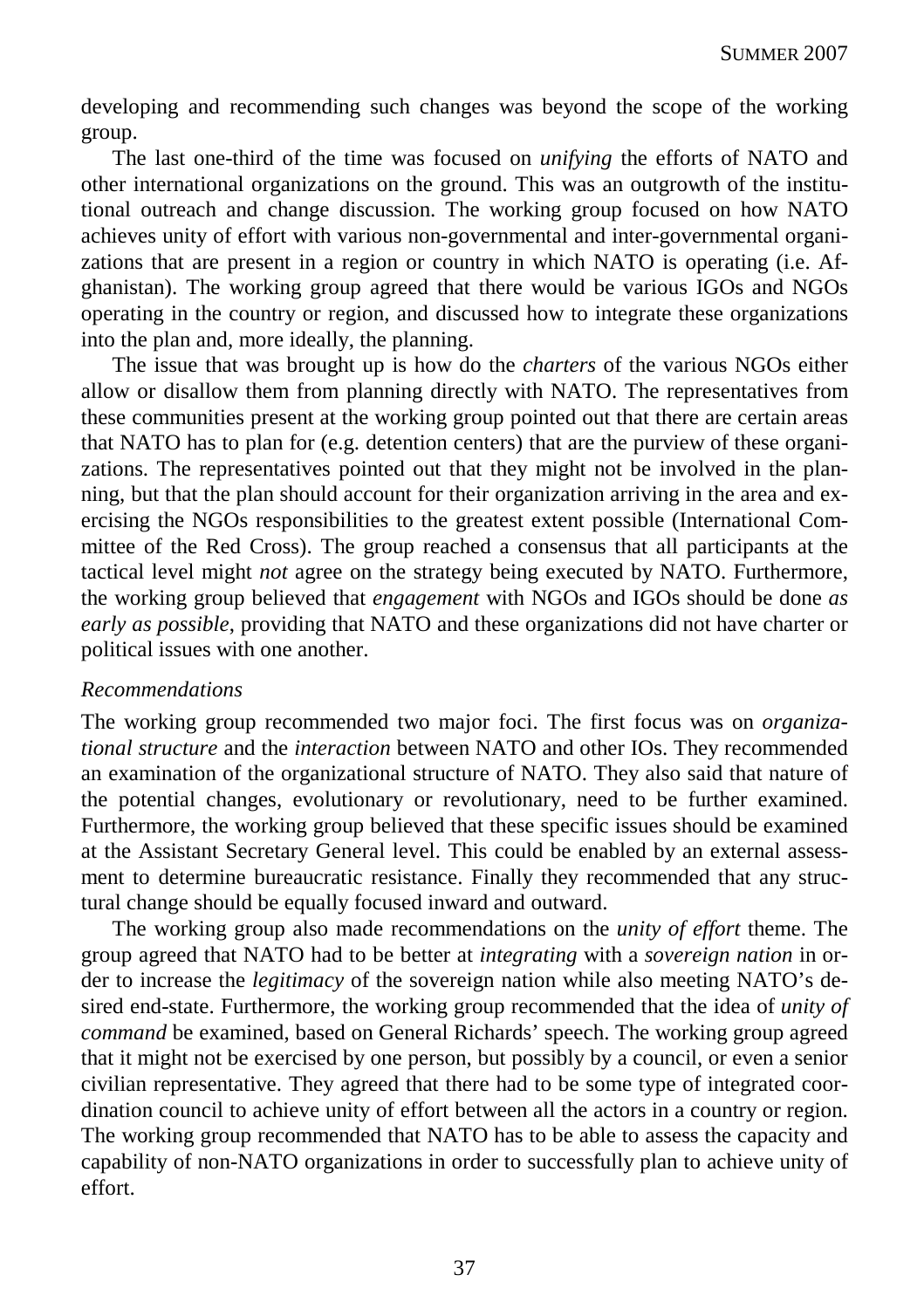# **WG5. Humanitarian Development in hostile environments**

#### *Moderators:*

*Mr. Tom Baltazar,* United States Agency for International Development *Mrs. Lesley Simm,* UK Defence Academy, ARAG

#### *Terminology*

The terminology of the title is confused and confusing. You can have 'humanitarian relief,' 'humanitarian assistance,' and 'development.' Assistance and development can actually counter each other and create dependencies. Traditionally 'humanitarian assistance' for the military meant any military involvement other than war. Peacekeeping, de-mining etc all fell under this umbrella. 'Humanitarian development' probably means a mixture of assistance and development, considered along a continuum.

There is no common *vocabulary* but there are common *principles* from which to build. An agreed upon and shared lexicon should be part of the comprehensive approach. Our own government departments have different interpretations of the terminologies employed. There is need for understanding on all sides.

#### *PRTs*

The PRTs are the way to get the comprehensive approach into the post conflict environment. There is a north-south divide in Afghanistan and many different PRT applications. Different countries have had different approaches, restrictions and experiences. The USA has a different approach to that of NATO and other NATO member countries. However, there are clear guidelines for all PRTs centered round security and coordination of efforts from the strategic to the tactical, and between military, IGOs  $\&$ NGOs. NATO has little control over the activities of the PRTs as they are nationally owned. Funding is provided by national governments, rather than through the GoA or NATO. There has been an evolution of thinking in the development community over the past four years. There is a need to share a common vision and language.

PRTs allow the provincial government to connect to the central government where there are no other means (communications & infrastructure) to do so. PRTs are good at responding to humanitarian emergencies such as avalanches and floods, as well as helping with infrastructure development. PRTs enable the provincial government to mobilize development and extend the writ of the central government to the provinces.

PRTs do have a local capacity building remit built into their principles. Civilian experts are embedded in PRTs to mentor local government officials. But when are locals going to be able to take charge of training their own? Whilst the Afghan MOI has representation in most PRTs, their representatives are not yet at the level where they can impart governance advice.

Many of the development activities undertaken by PRTs are very costly. The Afghan National Solidarity Program schools scheme was three times cheaper than anything the PRTs built. What is more, the ANSP involved the locals and coordinated with the Ministry of Education. The PRT construction program did not, and consequently they are either surplus to requirements or under resourced.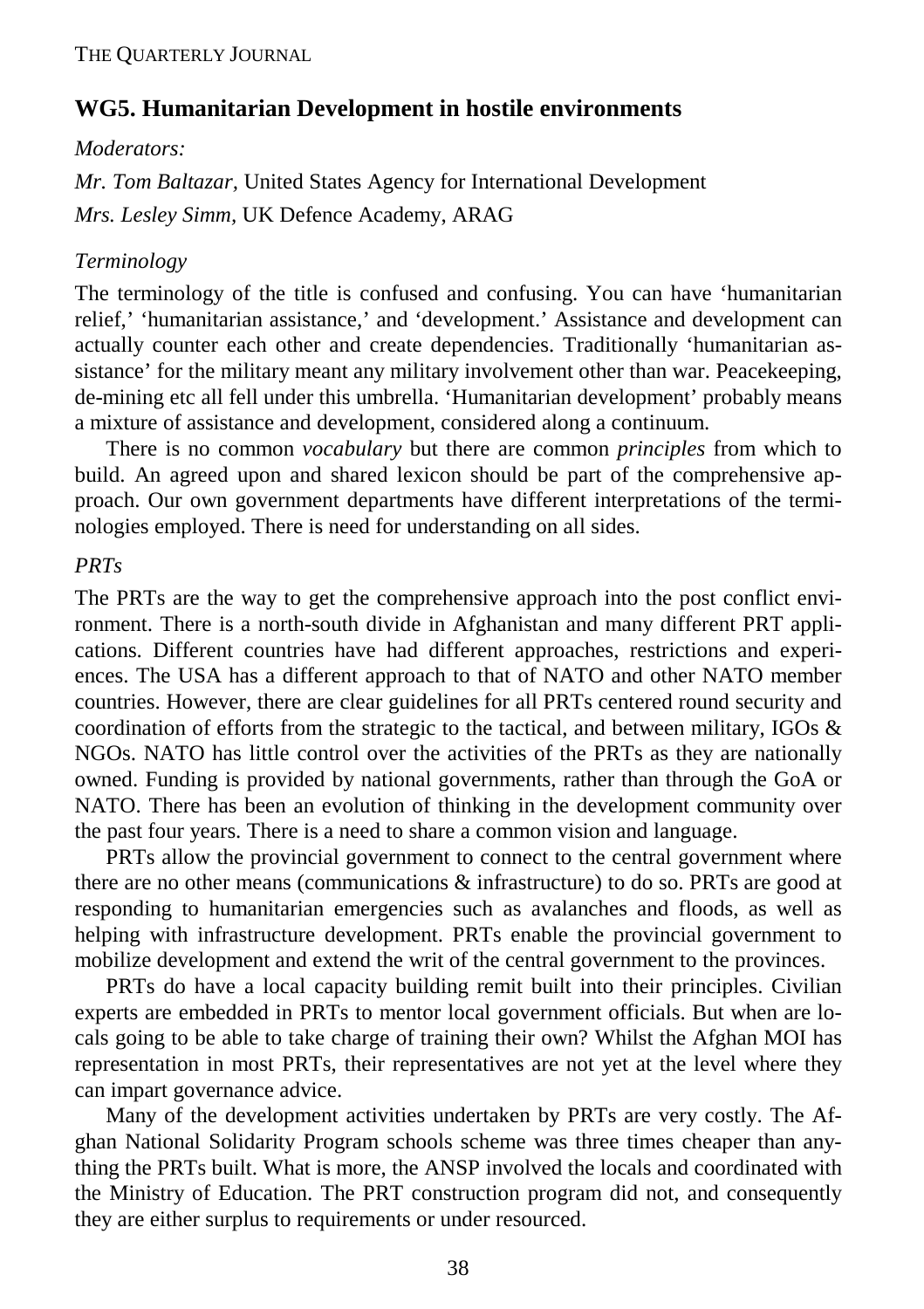There is also much ad-hoccery involved by international civilian mentoring commitments. Civilian efforts are disrupted further by the inability to get civilian experts to deploy, to extend their tenure and ensure that their rotation does not upset efforts overall.

PRTs are seen to be the next step after a conflict situation, and even where there is relative stability. Sometimes they are symbolic, other times they are necessary. Many PRTs appear to be adrift from more long term enduring NGO work, and sometimes disregard, disrupt and damage legitimate efforts already in place unnecessarily. Many PRTs are military personnel heavy. Few military personnel have development experience and expertise. A rotation of military personnel every 6-9 months can impact upon PRT relations with the local community and the implementation of development programs. The militarization of the PRTs is dangerous as the effort cannot be sustained and the military presence compromises the return of NGOs.

Aims are one thing, implementation is quite another. There are several factors to bear in mind. Firstly travel restrictions impede communication with the locals. Inviting locals to the PRT is a time consuming process. Secondly there is often competition between national strategies and local demands. Here the PRT plays piggy in the middle. Thirdly, we need to be realistic about what can be achieved with the resources available. When there are very few representatives per square mile of a province, with impeded travel and communication, and confusing messages, implementation will take longer and will not quite turn out exactly as expected.

There are circumstances in hostile situations where civilians cannot provide assistance, and the military are the only asset with the capacity and presence on the ground to deliver immediately. We should be looking to try to establish a set of ground rules for the civilian and military operators in the field. These rules should cover the principles of information sharing, communication with the host government, and how to operate on the ground in the same space. Achieving the balance between the short, medium and long-term objectives of the military and civilian effort in hostile environments will be difficult. One way to mitigate this is to ensure that all efforts have local participation and ownership from the outset, wherever possible. This would help improve local capacity and also direct resources and funding allocation more accurately to reflect local requirements.

#### *Success stories & potential models from which to build*

The lack of adequate resources and the need to innovate forced the Lithuanian PRT to address the NGO concerns more fully, involving NGOs more fully. Ensuring PRT projects have an Afghan face is considered essential if development is to have any viability with the local population. The Lithuanian model could be a useful model from which to tailor other efforts.

Other PRT examples to consider would be those of the Kandahar and the German PRT. The Kandahar model is almost entirely Afghan owned. The German PRT has established a steering committee consisting of German, Afghan and IGO representation to identify local projects worthy of funds from the Central government. This joint decision making mechanism has so far been successful.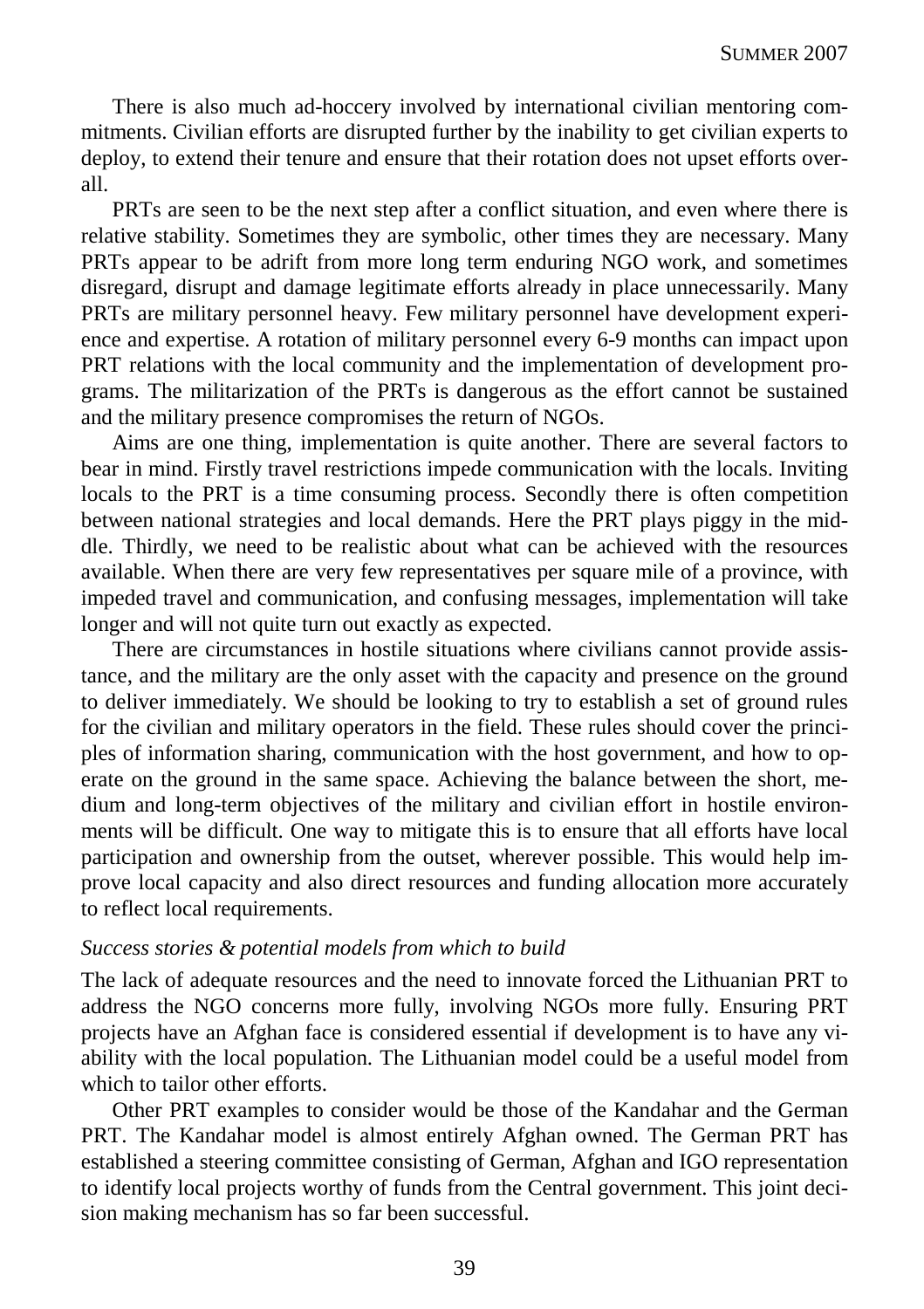## *Pre-deployment training and sharing lessons*

It is important to get all three elements – defense, foreign affairs and development/ interior educated from the earliest possible stage to ensure that their respective cultures do not impede working relations, and so that working relationships can be established before deployment. Their shared learning experience is also important to the training and education cycle more broadly.

There was very little commentary and few reports on PRTs before ISAF IX deployed in May 2006. Those reports produced were often so diluted that they did not contain anything useful. The Center for Complex Operations (CCO) in the US is a small effort currently based on education and training that considers lessons learned from operational experiences. However, it does need to extend, become open to more experiences (international ones particularly) and become more robust in its outlook. The NATO Defence College in Rome would consider establishing a course and open portal on PRTs if there is sufficient demand from NATO countries. Considering that PRTs are seen to be a model for the Comprehensive Approach in post conflict situations perhaps there is some value in this idea gaining traction.

#### *Recommendations*

- We need to establish working practices for the different actors in the different phases from the war fighting to reconstruction.
- Any comprehensive approach should include clear definitions of the terminology employed so there is clear framework of understanding for all international, civilian and military actors involved.
- Establish a database—a learning library—to act as a focal point for the different PRT experiences.
- If the PRT model is to be extended beyond Afghanistan, then a more objective study needs to be conducted to evaluate PRT effectiveness throughout Afghanistan.
- Develop a working strategy for working with a sovereign state where one exists.

# **WG6. Security Sector Reform in non-permissive environments**

#### *Moderators:*

*Brigadier Andrew MacKay,* United Kingdom Armed Forces

*LTC Denis Sevaistre,* NATO School

#### *Definition*

The group framed the discussion of Security Reform within the context of Police, Justice, Intelligence collection, and the Institutions that support a system for rule of law within a society. The discussion was also based from individual experiences and lessons learned from the Balkans, Afghanistan, and Iraq.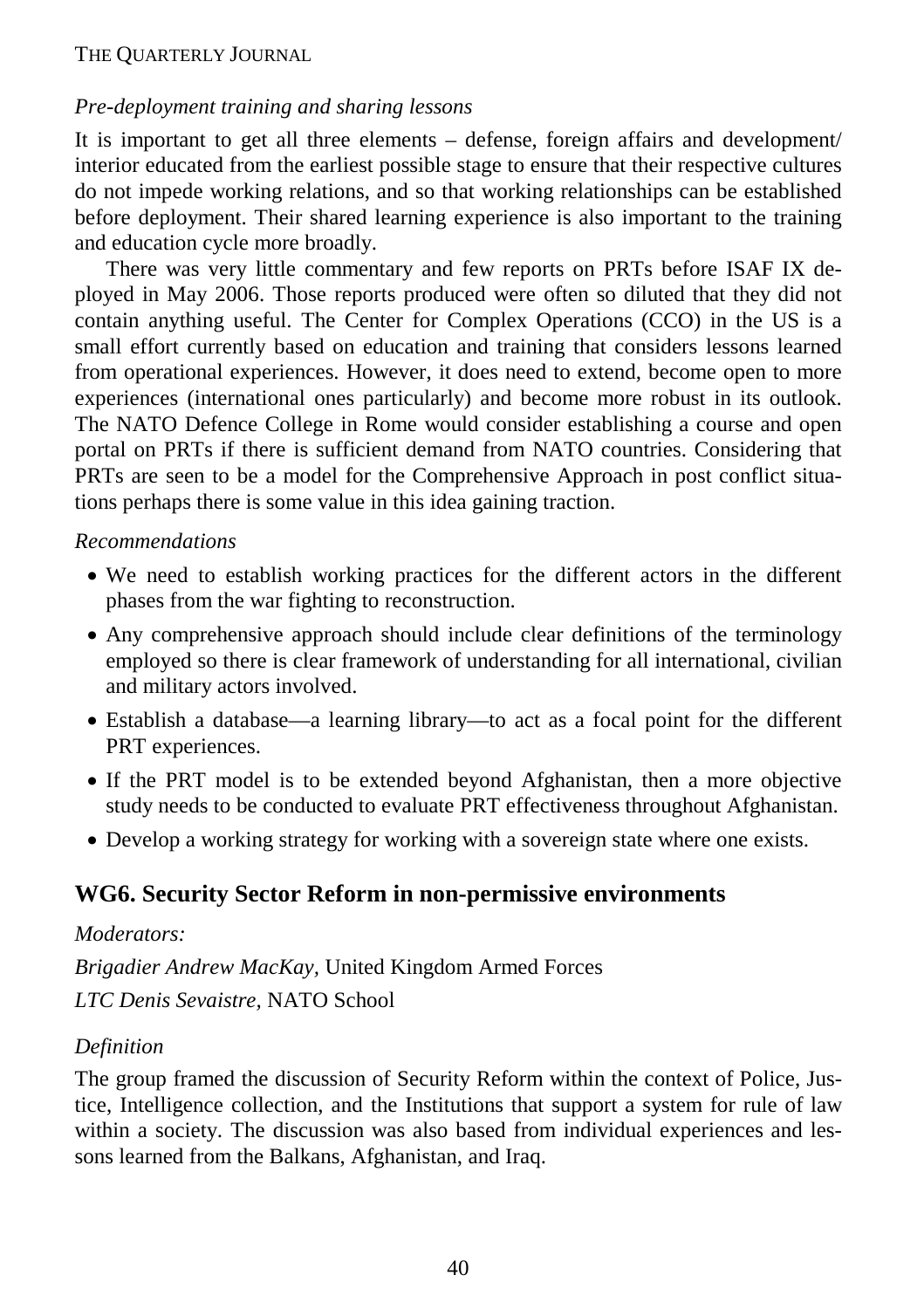#### *Issues needing additional discussion*

- Under this defined construct and the listed experiences the result of security sector reform has been poor planning, poor execution and a definite absence of policy to support security sector reform in troubled countries.
- The general consensus by the group was that the appropriate mix of 80% civilian to 20% military interaction was needed but that states are not currently allocating resources at the level of 80/20 in order to appropriately meet the needs of the host nation.
- SSR conducted appropriately and successfully can be an appropriate end state. Additionally, SSR can and should be utilized as a means to prevent future conflicts from occurring.

#### *Group recommendations*

- Clausewitz wrote, 'the first, the supreme, the most far-reaching act of judgment that the statesman and commander have to make is to establish by that test the kind of war on which they are embarking; neither mistaking it for, nor trying to turn it into, something that is alien to its nature.' BG MacKay paraphrased this as 'you need to decide the type of war that you are fighting prior to embarking.' This was mentioned as a means to gain domestic will which all agreed was needed to maintain support in the extended conflicts that NATO is currently facing.
- SSR operations need to be 'mainstream' or elevated to a higher level in order to receive the consensus and support that is needed to receive additional resources in terms of money and expertise.
- Currently gaps and frictions occur between the legal and justice systems while conducting SSR operations. Nations need to start conducting operations simultaneously as opposed to sequentially. SSR operations done in this manner will eliminate the imbalance of police on the street and judges in the courts and will better develop a complete legal system.
- Additional emphasis needs to be placed during the planning phase to ensure good coordination and unity of effort with civilian and military organizations when conducting SSR operations in the future.

#### *Group Discussion*

BG MacKay opened with a question, 'Is security sector reform in non-permissive environments working or not?'

The group discussed that the problem with SSR is that it is not given credit or the importance that is needed. SSR needs to be identified as the main effort in order to get appropriate allocation of resources to include personnel and money to meet the agreed upon 80/20 mix.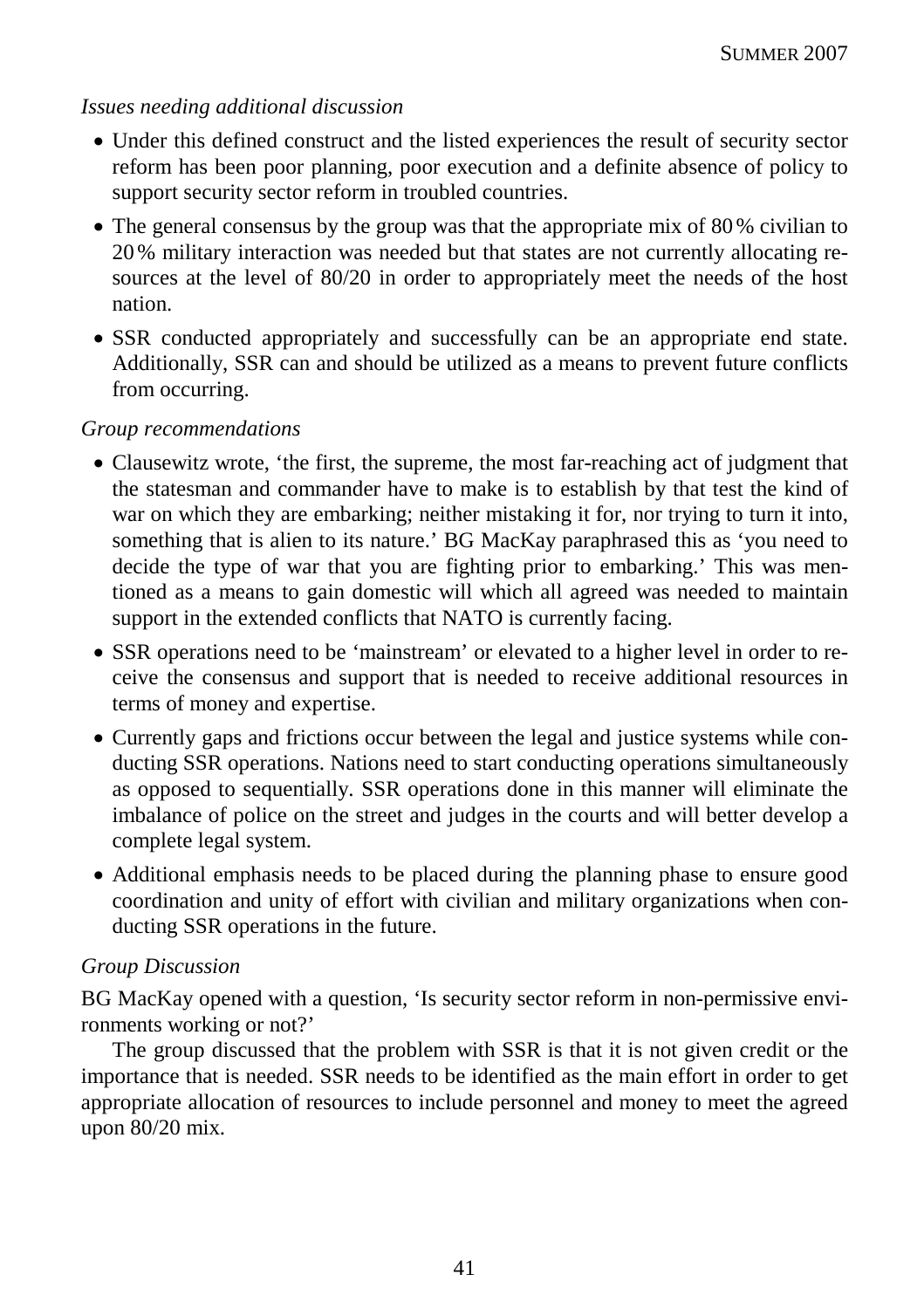#### *Resourcing*

There is a huge capacity gap between civilian and military. Currently the civilian sector has the technical expertise but lacks the quantity of technical experts to fulfill the needed requirements and lacks the ability to deploy those experts into theater. In filling the gap of requirement and need, the military is the only organization that has the capacity to fill the gap; the issue is that the military is unable to fill the gap with the appropriate expertise. Additionally there is a reluctance on the part of military forces to 'get into nation building' or for NATO nations to sign up for 'policing tasks.' Additionally, nations don't want their militaries conducting these types of tasks.

The friction therefore becomes that SSR is 'not a soldier's job but only a soldier can do it' – quote from a group member. This statement then leads to the question of resources and the allocation of resources to the appropriate effort.

#### *Outsourcing*

In the ideal world there would be a civilian reserve of resources especially in the justice department. A possible solution would be to have available judges and police who could be surged to a location to help with SSR where needed. In the interim another possibility that NATO could employ is the outsourcing of the mission to contractors specializing in the SSR such as Dyna Corps.

#### *Planning*

There needs to be common planning between the military and civilian organizations such as the police. What is the agency or system that closes this gap? Should the planning be left to high level contacts between the EU and NATO? Is the problem in planning the SSR mission or is it in the execution of the mission. In the interim it is easier to train military forces to complete the task; the question still comes back to manning elements such as PRTs and resourcing the cadre to conduct the required tasks.

Another question that needs to be addressed is to what scale will NATO be involved? This will help to answer the resource allocation issue. For example, is it a huge undertaking such as Afghanistan or is the scale of the SSR mission less.

#### *Coordination*

The question of how to involve civilian organizations that are not used to operating in a non-permissive environment? One solution is to train host nation police out of the country. This has been used and works. The counter argument is that it is resource intensive, especially in the realm of logistics. Secondly it can detract from host nation pride in developing their system.

The argument that Croatia was a success in that a rag-tag police force was transformed and built. This was done through unity of doctrine, unity of the training effort, and with the will of the domestic and host nation will since the effort took time. The counter argument was that it was conducted in a permissive environment.

Agreement was made on the issue for the need to have an overarching strategy to link policing to justice and the effort needs to be applied simultaneously as opposed to sequentially.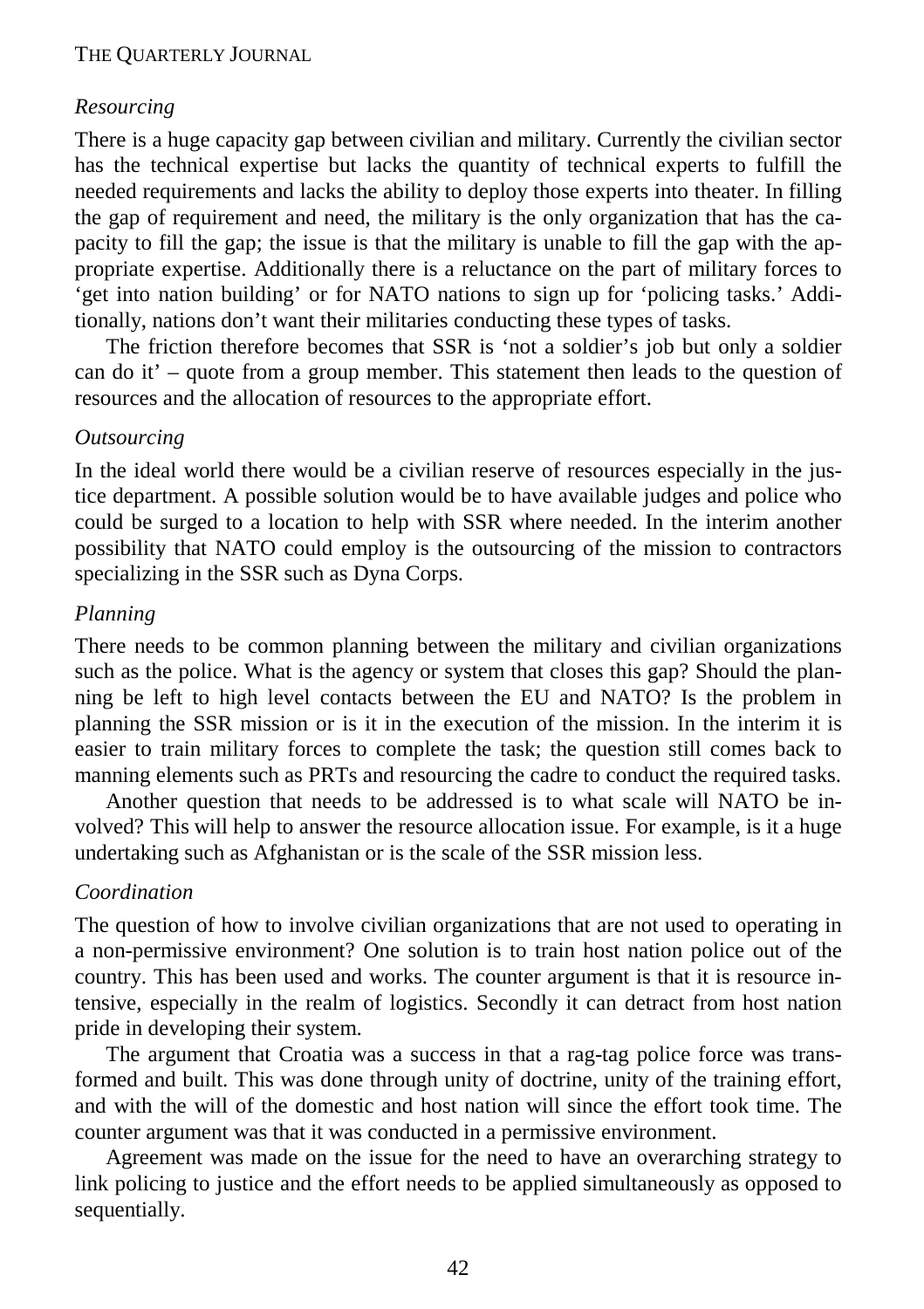In the future we need to get away from building "ad hoc" organizations to address the issue or are we content with this approach.

Another argument was that NATO used to be specialized. The question was is it possible to have NATO nations sign up for a particular task. The counter argument is that of resources especially with smaller NATO nations and their abilities to meet expectations during the execution phase of SSR.

### *Group wrap up*

General consensus was that the Comprehensive Approach to Modern Conflict was moving SSR closer to the needed outcomes. Secondly the concept is generally understood but the realization of needed changes within current organizations is coming. However it may be coming too slowly for nations' expectations and needs. It was noted that the clash of national wills and national goals create frictions that impede the needed solutions from occurring in a timely manner to increase stability and reduce conflict in nations were NATO is conducting SSR.

# **WG7. Reflecting the Comprehensive Approach in Pre-Deployment Preparation and Training**

## *Moderators:*

*Major General John Drewienkiewicz (ret),* United Kingdom

*Colonel John Agoglia,* Director, Peacekeeping and Stability Operations Institute

# *Initial questions posed:*

- How do we involve all the actors who need to work together on the ground as pretraining is designed? We need OGDs, other coalition partners, NGOs, the local people; under whose direction does the training happen?
- How do we convince other coalition partners of the virtue of best practice? Best practice is probably expensive, and beyond some partners unless subsidized.
- There is a tendency, to be guarded against, to train for the thing we know we can do, not the thing we dread most.
- Do we train entire units and deploy them all at once (Big Bang) or deploy a few at a time and replace a few at a time (trickle)?
- If turnaround of personnel is done on a continuous trickle, the problem of new, unaware formations in old incidents is avoided, but this method loses out on the identity of the group deployed.
- If we are facing a ten-year campaign, then we should be prepared to restructure significantly to provide the capabilities we need now.
- How do you quickly fund a new line of development?
- How do you make coordination attractive and convince people of the virtues of coordination?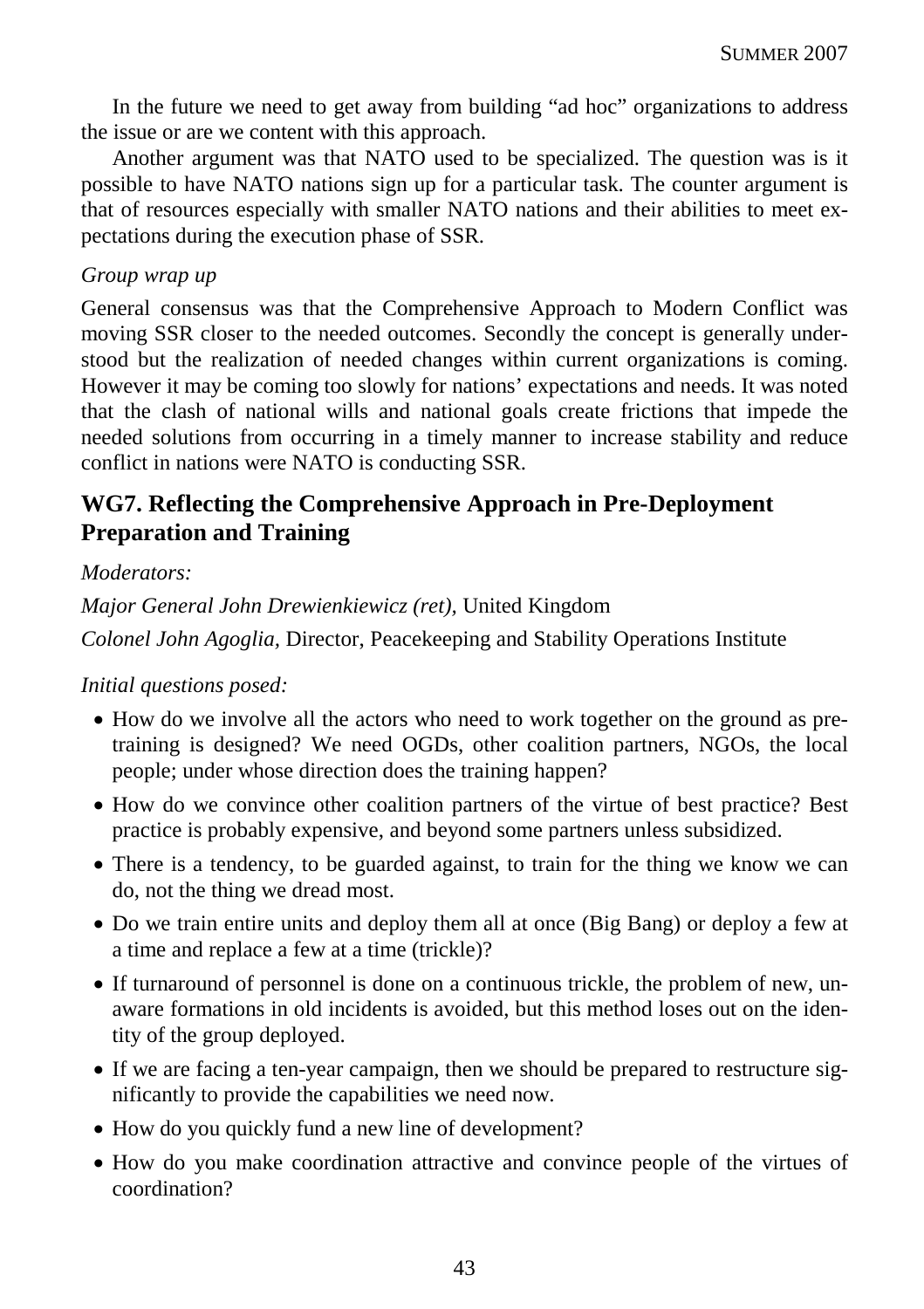- COIN is a golden opportunity for nations that are no longer prepared to fund forces for war-fighting, and are not equipped to do so, to make a significant contribution. [Note: this important topic was not properly discussed].
- How do we make it attractive for individuals to return time after time to a specific theatre? How does the deployed individual compete with the individual who 'stays close to his desk and never goes to sea, and he shall be the ruler of the Queen's Navy.'
- How do we avoid a constant stream of new faces 'Balkan Virgins'?
- How do we make it attractive for military staff to deploy for longer tours?
- How do we make learning the local language attractive?
- Is there a level of commitment that is so small that its output is not worth the input? How many platoon-sized contingents can the market bear?
- The military values planning and training, and is prepared to invest significant resources in both. The non-military value both, but are not always prepared to invest resources in planning and training. How do we change this mind-set?

# *Comments*

- Coordination is very hard. No one ever got a Victoria Cross for coordination.
- Everything is personality-dependent.
- It takes time to build trust and to mutually understand one another.
- We need a common understanding of what we are trying to achieve.
- High turnover leads to institutional amnesia.
- What we are really trying to produce is the Learning Organization, not simply individuals. High turnover of personnel, coupled with organizational stovepipes leads to institutional amnesia.
- What needs to be done is the creation of corporate knowledge.
- How do you sustain that memory? How do you *share* it? There are probably ways of lengthening the memory. Perhaps engineering of education and training environment is the answer.
- NGOs do have corporate knowledge, because they are deployed 24 months out of 30. The military is different. Why do we have to take it as a given that you can only deploy for 6 months?
- Need to identify and empower mediating organizations e.g. Swedes running exercises that NGOs are prepared to take part in.
- Sweden's Viking Series: the training audience in these courses is almost entirely NGO-based. There is a need for a mediating organization which provides the right, friendly, environment. Organizations that have special competencies should contribute for the benefit of other organizations. – Viking Series is the perfect example of such an achievement.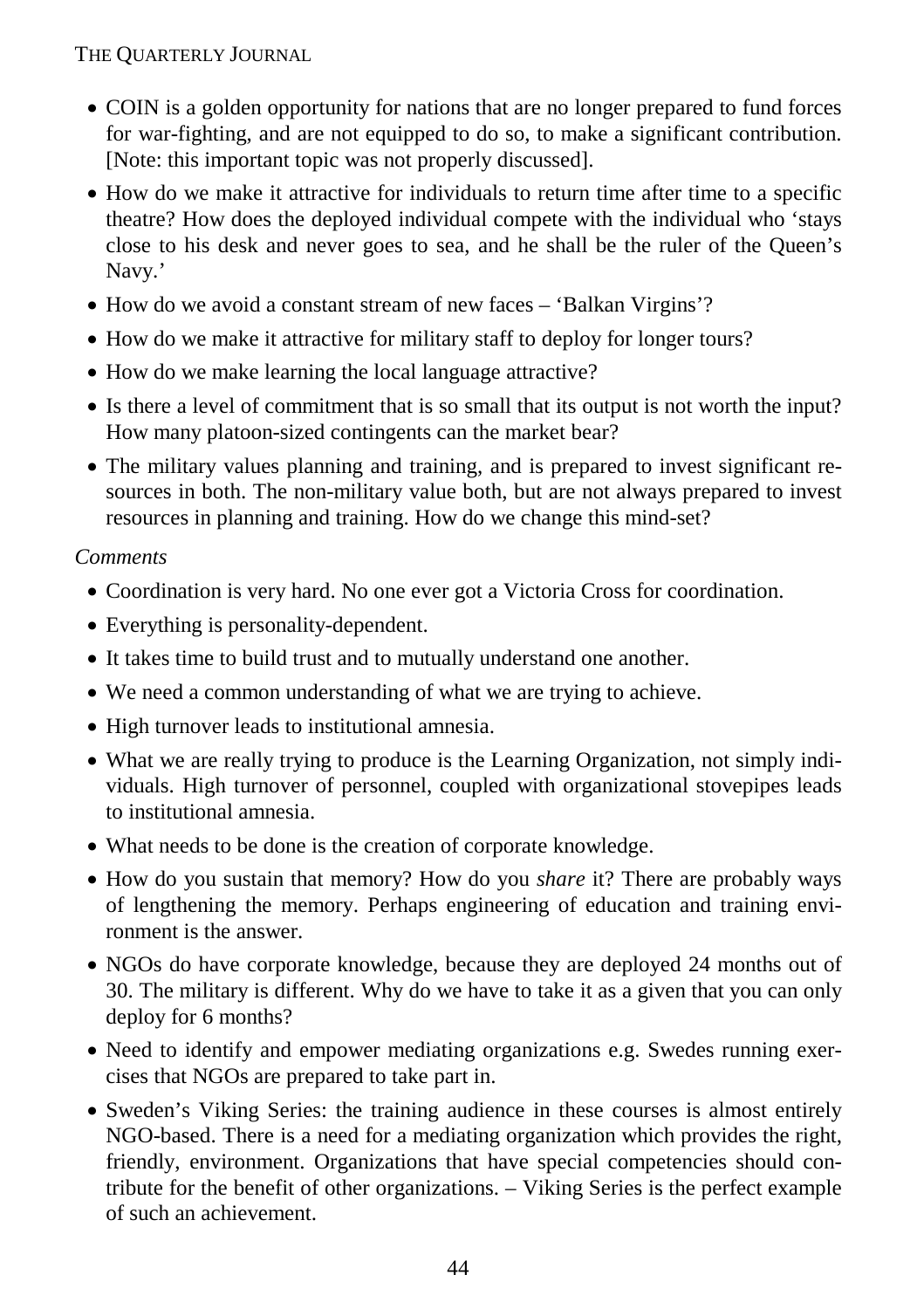- e-learning is a good medium for cultural information.
- We need a civil-military common operational picture.
- postprt.com as common site for all involved in PRT.
- Organization needed to support getting people to volunteer for service in Afghanistan.
- Need to analyze what can be achieved through distance learning.
- Ad hoc units such as PRT need proper pre-deployment preparation just as much as 'proper' units.
- There are risks that one takes in preparation and training. You cannot have all the time in the world, choosing what you don't cover in training needs to be a *conscious* decision, not a *default* one.
- Training agencies and employing agencies are not well-connected.
- Need to involve all participants in design of training/preparation. It is a joint effort.
- Civilians are better *educated*; military are better *trained*. The difference between education (learning how to think) and training (learning specific things).
- In a long war military personnel can expect to do two or three deployments. This means that there is time to adjust.
- Comprehensive approach requires training system to have a corporate memory.
- Main issue is to train everyone together in a multinational environment.
- How relevant is pre-deployment training?
- In the military, you spend a short time on deployment and longer training at home. In government, NGOs and private sector this is reversed. These different time scales create many issues.

*Military*: one month training per month deployed.

*NGO*: one month training for every year deployed.

*PRT*: three weeks training for one year deployed.

*Private Sector*: all training comes out of the bottom line, therefore no training will be undertaken unless it benefits the organization directly.

*Civilian (US Govt):* previous experiences are regarded as beneficial, and the individuals are more likely to be prepared linguistically than the military.

- Should we structure our Armed Forces to make them more relevant?
- Training requirements must be dictated by the organization itself, *and* situation-dictated. Civilian agencies don't have the 'surge capacity,' therefore a lot of training will have to be done by individuals, as opposed to in teams. However many NGOs welcome grants from the government for training purposes, because they recognize the value this training represents for them.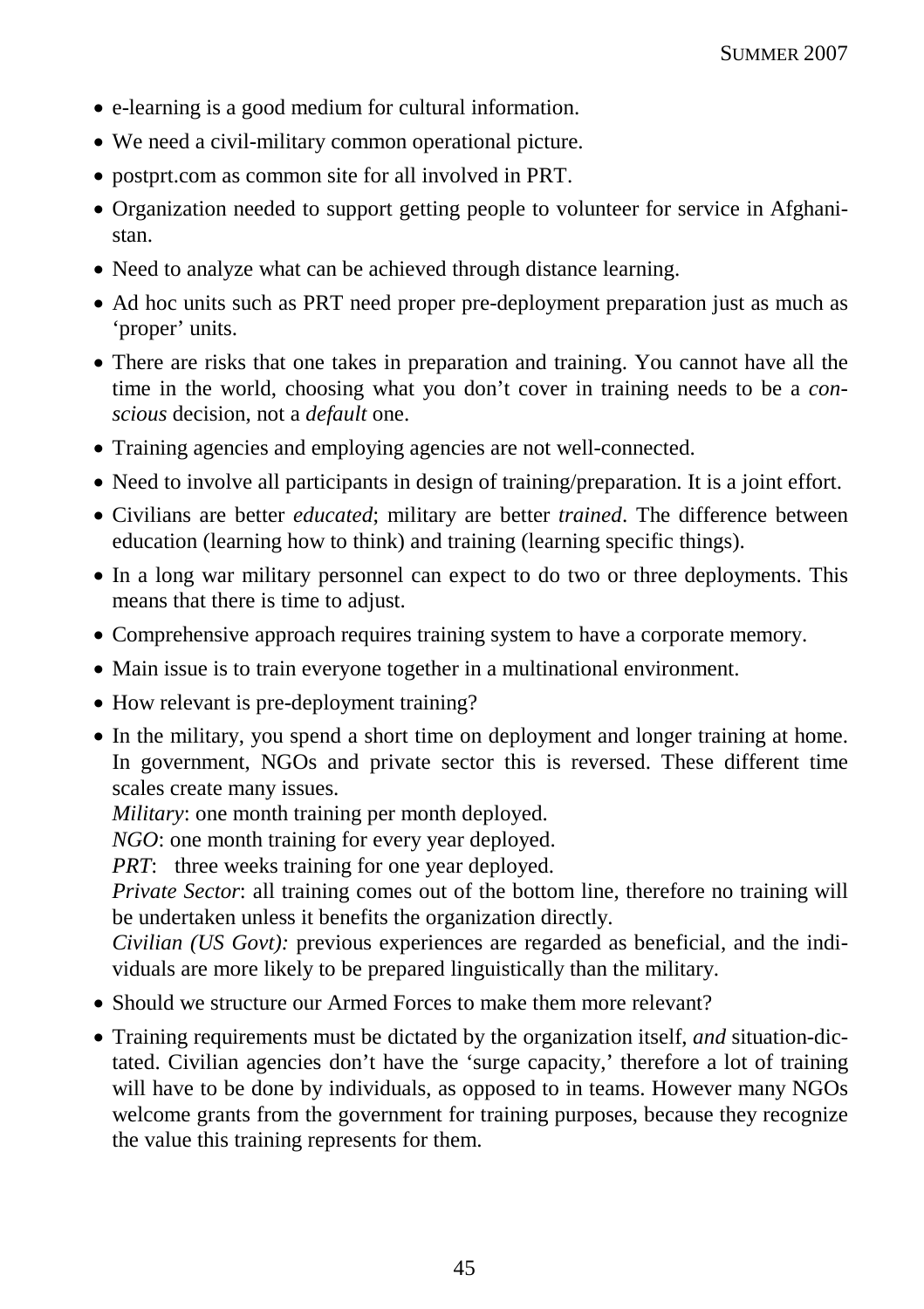- The military has a very advanced training cycle for 'surge.' At the same time, we have to ensure that we manage perceptions. We are sometimes perceived as military Neanderthals.
- What is especially needed is the training for non-permissive environments.
- There needs to be a minimum level of training for all military, civilian and NGO personnel going to a conflict zone. From then onwards, this basic training can be easily complemented by further individual training.
- In the post-deployment cycle, it's critical to do the lessons-learnt exercise.
- USAID does it, but the lessons-learnt information is not shared, and not fed back into the pre-deployment cycle.
- In a benign environment things are different than in conflict. Before we start looking for the solution, we have to understand the context of what we are trying to achieve, which is *theatre-specific.*
- Understanding others' capabilities is part of developing trust.
- Comprehensive Approach (hereafter CA) tries to achieve synchronization. The training should therefore focus on this synchronization, partly via mapping of higher principles.
- ISAF PRT courses: from experience, governments don't like to be told what to do by NATO. The courses are excellent for cooperation, but should not be used for guidance. NATO merely provides the framework where this coordination takes place.
- What is required is a set of certain skills by civilians that will operate in a conflict zone, an understanding of how to function in a military environment, down to the obvious example of knowing what an IED is.
- Civilians ought to be involved in the design of exercises. Design of training for civilians and NGO personnel must take into account the fact they are not going to be in the conflict zone all the time.
- Design of exercise must also answer the question of why do civilians deploy to a conflict zone? Do they seek excitement, promotion etc?
- One of the problems civilians face is that their deployment to a conflict zone does not advance their career. This is a problem of incentives, which can be easily fixed within organizations. Those that succeed inevitably end up on an accelerated learning curve and therefore will be promoted faster.
- Why do we want joint training?
- There are two reasons: firstly, to build trust training therefore must be an ongoing thing. E.g., UK perspective – courses run by government departments that have civilian-military personnel mix. Secondly, we need mutual understanding of what we are doing and where do we fit in.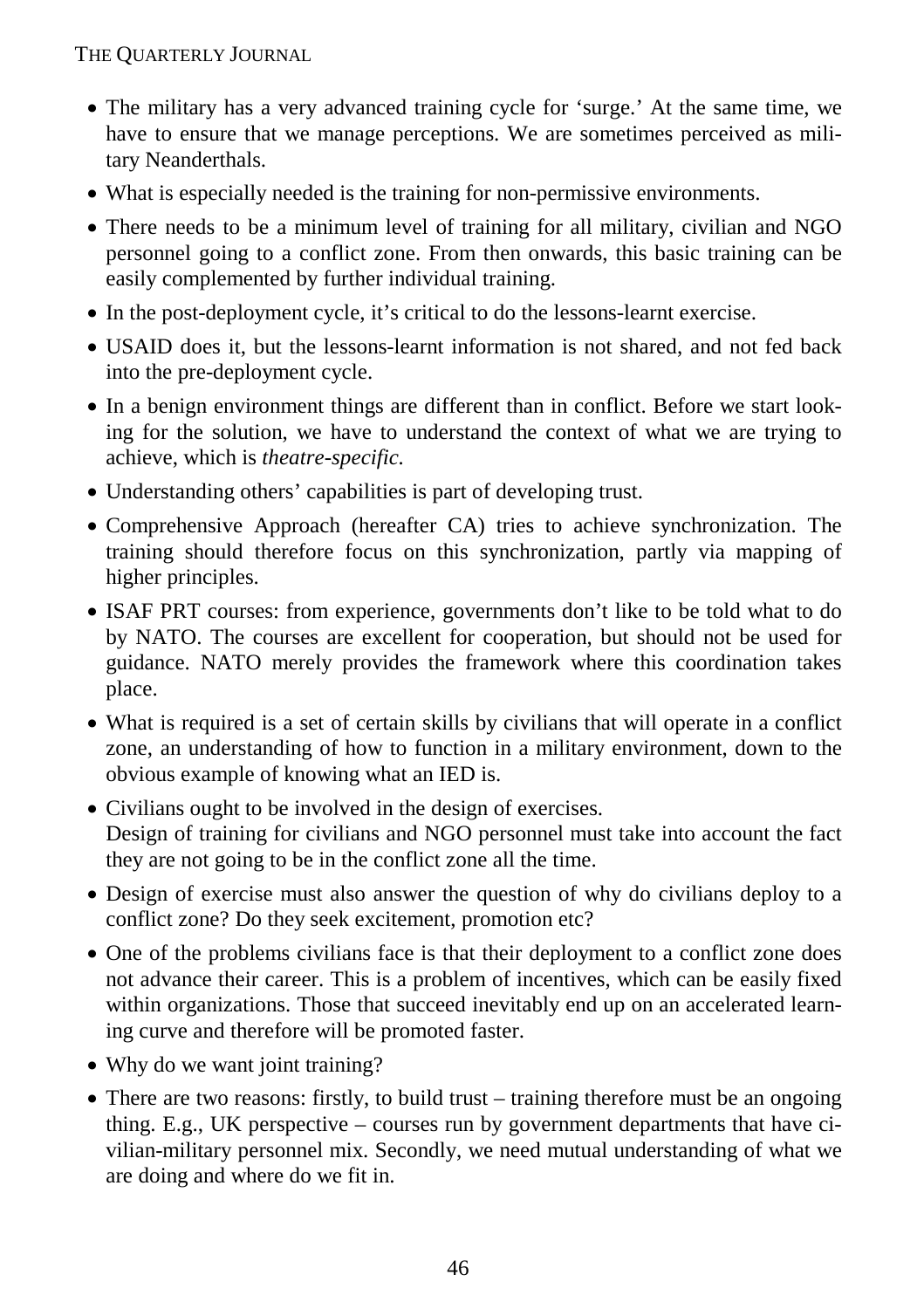- Would bringing personnel from theatre and getting them to contribute in training be one viable option?
- Cultural awareness must be built early on, from initial officer training. This is very important as the military is the biggest contributor numerically. The awareness training must begin immediately. Even in cadet schools this should be reflected. The solution to modern conflict is not 'nuking' them, but being cooperative.
- We've got to militate against mission failure.
- Planning must not be done from the military side only, on the contrary, a collective plan achieves much more.
- Ambassador Edelman talked earlier today about the cultural/ anthropological element. There was a discussion about US DoD hiring an anthropologist to explain the tribal issues to other personnel.
- Foreign Service Institute. Cross-cultural training breaks down in a conflict environment. There is an assumption that if the person worked in Japan or Peru, they have already adapted and acquired cultural sensitivity as part of their character. This is not the case! There is no luxury of time, and oftentimes the person on a PRT does not receive adequate training, but the time must be utilized fully.
- What kind of training can the Military provide that is relevant to diplomats?
- Instead of training other departments and organizations, the trainers should teach how to develop own training programs.
- What we have is a system that gives most to those that need it least, e.g. PRTs really need the awareness training, and they receive very little. In contrast, an infantry battalion will receive comparatively much more training. Ad hoc units such as PRTs are the units that need it most, yet they are not receiving the training.
- We can lengthen the time line if we have more people. Unless you increase the pool of personnel, you cannot increase the time, otherwise other people's training will be compromised.
- A crucial element is the delivery of training.
- Rotation cycle of each organization will depend on their own requirements, but you cannot be prescriptive about rotation. People are susceptible to persuasions by their colleagues that they are indispensable, and are often willing to stay 'for the greater good.'

#### *Learning Medium*

- Distance learning is very good for certain aspects, but is not always the best.
- e-learning/distance learning has limitations, but for cultural awareness it is excellent.
- What we now need is Smart Pull, not Smart Push. The presentation should be userdefined.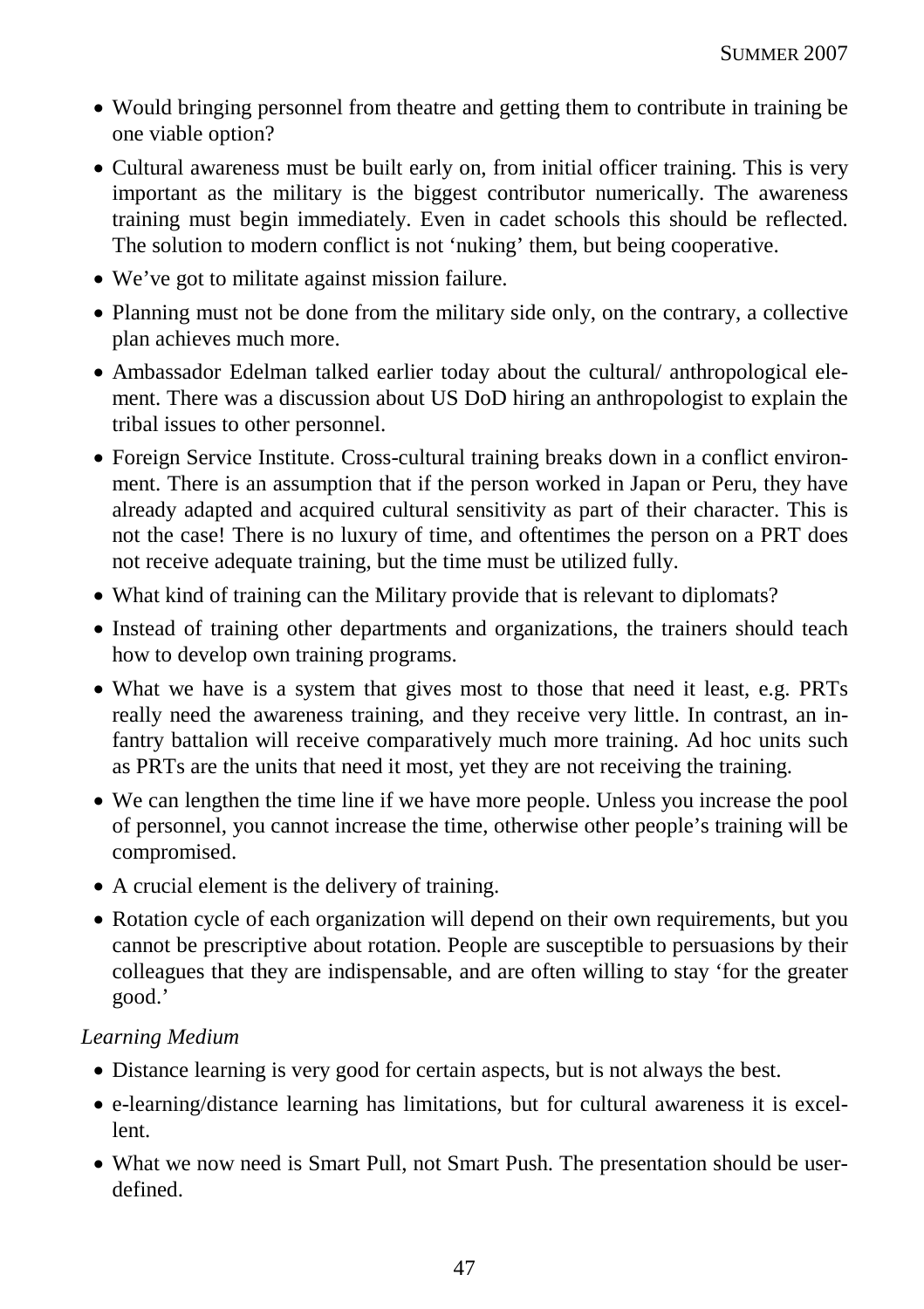- Centers of excellence must be connected to help manage training institutions. Elearning is progressively improving, and we should be at the forefront of the new developments.
- Design of our preparation must include our awareness on where we are going to fail.
- People are sent into theatre without collective NATO training. All pre-deployment training is done at the national level, as opposed to the Comprehensive Approach of international.
- Sustaining contacts over time will significantly improve the learning experience.
- It's the young soldiers that are online, not senior leaders. The young soldiers are the ones asking all the good questions, because they are aware of the current technology, and therefore, current issues. Cross-training can facilitate that – sharing outsiders' experience.
- The title of the conference: Afghanistan and Beyond. What's 'beyond'? Is it a time, or is it regions? If it's time, we can use the training experience. If it's other conflict regions, current training won't be as helpful.

## *Individuals' Points*

- Need to have civilian involvement in training design.
- Expand training to include NGOs and Government Departments.
- The training is valuable, necessary and it's the real world.
- If we accept that this is a long war, we can therefore take the long-term approach to training and preparations. We have the responsibility to train political minds, not just the military.
- Must have community-wide, collective corporate memory.
- In theatre, the community is international, whereas the training is national. The PRTs must share their lessons and train together better.
- If we want to coordinate, the military and civilians must train together.
- How do you standardize best practice? How do you capture lessons learned? We must leverage technology.
- Respect; exercises must be short and sharp; we need practical solutions, e.g. courses in NATO schools, cross-training.
- Utilize international think tanks, utilize NATO, Article 5 must be read by others, not just the military.
- Must overcome cultural barriers between military and civilian, even military and civilian police are different.
- Individual versus collective training. The Military can easily overwhelm the civilians with a number of exercises. The key is to be selective. What will sustain in the future, beyond Iraq and Afghanistan?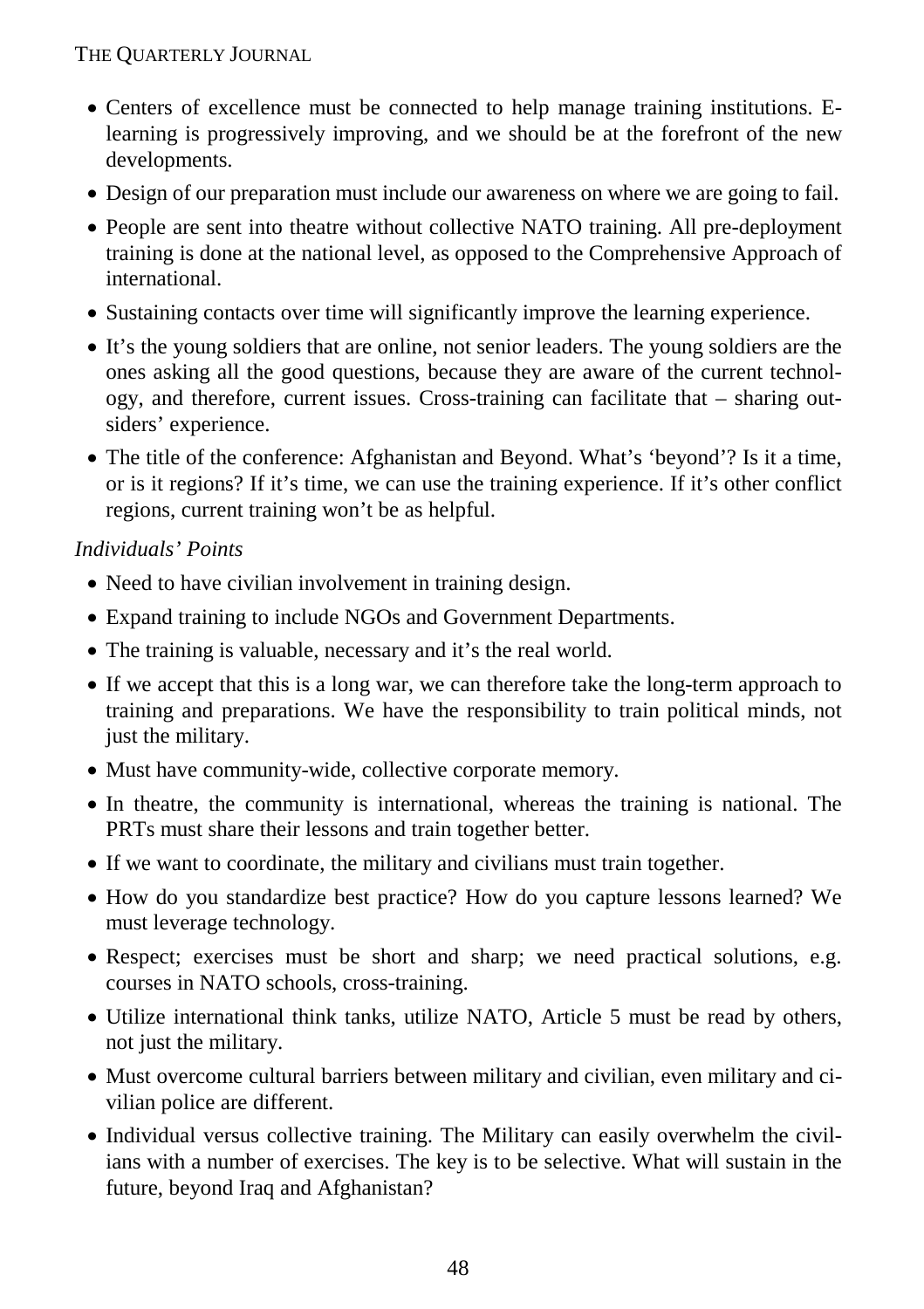## *Themes*

- The underlying theme is the need for trust, which takes time to build, and is personality-dependent.
- All parties, civilian organizations, NGOs, and private sector and the military all should participate in the design of preparation and training. It must be inclusive and integrated, and allow that some may not be able to attend every element.
- Includes mutual respect.
- It isn't just the military training that a few others are invited to take part in.
- Leverage technology and training system so as to develop and improve corporate memory.

# *Recommendations*

- More connection between trainer and end user.
- Much training is on national lines with multinational training as a thin veneer. Ad hoc units such as PRTs need just as much, if not more training, than proper units.
- Capture and institutionalize organizational learning so that each new rotation builds on the previous hard-won experience. Avoid SFOR experience of 6 months of experience, repeated 20 times. Or 4 months of experience, repeated 30 times.

# **WG8. Media Relations, Public Diplomacy, and Strategic Communications**

# *Moderators:*

*Commander Steve Tatham,* Director (Select), Media Participation ARAG *Dr. Kiron Skinner,* The Hoover Institution

# *Questions*

- How has the globalization of communications affected modern conflict?
- How best to communicate our message to the local population?
- How do our media relations and strategic communications square with the comprehensive approach?

# *Discussion*

There is a disconnect between addressing principles and getting the message across. In the wider field, there is scope for re-examining Cold War lessons, e.g. George Kennan's strategy of fragmenting Communism, and the whole philosophy of flexible response, with a view to their possible application to present-day situations. The propaganda program of that era might repay study. This connects with Ambassador Edelman's point of a grand strategic plan including public diplomacy. In the US we see an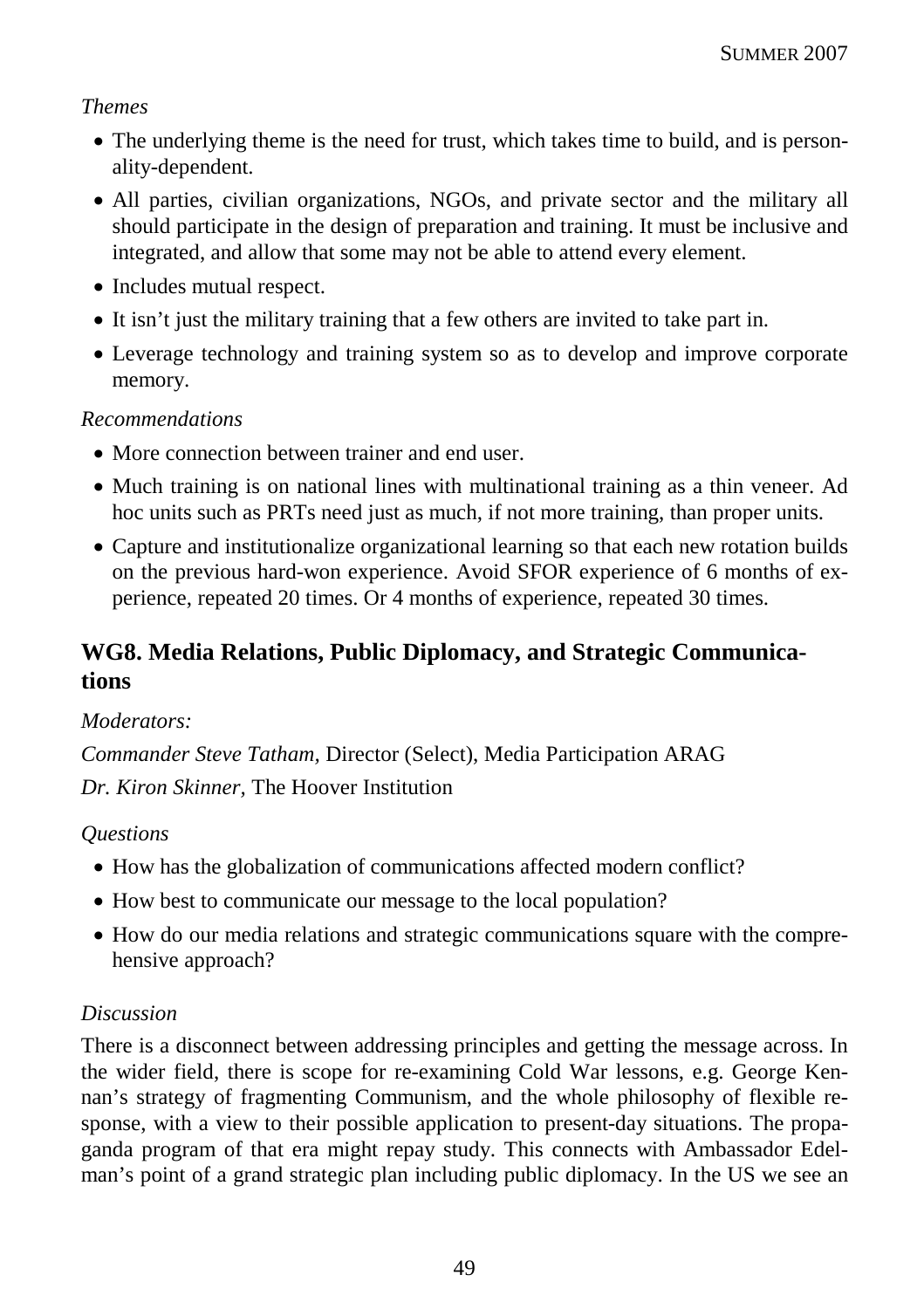administration that has revised elements of institutions and doctrine, but on the other hand it has failed on the public diplomacy side.

There is a lack of clarity as to definitions and aims:

- We need to have a better understanding of who 'we' are. What groups, nations, institutions are involved?
- What is 'the international community'?
- What are 'we' trying to do?
- Who is 'the enemy,' and what is he trying to do?
- Are national governments sufficiently aware of what is going on to offer adequate support?

These uncertainties are vulnerabilities, fault lines which the media will exploit to the detriment of our strategy.

# *Perception and the Message*

- In today's world, *perception* is more important than *reality* and is itself formed by *presentation*.
- The message must not only *incorporate* ground truth but must be so *presented* as to achieve *perception* of ground truth in the audience.
- Policy must also reflect ground truth and not some erroneous approximation.

# *Problems*

- Whether in or out of theatre, very few people have a clear idea of what is actually happening on the ground.
- NATO is seen by many Afghanis as foreigners who have taken the lead in Afghanistan, when it should appear that the GoA is in control and that NATO is in support. The entire Western alliance is viewed to be totally dominated by the  $US - a US$ puppet tied to what they perceive to be US interests.
- Five years on although democracy is good, internal problems make supporting democracy difficult. Democracy, women's rights, don't fill bellies. The GoA lacks legitimacy because it cannot provide for its people.
- GoA is perceived as full of war criminals, and the international community is seen as supporting an unpopular modernizing minority.
- Winning 'hearts and minds' *in-theatre* is the responsibility of the GoA. The *international* will is the job of the international community.
- The need for tangible changes and for these changes to be broadcast this raises another issue, how to make positive news marketable? Given the limited coverage allocated to Afghanistan in the international media, hard events (kinetic effect) will attract attention rather than soft (another health center opens and stays open).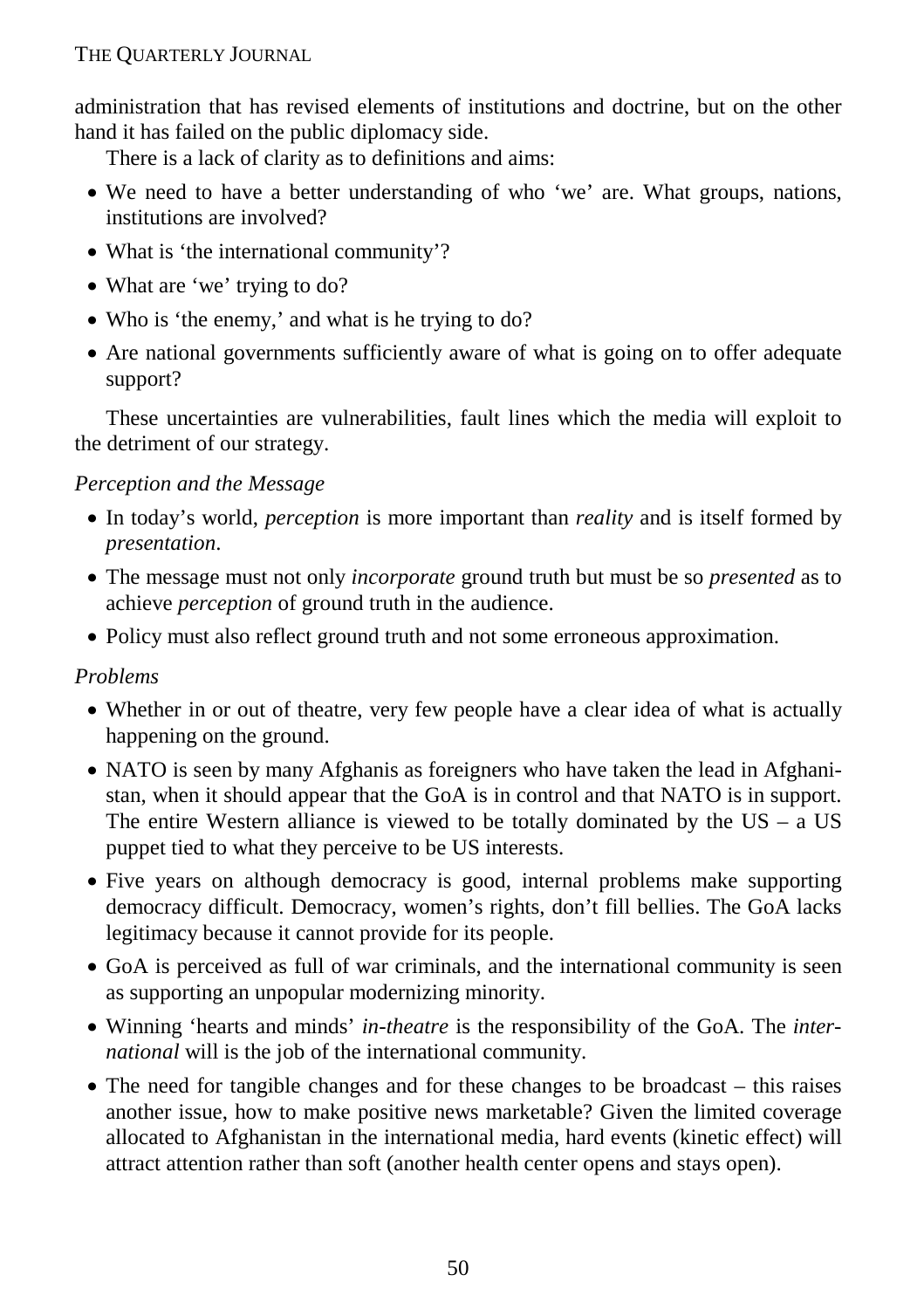• Afghanistan is not European, never will be, and never should. This too presents problems of perception for the West.

#### *Dissemination*

- Media bottom up development is required. There is a need to use, and where necessary create, local networks (e.g community radio) to disseminate information.
- What is needed is not an Afghan face (a veneer) but an Afghan mechanism, an Afghan institution from which messages can be generated. The international community cannot do this.
- Who are the audience?
	- o The core fanatics.
	- o Groups financing and supplying weapons to the core (target and cut their finance links and networks).
	- o People who are supporting the core these are the ones in theatre that media should be targeting.
- The audience for strategic communications also includes the home populations of donor nations. These need to be kept informed and on side if national will to maintain operations in the long term is to be sustained.
- Dissemination calls for a 'comprehensive approach' of its own to determine the best methods of reaching the target audiences, which will include individuals covering the whole spectrum of media technology and will include a significant proportion of illiterate.

#### *Themes*

- The message needs to reflect the reality on the ground much more closely.
- There is a high level of ignorance among the public about what is happening on the ground.
- The media worldwide will be able to expose lack of consistency and clarity between actors, which will improve the adversary's position.

#### *Recommendations*

- Concentrate on comprehensive understanding of problems in the world. Suicide bombing is a problem, but it is also a tactic.
- Focus much more on local issues.
- Establish a truly Afghan media, building from the bottom up.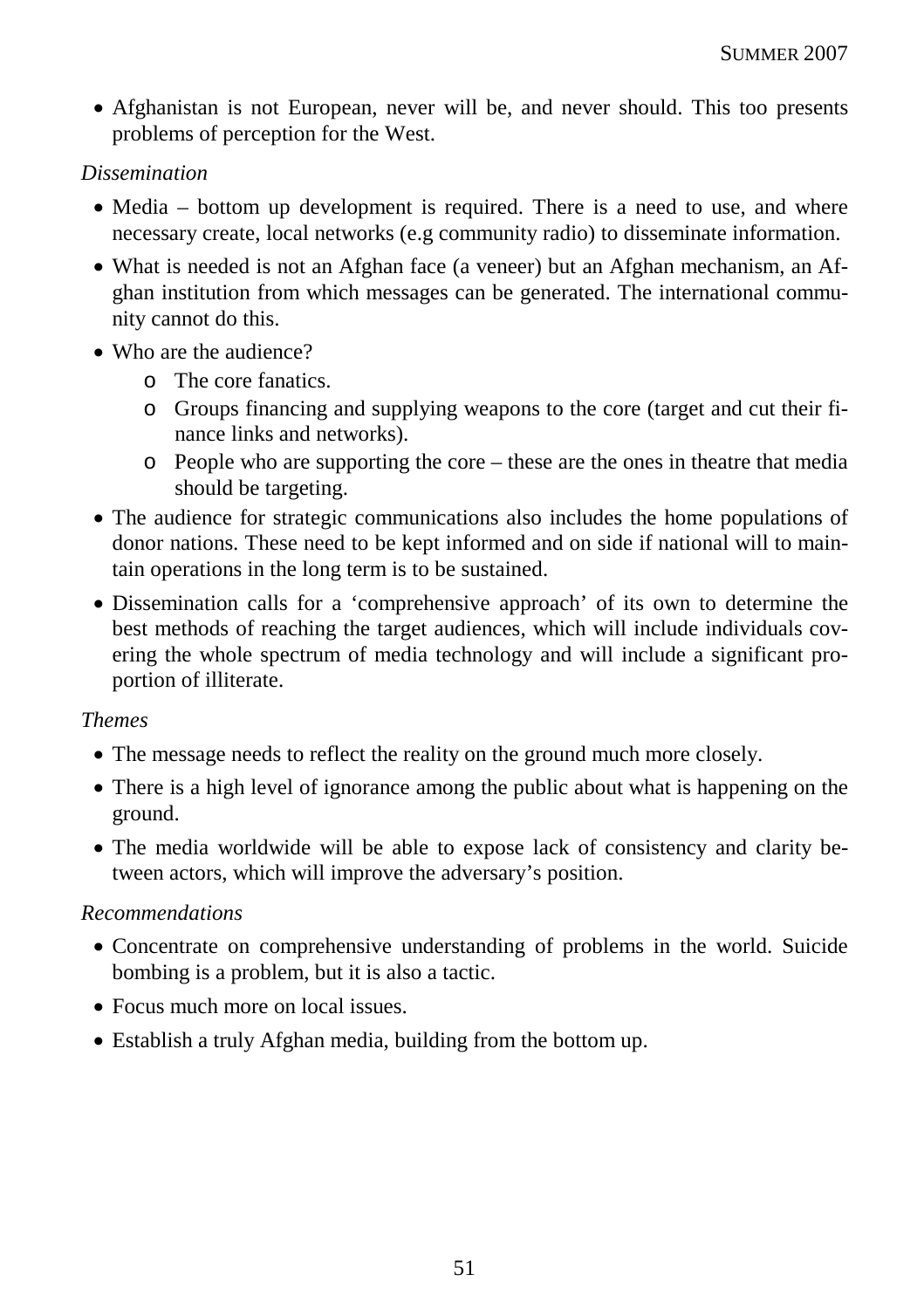# **Summary of Reports from Working Groups**

# **WG1. Applying NATO's strengths to the Taliban's weaknesses**

# *Themes:*

A lot of Taliban weaknesses can be exploited. The Taliban has an alien ideology, and a track record that portrays brutality, e.g. killing civilians with IEDs. The Taliban is strong because NATO is weak.

The importance of defeating the Taliban is such that we need NATO forces in the lead. But there is a need for an Afghan face.

# *Recommendations:*

We need to counter propaganda about occupation.

We need to hunt down and kill or capture high profile Taliban targets.

We need to generate more presence in the South, both NATO and Afghan.

We need more NATO trainers to empower and enable Afghan forces.

# **WG2. Mobilizing and Institutionalizing the Comprehensive Approach in National Capitals**

# *Themes:*

Variability of meaning of Comprehensive Approach (CA) – different states have different perceptions and interpretations.

In order to achieve an alliance, it is not necessary for every country to do everything. Selectivity does not equal lack of commitment.

Public opinion, politics, and the need for electoral support. Overcoming inertia.

Adequacy of preparation and planning, creation of enough trainers and experts.

Prompt and adequate funding for CA activities.

# *Recommendations:*

Common vision – we must aim for a situation where everyone would have the same message and vision. This is only achievable if there is credible belief that there is adequate funding.

Wider engagement – we must involve not only NGOs, but also business, media, even celebrities.

Micro-investment into social improvement.

# **WG3. Mobilizing and Institutionalizing the Comprehensive Approach in International Organizations**

# *Caveats:*

The focus of discussion is Beyond Afghanistan. All IOs bring different capabilities. We must be realistic in our ambition.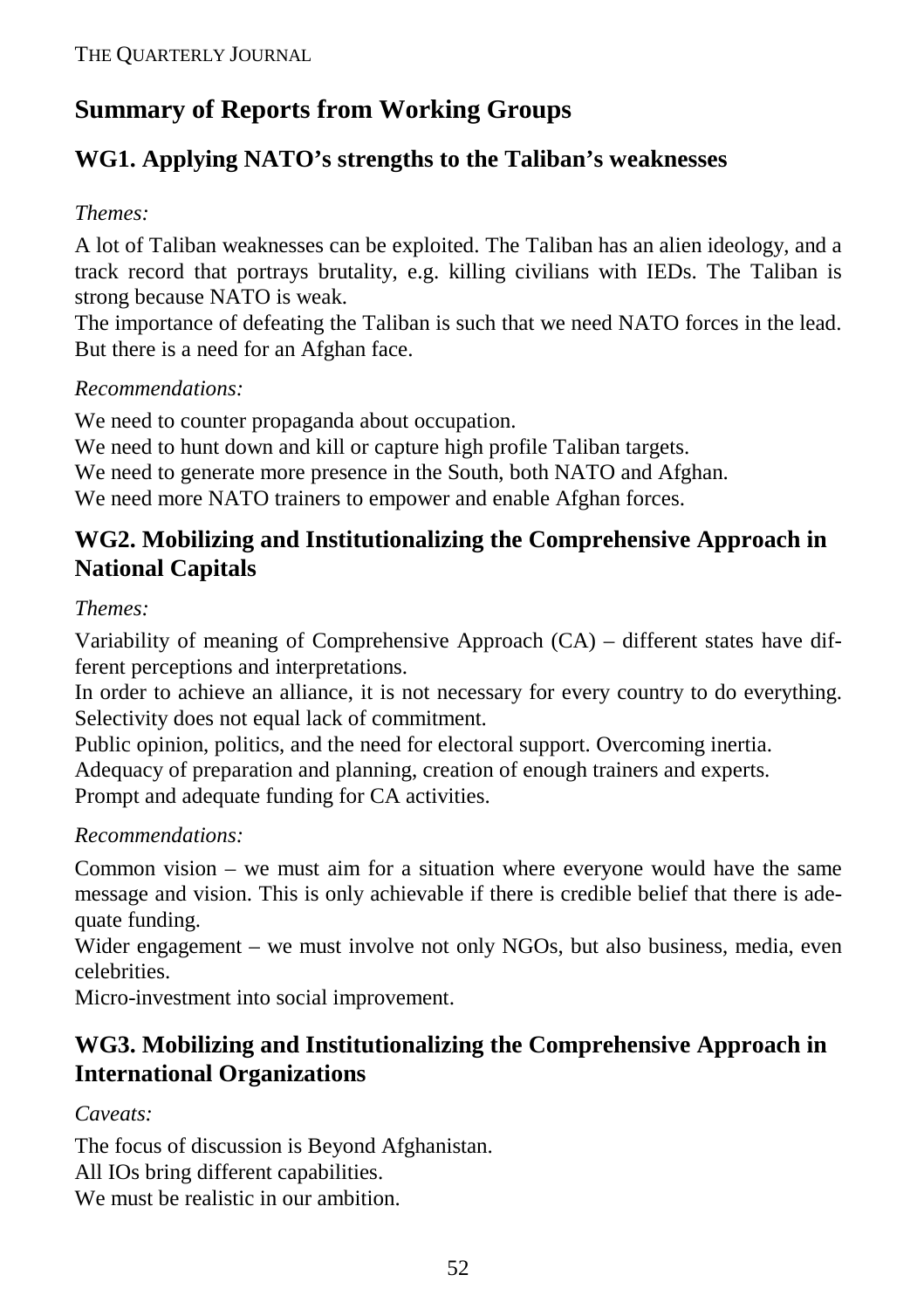Comprehensive Approach *within* an IO compared to *across* IOs.

# *Questions/Themes:*

How do we institutionalize CA at strategic level? Production of an integrated campaign plan? How do we make NGOs accountable?

## *Sub Issues:*

Need a mechanism to produce this plan. Do we need a common baseline, a planning tool? Who is a major player, an IO, if there is one, and if there isn't an IO, is UN the default organization?

All management must be brought together to plan.

## *Recommendations:*

Establish better mechanism for harmonization. Rather than competition and suspicion, we should have more liaison offices etc.

Instigate cross-training – must understand each others' procedures.

Multi-national experimentation.

Settle for coordination rather than integration at the operational level.

There must be a focal point to planning.

# **WG4. NATO Coordination with International Organizations and Other Entities**

# *Identified Shortcomings:*

Lack of common understanding. Lack of unity of effort. Different structures of different organizations.

#### *Themes:*

Who coordinates, and who should? Afghanistan is a sovereign nation, and it should coordinate. But does it have the capacity? If it does not, then building that capacity should be our first priority.

We need:

- A strategic plan that we can all subscribe to
- Some nations have to maintain their neutrality, and that is fine
- Subordination under right situation
- Engagement of private sector in this unity of effort, especially crucial as there is no long term stability without private sector.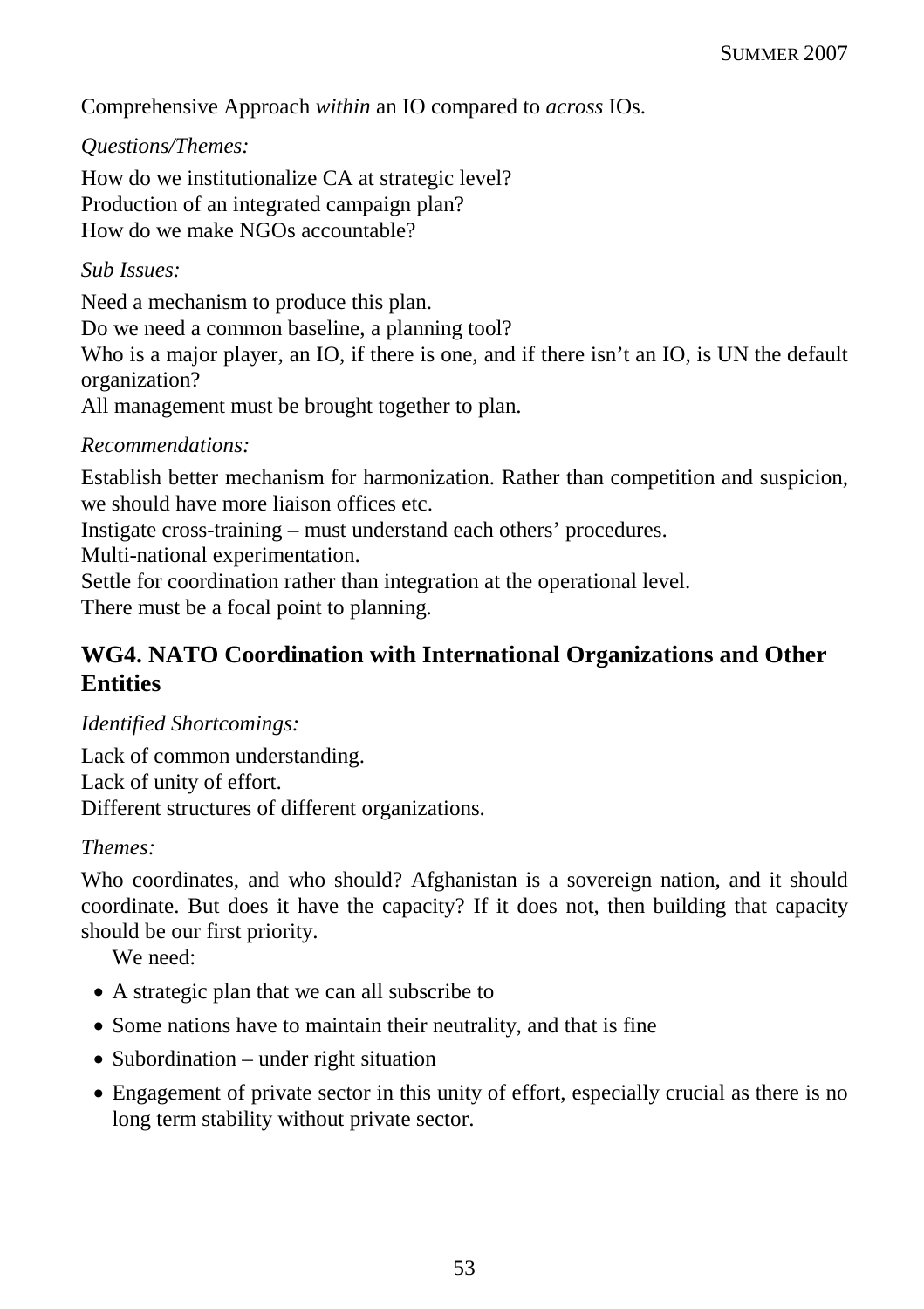# *Recommendations:*

Assess the ability of Afghanistan to coordinate all our efforts. If it can, allow it to coordinate, if it cannot, assist the nation in building that capacity as the first priority.

# *Structures:*

Public would find it a disgrace if they were aware of the lack of coordination between IOs.

Lessons learned – do we use the top-down or bottom-up approach?

NATO – do you take a revolutionary approach e.g. subordinate NATO to EU in Kosovo, and/or to the UN in Afghanistan?

Must have HQ structural change.

Structural changes – do we need to restructure NATO HQ, if yes, do we need to add resources, if yes, does it change the fundamental role of the HQ?

How do you operate internally in an organization is just as important as how you operate outside the organization.

# **WG5. Humanitarian Development in hostile environments**

# *Background*

Need for a definition of Humanitarian Development (HD). Efficacy of PRTs in Afghanistan.

# *Themes:*

Lack of common framework of discussion, which directly affects our ability to operate effectively in a civil-military environment.

The Military is not the organization to do HD work, but increasingly it is required to, because it is the only organization that has the capacity. How do you transition out of this environment to give over to civilian organizations?

What are the ROE, at what stage does the civilian contingent come in? Developing capacity of civilian agencies to get involved in hostile environment.

# *Recommendations:*

A 'laboratory of learning' must be developed. NATO is developing a common portal at the moment to exchange information.

Establish a framework that allows the recipient government to get involved right from the start.

# **WG6. Security Sector Reform in non-permissive environments**

# *Themes:*

Security Sector Reform has been around for some time now, although frequently poorly planned and executed. SSR is the route out; we have to create institutions and conduct reform.

Take Clausewitz's advice and decide what war you are fighting.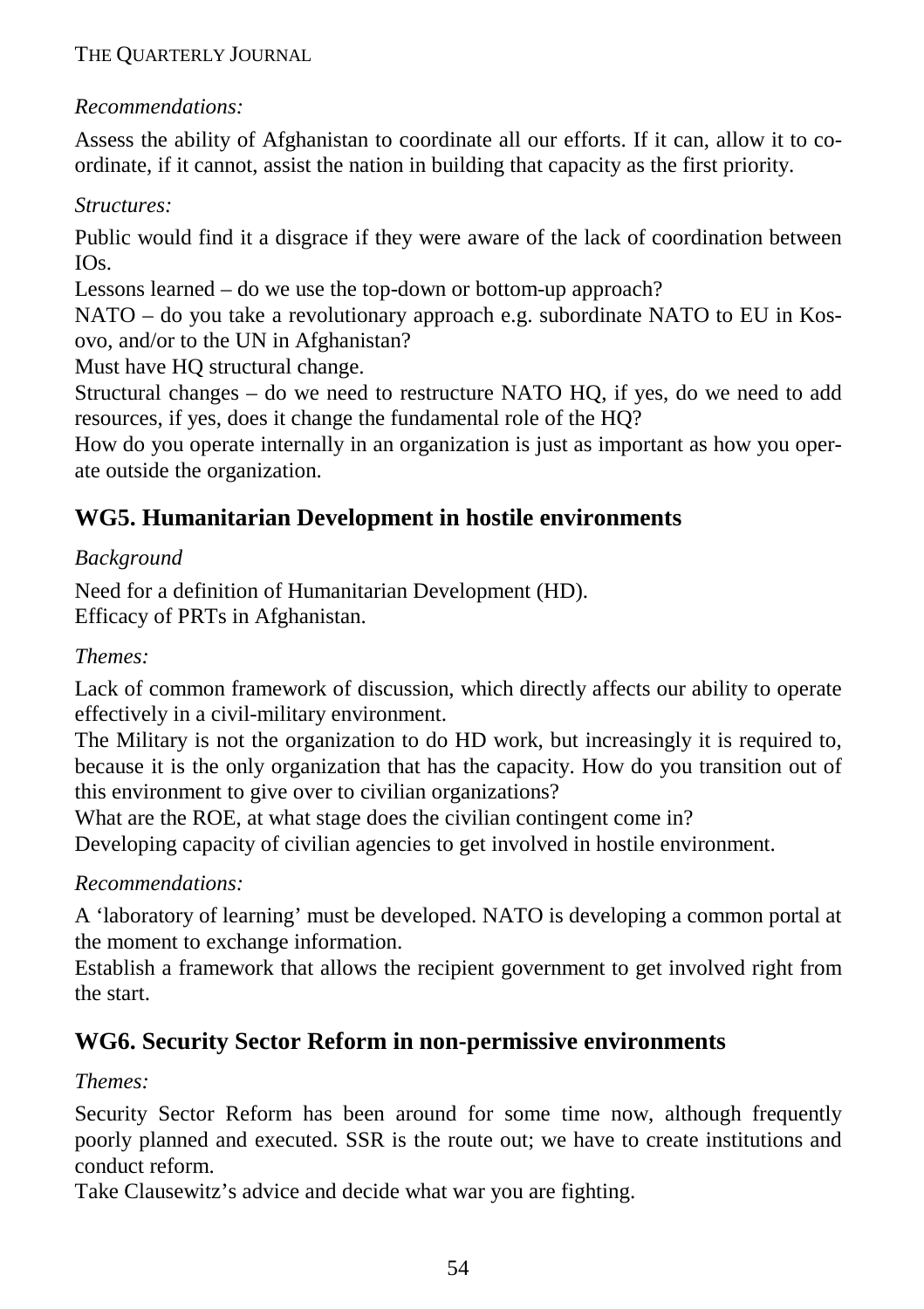Role of military – far beyond what it was in Bosnia. Major commitment is training police. How do we address that gap? Civilian component would be better at doing it, but this is unlikely to happen anytime soon.

Substantial organizational changes are required.

If inter-agency approach is genuine – PCRU and SCRS would be resourced properly, with spending authority, not just operating costs.

### *Recommendations:*

SSR must be viewed as a mainstream activity, not a Cinderella.

Governments and other agencies must engage in public dialogue.

PS has a pivotal role, how is it to be moderated and regulated?

Inclusive, integrated, informed, aware.

CA is conceptual and therefore difficult to comprehend. The soldier or policeman has to deliver on the ground. Do they understand the issues?

Integrated approach – implementation.

Output approach – deliverables.

# **WG7. Reflecting the Comprehensive Approach in Pre-Deployment Preparation and Training**

#### *Themes:*

Underlying theme is the need for trust, which takes time to build, and is personalitydependent.

All parties, civilian organizations, NGOs, the private sector and the military all should participate in the design of preparation and training. It must be inclusive and integrated, and allow that some may not be able to attend every element.

Training includes mutual respect. It must not be viewed as military training in which a few others are invited to take part.

Training systems should include mechanisms to develop and improve corporate memory.

#### *Recommendations:*

There should be more connection between trainer and end user.

More international training is necessary – much training is on national lines with multinational training as a thin veneer.

Ad hoc units such as PRTs need just as much, if not more training, than proper units. Capture and institutionalize organizational learning so that each new rotation builds on the previous hard-won experience. Avoid SFOR experience of 6 months of experience, repeated 20 times. Or 4 months of experience, repeated 30 times.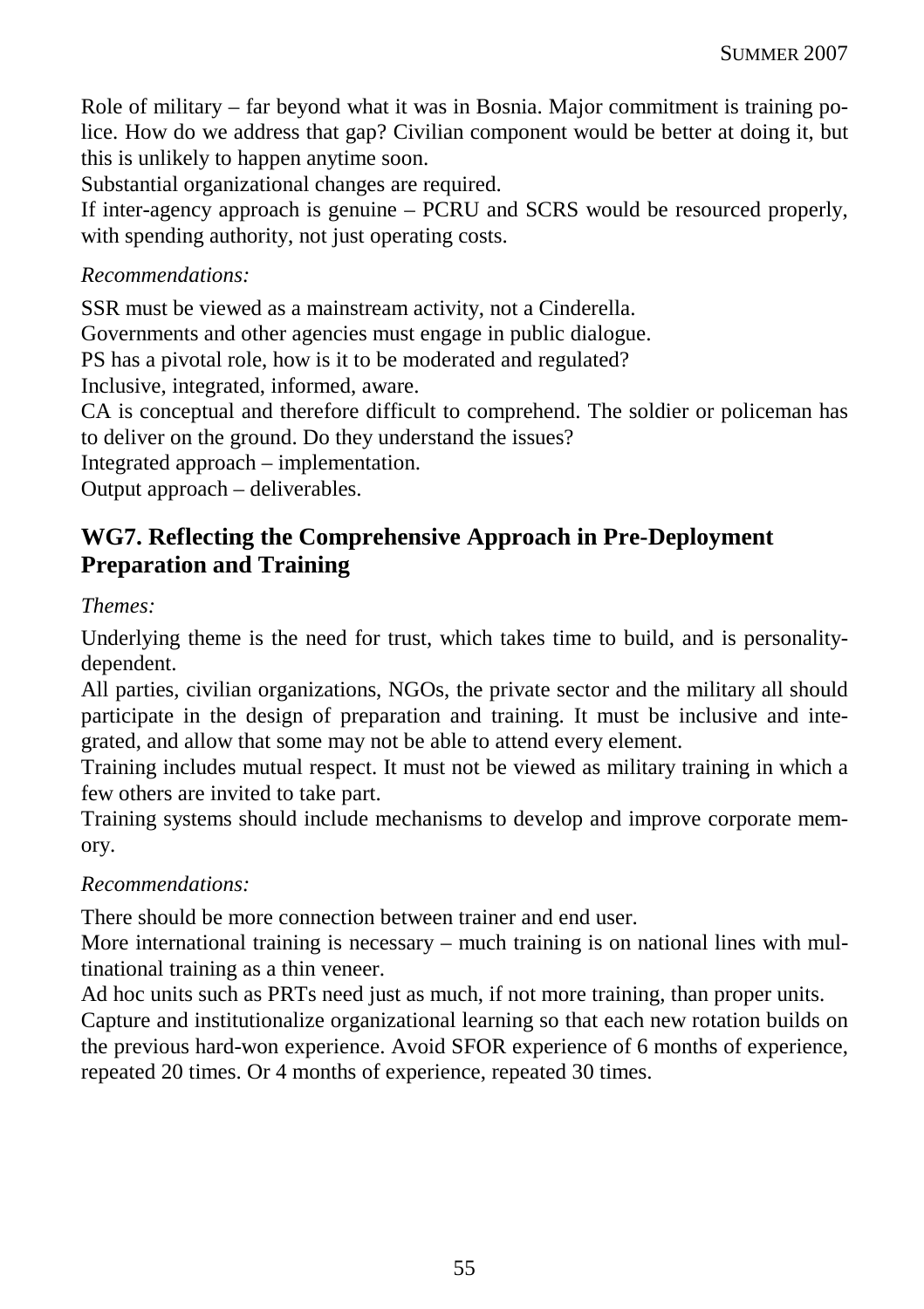# **WG8. Media Relations, Public Diplomacy, and Strategic Communications**

# *Factors:*

Lack of consensus in the international community on who and what constitutes the international community.

Lack of consensus on what we are trying to do. Is it a global war on terror?

Lack of consensus on who the adversary is and what he is trying to achieve.

Lack of support from national governments.

International consensus does not equal local consensus.

Assumptions are flawed even as it applies to Afghanistan. Until there is a better understanding there can be no CA that will survive later shocks.

# *Themes:*

The message needs to reflect the reality on the ground much more closely.

There is a high level of ignorance among the public about what is happening on the ground.

The media worldwide will be able to expose lack of consistency and clarity between actors, which will improve the adversary's position.

# *Recommendations:*

Concentrate on comprehensive understanding of problems in the world. Suicide bombing is a problem, but it is also a tactic.

Focus much more on local issues.

Establish a truly Afghan media, building from the bottom up.

# FOURTH SESSION, AFTERNOON 27 MARCH

# **Topical Remarks**

-

*The Honorable Hikmet Çetin* <sup>∗</sup>

# **Towards a Comprehensive Approach at National and International Levels**

I would like to start by thanking the Marshall Center and the US State and Defense Departments for inviting me to this conference, and for the warm hospitality extended to me and my delegation. I also would like to thank everyone who took part in the excellent organization of this very timely and thought provoking conference. This conference underlines the priority Afghanistan has on our common agenda.

As you may recall, I stayed in Afghanistan for almost three years during my tour of duty as NATO Senior Civilian Representative. Quite a life-time experience it was, of-

<sup>∗</sup> The Honorable Hikmet Çetin is former NATO Senior representative in Afghanistan.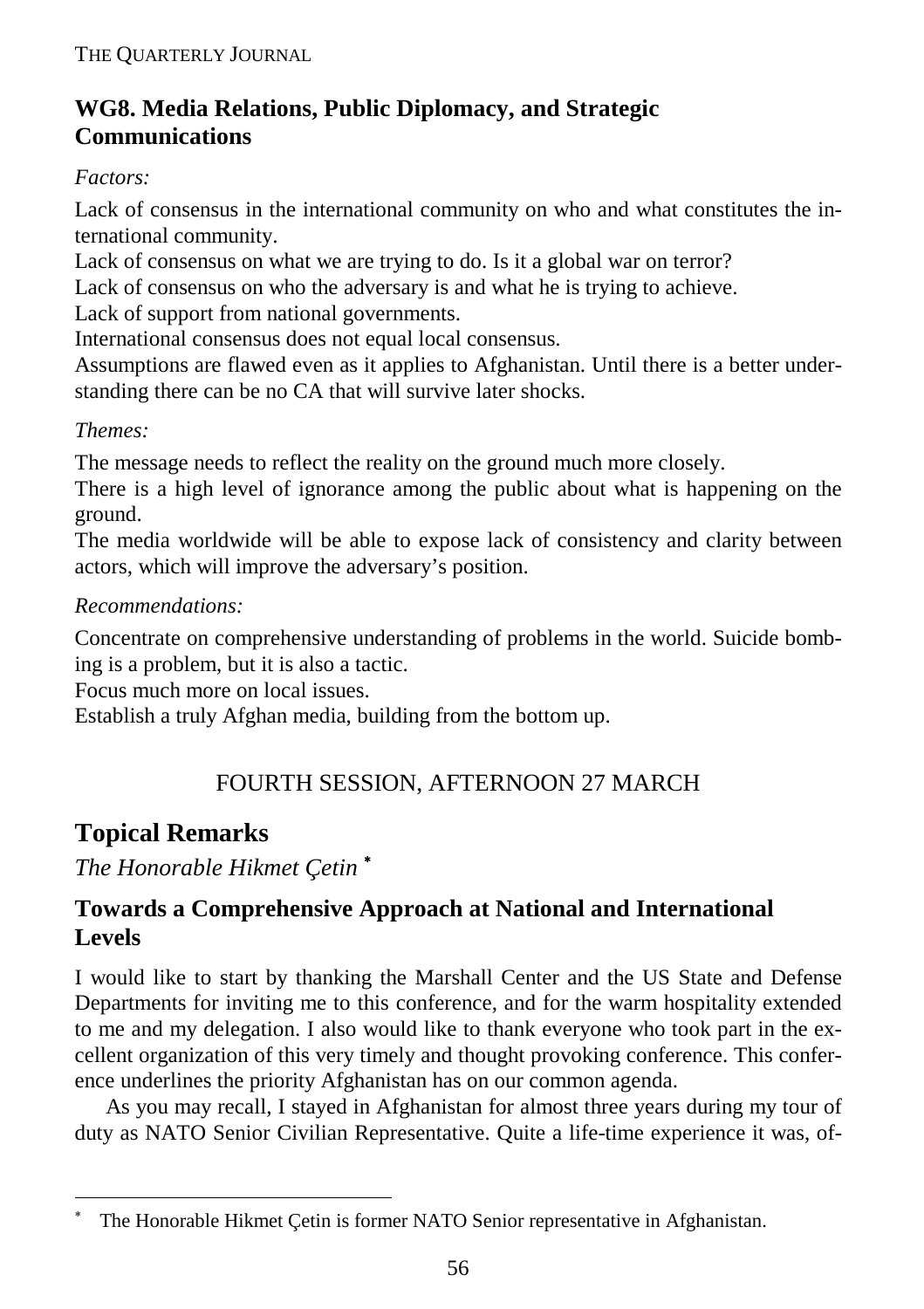fering a first hand insight on historical changes. Some experiences were saddening, frustrating and incomprehensible, but most were encouraging and promising.

On a positive note, I was impressed by the determination and perseverance of the Afghan people for building a better future. Afghanistan is the poorest country in the entire world save Sub-Saharan Africa. Its government is, in terms of the resources it could generate, the most destitute in the world. The people of Afghanistan are genuinely tired of fighting with each other. Yet they are still keen on defending their freedom against the predators of dark forces.

In short, what they are trying to achieve may seem to be impossible. But, they are not disheartened nor are deterred.

#### *Let me now reflect on how I see the situation today.*

Despite important political developments in the last few years, events since last spring gave us a clear signal that the overall security in Afghanistan is still fragile. I feel worried that, unless the influence of Taliban is cleared out, problems in the south may spill over to a larger area.

The opium economy is yet another source of concern for Afghanistan and the international community. This is the long-time exposed belly of Afghanistan. It has an adverse effect on every single aspect of Afghan life. It prevents the development of a legitimate economy. It corrupts institutions and people. And most worrisome, there now seems to be a greater connection between drug trafficking and the insurgency as well as criminality across the country. Needless to say, the provision of alternative livelihoods for the local people is the very key to break this vicious cycle of opium economy.

#### *Ladies and gentlemen,*

Until recently, the insurgents waging war around the world held the promise of a 'heaven on earth' to the people in order to enlarge their support base. The insurgents of our modern era are not bothered to offer a better future any more. They simply aim to dysfunction the central governments, for this goal is much easier to achieve. Afghanistan offers a typical example of this case.

It follows that the insurgent war is more of a political nature, rather than a military one. This is not a 'modern' feature, for it has always been the case. Insurgents' fundamental teaching supposes that 'superior political will, when properly employed, can defeat greater economic and military power.' Their main goal is exhaustion of the enemy's political will rather than destruction of its superior military power. They remain hopeful for winning the war even when the opposing military force wins all the battles and remains all powerful. In other words, they focus on winning the *war*, not the *battles*. Modern insurgency, therefore, seeks to convince enemy political leaders that their strategic goals are either unachievable or too costly for the perceived benefit. This is exactly what we witness today in Afghanistan.

Yet I do not see any indication of second thoughts on the part of the ISAF participating governments. This is good news. But can we assume the same for our parliaments and public opinion makers? I doubt that.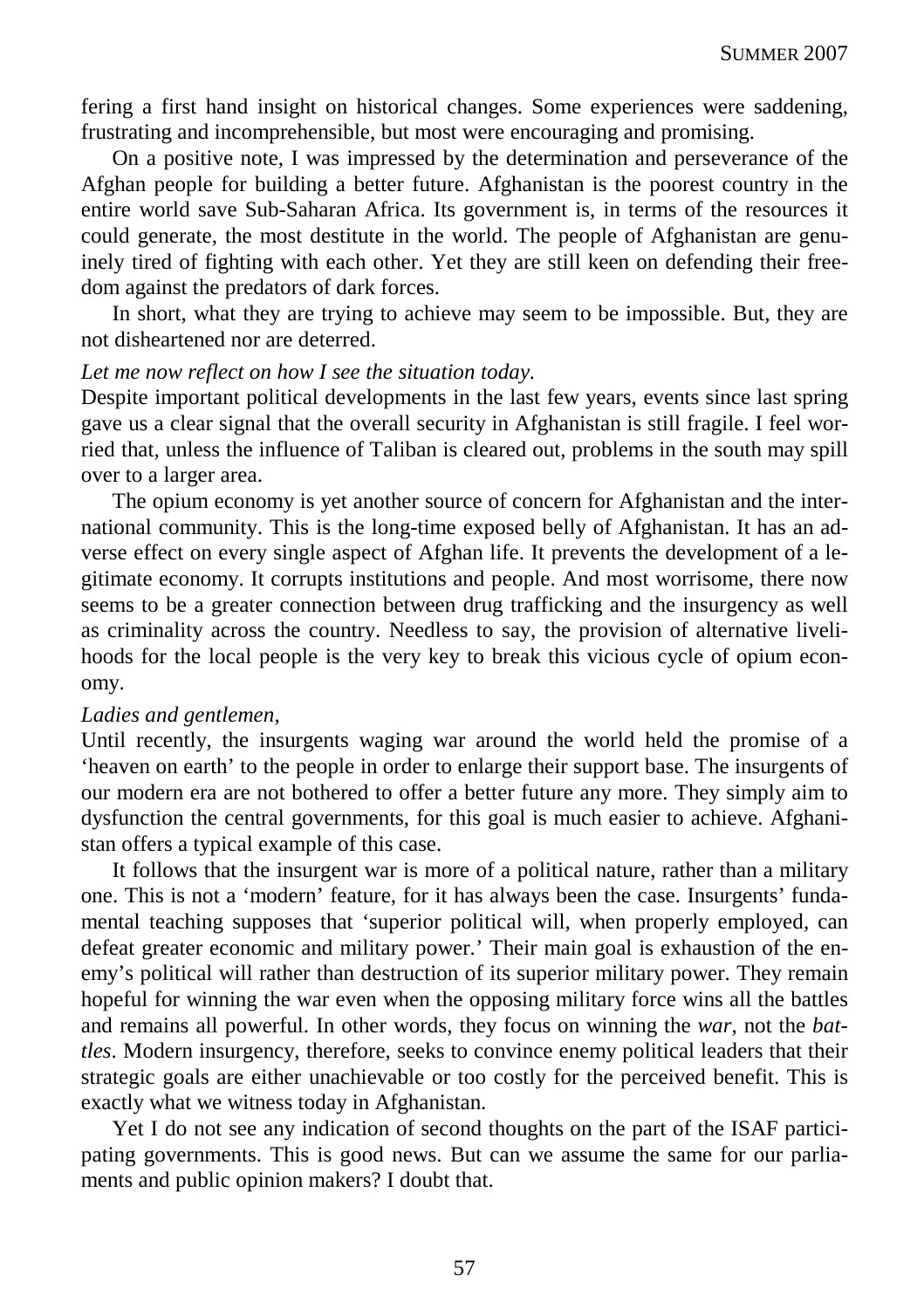We all know that insurgencies can last longer than we hope, remaining viable before the eyes of a wider population. Insurgencies are measured in decades, not in months or years. If citizens turn sour when faced with the long time-frame and mounting costs of counterinsurgency, the insurgent wins.

In this perspective, we should ask ourselves whether the general public in the ISAF participating countries is ready for protracted low-intensity warfare in Afghanistan. However disturbing this prospect may be, we must prepare them for this eventuality. Otherwise, the theory and past practice suggest that the likelihood of us losing this endeavor is quite high.

In the case of Afghanistan, the insurgents argue that they are defending the faith and their country against 'foreign occupation.' Their message to uncommitted or procoalition countrymen is to stand clear of the fight between the insurgents and the 'invaders,' who will eventually be forced to leave. From this tune sheet, a subtle message is relayed to the ISAF participant countries and the coalition: withdraw or else prepare to engage in an endless, costly fight.

As of today, notwithstanding the speculation about an imminent spring offensive in Afghanistan, the Taliban could return to power only by filling a power void rather than by re-conquering the country.

Its thinking is simple: *to outlast NATO-ISAF*.

Thus, the Taliban leadership will be content to slowly build on the gains made in 2006 rather than making 2007 a decisive year. They will not take us on in a conventional war that maximizes our strengths; they will fight the insurgent war that challenges our weaknesses. This strategy frees them to focus on offensive warfare to make gains in a shorter time frame.

#### *This takes me to offer an important observation:*

In strategic terms, the Taliban is capable of sustaining prolonged insurgency. They have capitalized on the 2006 campaign to attract finance, material and recruits. Morale and confidence seem to remain sufficiently high. Last year, despite suffering many casualties, they were able to recruit with relatively little difficulty. In this war of attrition, they remain convinced that time is on their side, unless the local population suddenly turns against them.

Against this backdrop, the question is: "what should the Afghan government do?"

#### *Let me share my thoughts on this.*

The central element in any strategy must be the people. Effective governance is the first condition to win the loyalty of people by providing security. And this does not simply culminate to killing insurgents and terrorists.

Luckily for us, the Afghan Government does not have a legitimacy problem. It came to power after fair and transparent elections that reflected the free will of the Afghan people. It is eager and motivated to stand up to the challenge. This is a great asset, and it must be used till the end.

The government, however, must adapt to effective governance. This is exactly what the Taliban aim to undermine. Should the Taliban succeed in proving this point, then, the government will be doomed. Therefore, the foremost aim of the government must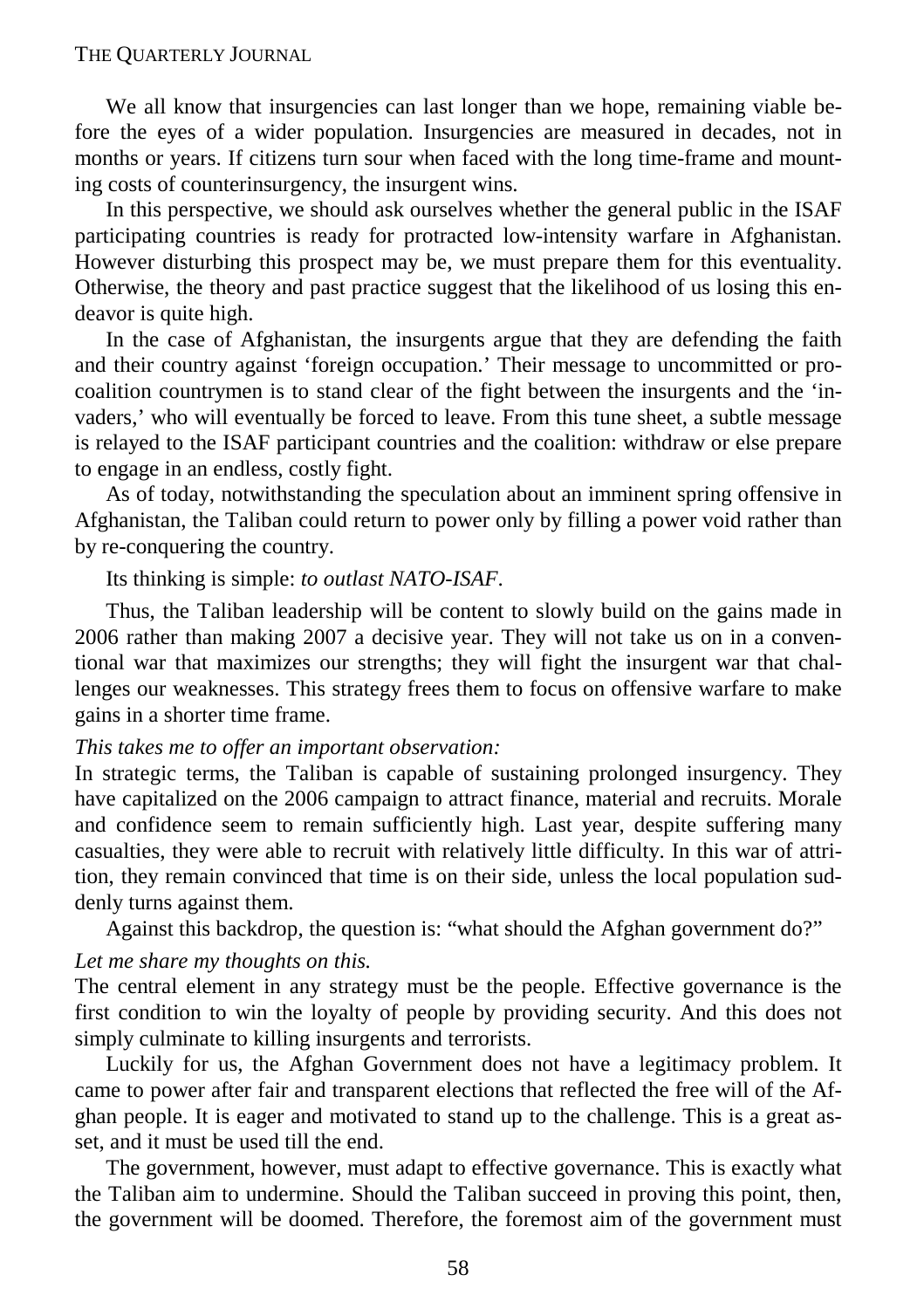be to display its ability to rule effectively and fair-handedly. Culturally speaking, justice and fairness in ruling, in this part of the world, may sometimes supersede even basic liberties.

The Taliban have only one marketable past performance. Their rule was brief and brutal, but marked with secure streets free from fratricidal fighting. That is an exceptional feature in Afghanistan's recent history. The Afghan people should not be allowed to develop a longing for this period. I should make a point on this issue: We must not forget that time can play to the hands of the insurgents.

At this juncture, establishing a strong national army and an efficient police force are crucial for Afghanistan. The Afghan security forces should be better equipped, and better trained in order to take the lead in the struggle for the future of their country. They should get hold of the monopoly of using legitimate coercive force in their own country; and, sooner the better.

As you all know, the people of Afghanistan are proud to be known as great warriors. Needless to say, they have accumulated sufficient experience for the last 25 years. Sometimes, they say that they feel offended as we are fighting for them. They really do not wish to become a political burden on the other governments to convince their parliaments for sending troops. I know for a fact that the Afghan Government prefers to have modern military equipment and logistic facilities for its own army rather than an increase of foreign troops in Afghanistan. This preference is not vocally expressed yet for some reasons, but there is such a feeling among the Afghans.

At this point, another question is 'what should NATO do?'

Before answering this question, we all have to agree that Afghanistan has become a test-case for NATO's credibility. NATO has no other choice than being successful in Afghanistan. Thus, failure is not an option.

Should NATO fail in Afghanistan, its role and mission, and its very reason of existence in the new world order will fall under question. It will be the first defeat of NATO in its history. This will inevitably play to the hands of the insurgents in other hot spots of the world. Thus, the theatre in Afghanistan has now turned into a test-case for the insurgents, too.

The Taliban aims to erode our political resolve, and our superior economic and military power. We cannot allow that happen. It is a recognized fact that we should pass our messages to the Afghan people more effectively. But that is hardly enough. We should dig trenches of information in our home countries, too.

It is my firm belief, yet, that success in Afghanistan is achievable. However, this goes beyond military means alone. This was confirmed during the Riga Summit as well. Despite resurgent activities, IEDs, and attacks, Afghanistan's destiny is one that will be resolved by civilian efforts parallel to the military.

There are many global and regional actors in Afghanistan. There is no doubt that all of them are working hard and sincerely for a noble cause. Yet coordination and the cohesion among those are lacking, and the problem continues to get worse. I think with its high motivation, NATO is definitely more capable and focused than any other or-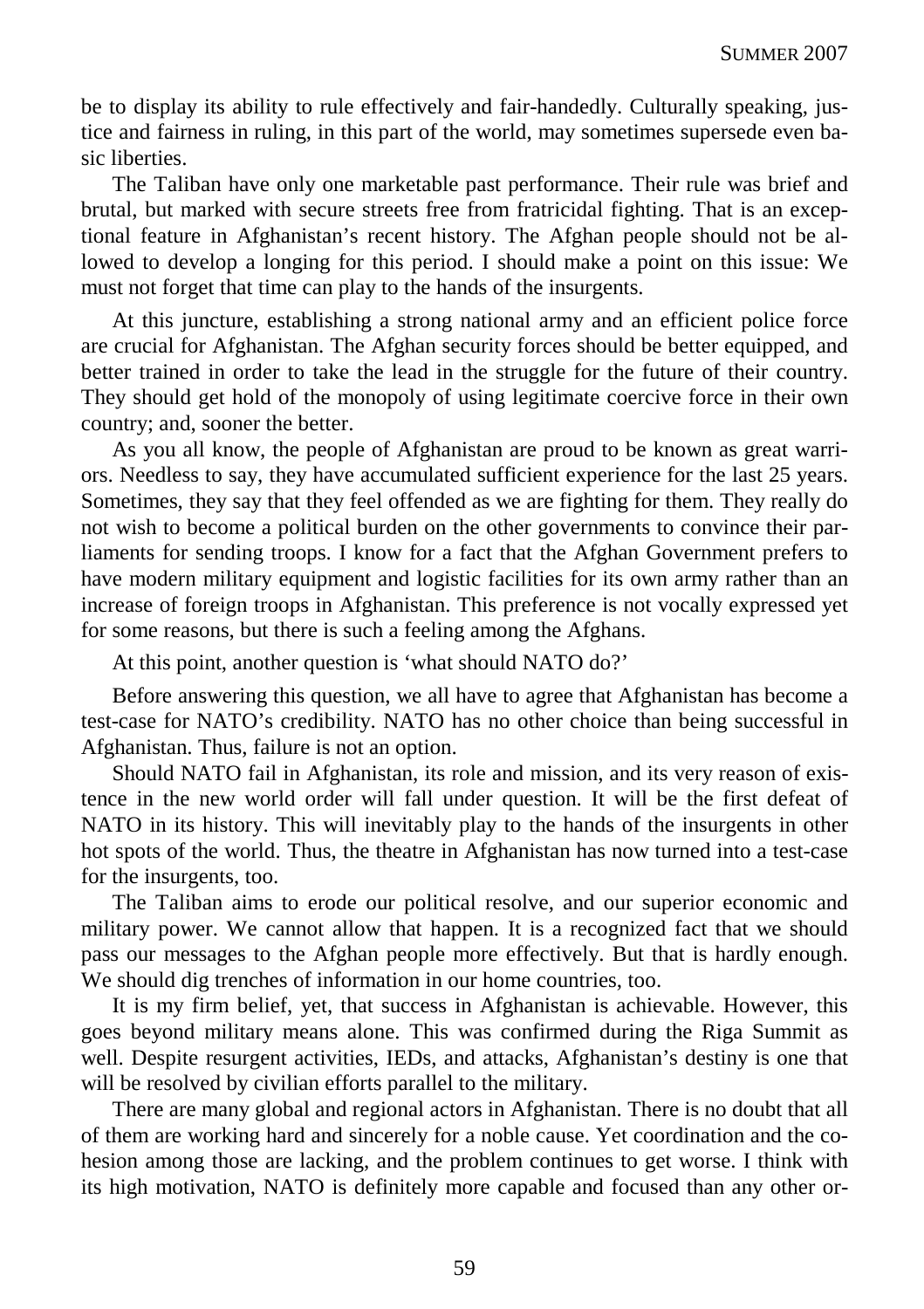ganization in Afghanistan. Therefore, NATO should take a more visible role in civilian efforts, too.

I am convinced that if NATO takes such a lead, that will tremendously increase the visibility and the credibility of NATO in Afghanistan in a positive way, and of course, that will lay the ground for the Alliance to design a healthy and a timely exit-strategy.

Therefore, what we should do is to implement civilian programs with comprehensive economic, social and humanitarian dimensions. When you visit Afghanistan, you hear as much about unemployment, transport, energy, basic health, and other fundamental services from average Afghans as you hear about the Taliban.

As long as we continue to talk about Afghanistan in purely military terms, without the subsistence levels and employment, then we will have a longer problem. Well, there are vital infrastructure projects going on in the country. I have no doubt that these are result-oriented projects. But, those results would be seen in the medium to long run. When and if the man on the street survives the winter without heating and electricity, then an ongoing multi-billion dollar networking project does not mean much to him. Similarly, as we are building a state-of-the-art ring road connecting cities, if the residents of parts of central Kabul are still walking in knee-high mud, our efforts will not mean much to the average person on the streets of Afghanistan. Therefore, in addition to these costly works, we have to offer them something concrete and visible in order to bring a positive change in their daily lives, in a shorter term.

Starting to 'create sustainable jobs' and 'increase employment' are the key words here. Thus, I welcome the establishment of the Afghan Development Zones, where improvements in security and governance are delivered through an integrated approach by all relevant actors. ADZs will definitely create the necessary conditions for development. Yet again, time is ticking.

Utilizing the services of more Afghan companies, and employing more Afghan personnel in our construction projects, and other quick impact projects focusing on agroindustry are other tangible contributions we can make. These are relatively inexpensive in budget, quick and effective in nature.

Earlier, I argued that we should not talk about Afghanistan only in military terms. Well, there are times that you have to speak with a language that Taliban only understands. Even when we must be doing this, we should always keep in mind that the most important battle in Afghanistan is the battle for the hearts and minds of the Afghan people. The real contest for the hearts and minds of the local population for 2007 may well hinge on the competing sides' 'collateral damage' statistics.

According to some experts, even the Taliban suicide bombers, in their own sinister way, claim trying to avoid civilian casualties. They say, when compared to Iraq, Afghan suicide bombers seem to be aiming at the hard targets (government, police, military). If this is correct, we might then conclude that the Taliban are trying to avoid losing the battle for the hearts and minds of the Afghan people by needlessly killing civilians.

In this regard, NATO and Coalition Forces must definitely do whatever is necessary to avoid civilian casualties. The worst development in Afghanistan would be the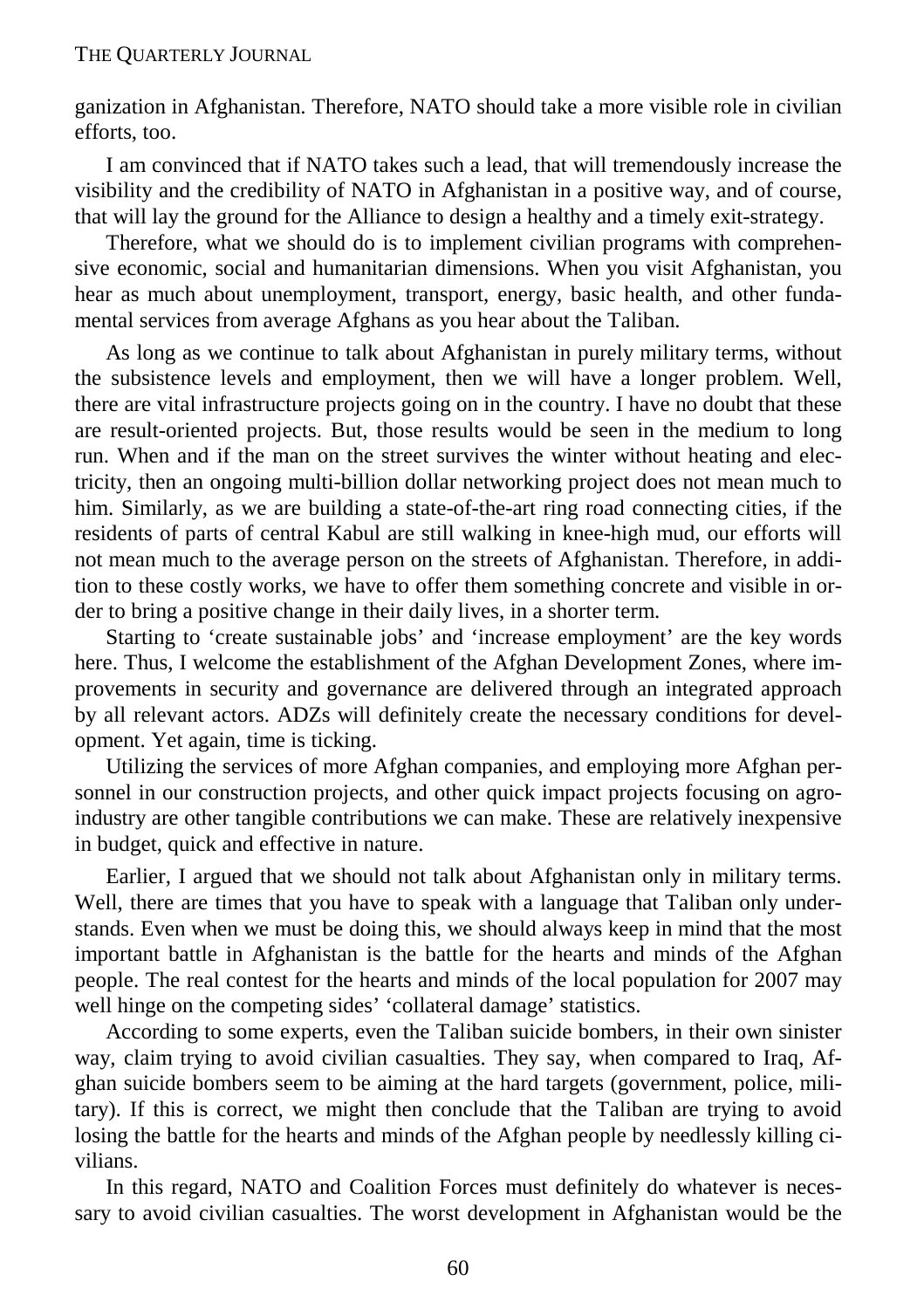consolidation of the image of our troops as an occupation force in the eyes of the Afghan people.

#### *Mr. Chairman, Ladies and Gentlemen,*

To reach our common goals in Afghanistan, we should steadfastly continue our close cooperation. This cooperation will enable us to see a more stable and developed Afghanistan in all fields.

Though ironical it may sound, let alone the positive ones, the negative points in the whole picture lead us to a conclusion that the Government of Afghanistan still needs our determination to honor our pledges.

I believe that what the international community does over the next two or three years will largely determine our long-term success.

I have to emphasize one vital point here. The international community is there to assist the Afghan Government and the Afghan people. Any impression on the part of the Afghan people that we are there to conduct decision making for them, in their own affairs, would be detrimental, because this would feed the Taliban propaganda that they are fighting against a foreign occupation. So, more and more Afghan ownership and more visible Afghan leadership are the key concepts here.

I believe that as long as we continue to offer our valuable support to the people of Afghanistan, this country will take its rightful place in the world. Undoubtedly, it takes time and patience.

I am very positive that if NATO takes a more prominent role in future deliveries of the international community with a comprehensive approach, our common history will record another success story for the future generations. As emphasized earlier, we cannot opt for failure in so doing.

In conclusion, I feel compelled to emphasize yet another point: that Afghanistan cannot be dealt with in isolation from the regional dynamics. Therefore, we should develop a broader thinking that would ensure the regional cooperation of the neighboring countries, foremost that of Pakistan, within the wider context of the global war on international terrorism.

Thank you for your attention, and allow me to thank, once again, the Marshall Center for their kind invitation that gave me the opportunity to be a part of such an august gathering.

I would be pleased to answer if you have any questions.

Thank you.

# **Q&A**

**Q1:** *Exit strategy/end-state – the goal is to create a safe environment for economic development, etc, but no indication of a time frame. Given the risk of developing dependency, should this remain vague or be set more specifically?*

A: Why are we there? This is the first time NATO has operated out of area. The political side is going very well – successful Presidential and Parliamentary elections. Security is still a problem – although only negative matters tend to be reported e.g.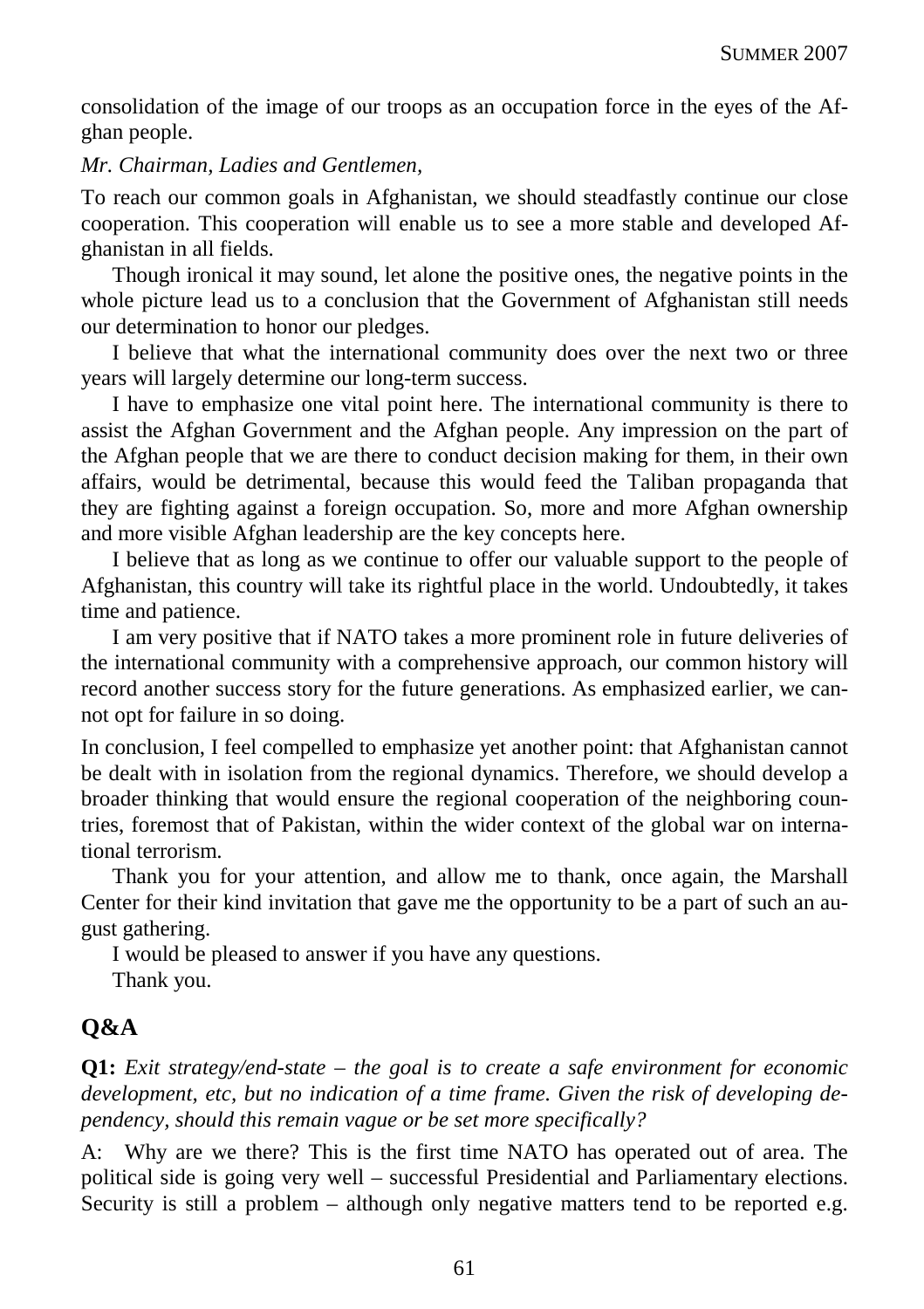two-thirds of the country, approximately 20 provinces, is safe. NATO cannot leave US and Afghanis to deal with neighbors alone. We should concentrate more on police – 50% are illiterate. Afghan security forces must be able to take over before withdrawal. Economic development must be more focused on  $-$  a good way to show locals that their life is improving/can improve.

**Q2:** *Pakistan is a key to success. Bilateral cooperation must be developed. Is the relationship between Musharraf and Karzai improving and how can we help?*

A: We must establish more confidence in leaders of both countries. Help is required on both sides of border – can only support them. These are two very important leaders in the Region. They should not criticize each other publicly. Pakistanis are especially sensitive to this – they have their problems too.

# **Q3:** *Problems with lack of resources – demand always ahead of supply. What is the cause and solution?*

A: Need for between 4/5 billion dollars in aid per year for next 15 yrs (perhaps). Money should go to Treasury to be spent by GoA – 'you elected me and now I will do this for you.' If others are seen to be doing the job, this undermines leadership. At end 2001, Afghanistan started below zero (unlike Iraq), but looking at current state you can see improvement. Now almost 2m girls in schools; previously they could not leave the house without a male chaperone. No change for so many after successive elections. Narcotics issue only touched on – 2006 highest production ever.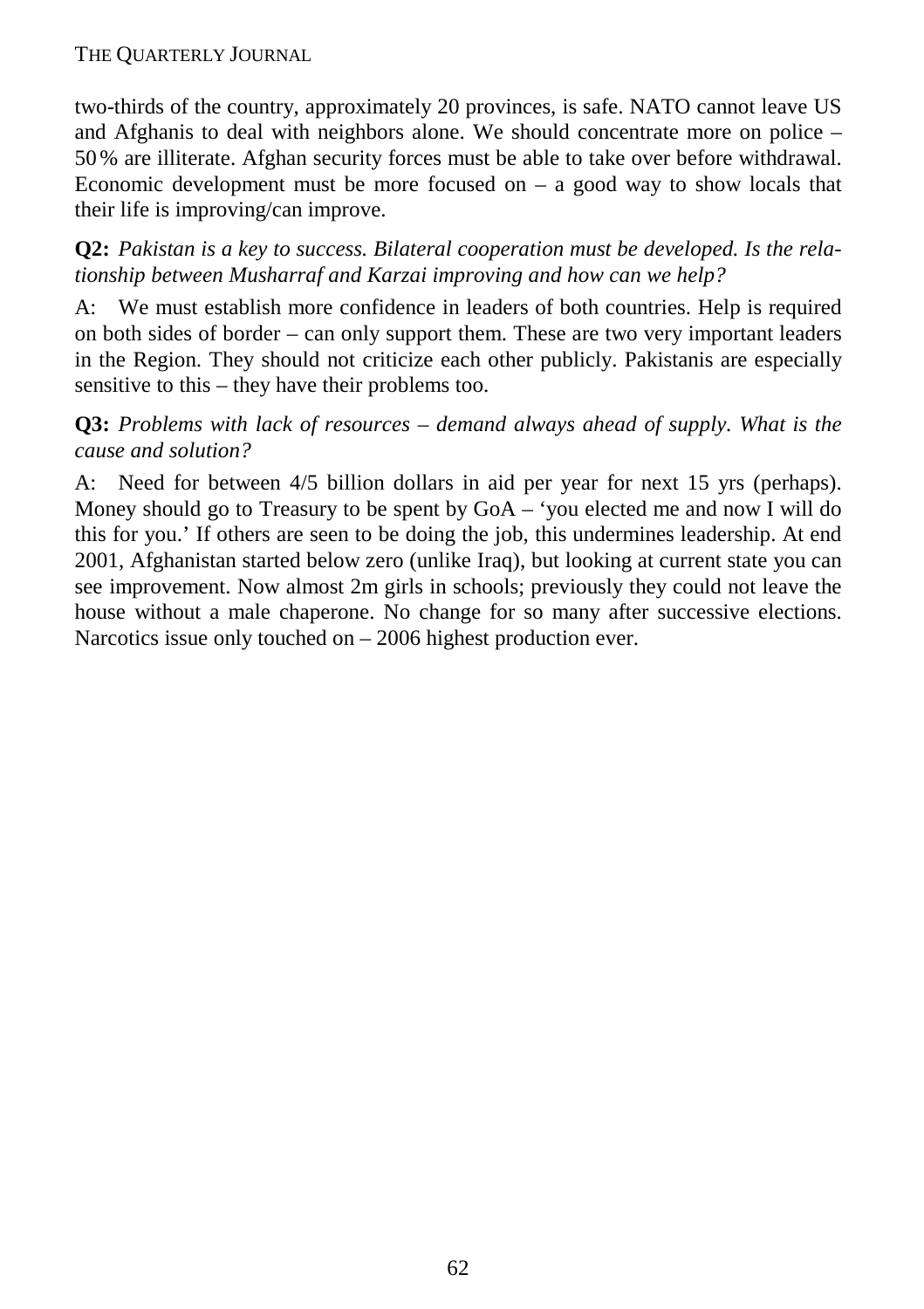# **Panel 3 Institutional Changes to Deliver a Comprehensive Approach**

*Topics:*

- Long-term reform both at the IO level (NATO and EU) and at the national level within inter-agency processes
- Lessons learned within national capitals for bringing more civil-military planning, training, and education prior to crisis and war
- National efforts to transform militaries to conduct non-traditional operations.

*Moderator: Lieutenant General David Barno (Ret.),* Near East South Asia Center for Strategic Studies, National Defense University

*Brigadier General Joseph McMenamin (Ret.),* Deputy Assistant Secretary of Defense (Acting), Stability Operations Capabilities

*Mr. Richard Teuten*, Head, Post-Conflict Reconstruction Unit, DfID *Brigadier General Antonello Vitale*, Allied Command Transformation *Mr. Alastair McKechnie*, Country Director for Afghanistan, The World Bank

# *LTG David Barno*

- NATO ISAF is still a relatively new organization.
- ISAF rotations are 6-9 months and staffed on an individual basis.
- The operational center of gravity in Afghanistan is the populace.
- Robust information operations are critical.

# *BG Joseph McMenamin*

- Operations in Iraq and Afghanistan demonstrate the need for a comprehensive approach.
- American forces have adapted to meet the threat.
- A key question is, 'How do we institutionalize these changes?'
	- o Stability operations
	- o NSPD 44 give the American Department of State the lead.
- There are two key differences between the military and civilian agencies:
	- o The military has a robust planning process that can overwhelm civilian agencies
	- o Civilian agencies are not designed to surge during a mission like the military.
- Planning sessions must consider the 3 'Cs':
	- o Capability: What do you want the units/agencies to do?
	- o Capacity: How much of a unit/agency do you want?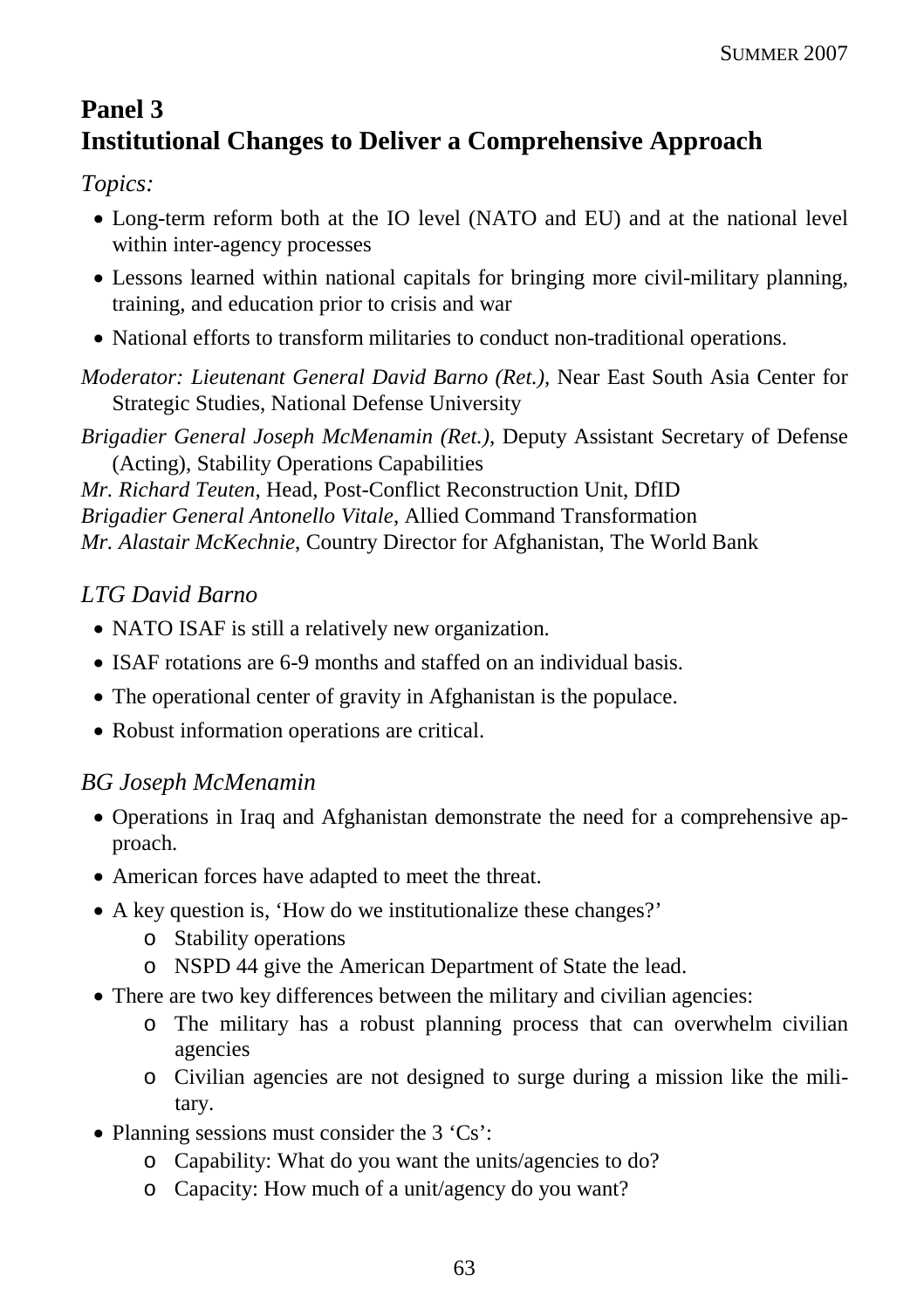- o Compatibility: Interoperability with NATO allies and interagency must be considered.
- Differences in NATO and interagency systems:
	- o Planning
	- o Resourcing: budgets
	- o Intelligence
	- o Information sharing
	- o Doctrine, training, and education
	- o The private sector: what are contractors going to do and should they follow military rules.

The key goal for stability operations is that the lessons learned outlast Iraq and Afghanistan.

# *Mr. Richard Teuten*

- The UK strategy for operations in the Helmand province in Afghanistan was a cross-agency one.
- The cross-agency approach should allocate responsibilities and develop common goals.
- Commanders at all levels need to understand the implications of their decisions and maximize flexibility of systems.
- We should approach the mission in Afghanistan in a manner as civilian as possible, but military as necessary.
- The military role needs to be clearly defined by the national political commitment.

# *BG Antonello Vitale*

- One error to the comprehensive approach is planning, but not knowing what you're planning for.
- Key elements of success:
	- o Governance
	- o Development
	- o Justice.
- Defining success is important.
- Four ways to enhance civil/military interaction:
	- o Promoting *awareness* of other players
	- o Fostering *de-confliction* between players
	- o *Cooperation*
	- o Achieving *cohesiveness*.
- Lastly, NATO needs to consider transnational threats.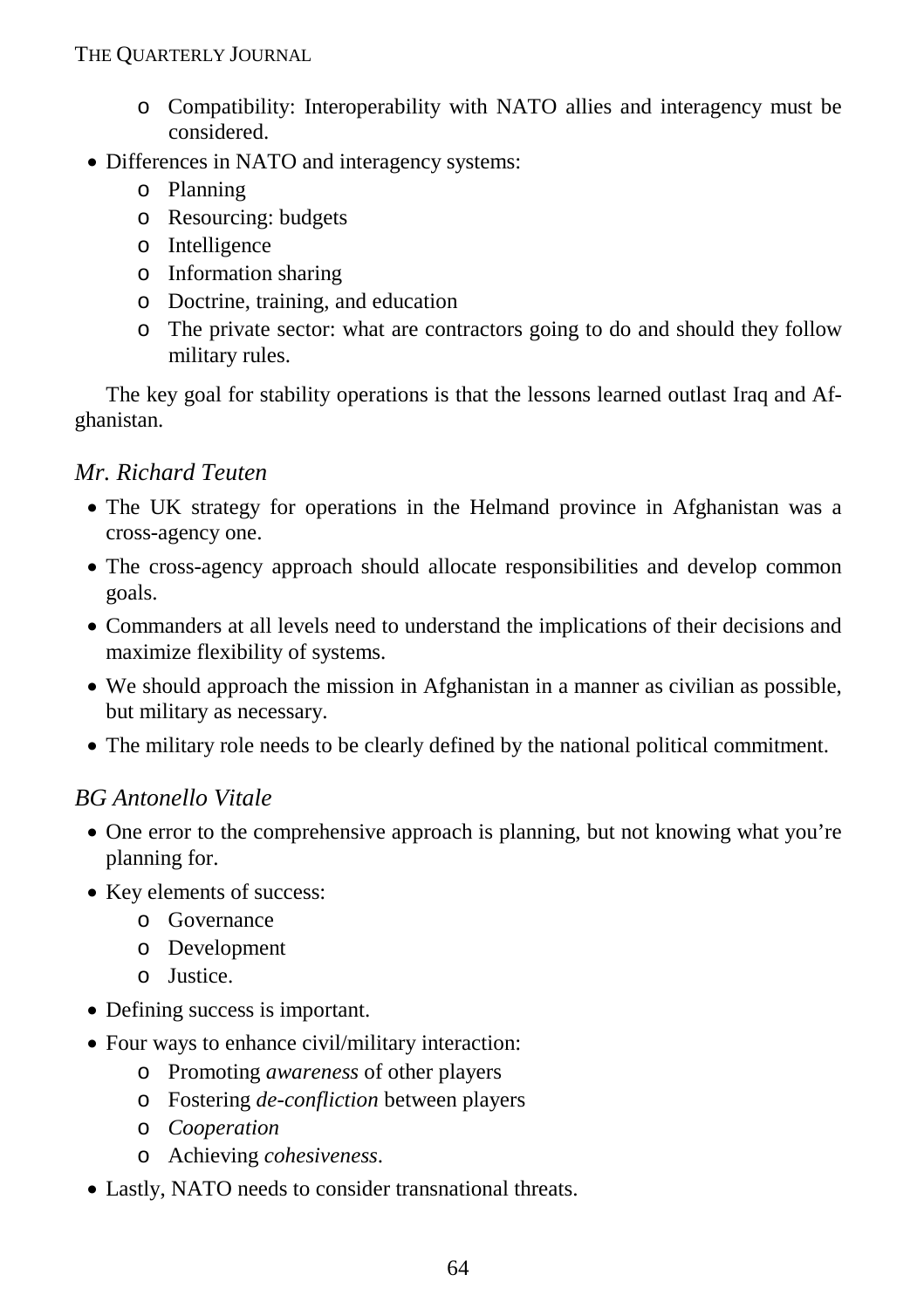# *Mr. Alastair McKechnie*

- Defining the problem of modern conflict is about state building and development of durable institutions.
- The World Bank distributes funds twice as fast in Afghanistan than other countries.
- The manner is which aid is distributed is as important as its volume:
	- o Aid distributed outside the national budget disempowers the Government
	- o Inefficiently delivered aid damages the credibility both of the donor and of the Government
	- o Community-based approach is effective in areas of weak governance.
- Foreign aid is becoming more fragmented:
	- o Bilateral donors have increased from 5 or 6 in the 1940s to at least 56 countries today
	- o There are more aid agencies than recipient countries
	- o Multiple channels strain the recipient and increase costs
	- o There are implications for coordinating a comprehensive approach that defines results
	- o Focus on projects that are attributed to the state, not the donor country
	- o Donor executed projects are the norm, but have major disadvantages.
- Coordinating the joint effort:
	- o Partnerships should be multilateral and coordinated
	- o Every agency should stick to its expertise.
- Agencies should pool resources for greater effectiveness.
- The Afghanistan Reconstruction Trust Fund (ARTF) was established to aid development.
- Building institutions items for partner countries to consider:
	- o Create internal cohesion within donor countries
	- $\circ$  Be inclusive don't exclude small countries
	- o Find, define and build country knowledge
	- o Devolve decision making.

# **Q&A**

# **Q1:** *Should the military do what civilian agencies are unable to carry out for lack of resources?*

A: Yes. There are simply not enough civilians on the ground to do the jobs which ought to be done by civilians. The military will have to pick up the responsibility for some of these activities.

# **Q2:** *How does the rule of law apply to contractors?*

A: Contractors are subject to local law and to international and their own national law as applicable in theatre.